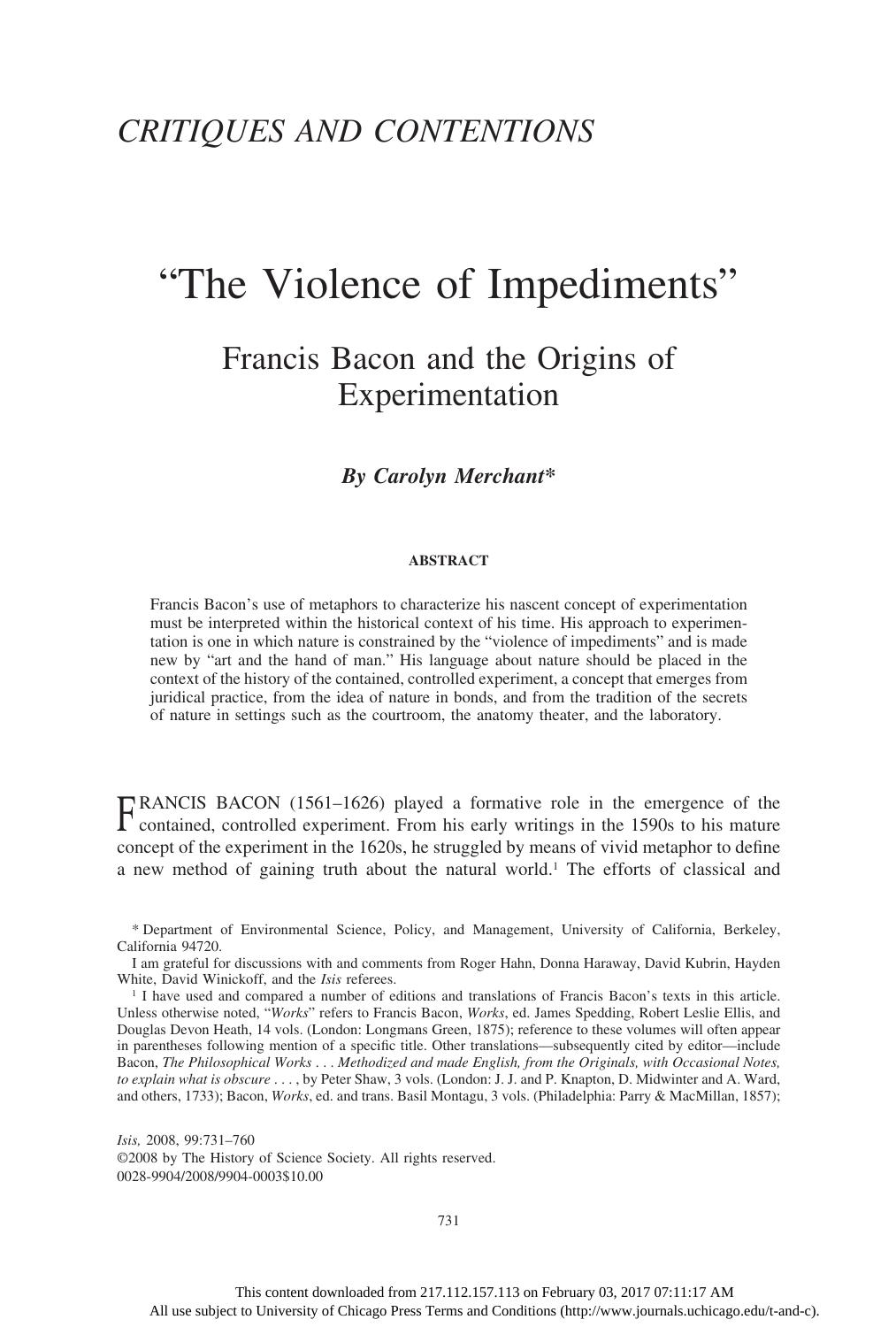medieval writers that led merely to individualistic and arcane insights became a foil against which he developed a new mode of extracting secrets from nature. His vast knowledge of ancient and contemporary writers, in combination with his judicial life in the service of Elizabeth I and James I of England, contributed elements to the language he used to describe his new method. Of equal importance to his metaphorical style, however, was his immersion in the cultural, social, and economic fabric of *fin-de-siècle* Europe and the physical settings of his everyday life.

To appreciate the significance of Bacon's achievement, one must go beyond a textual analysis of the words he used in his published writings. It is necessary to examine the emergence of his nascent concept of the contained, controlled experiment. The ingredients of his idea included an active inquisitor (scientist) who posed a question, a subject/object that held the answer as a veiled secret, witnesses who could verify and if necessary replicate the experience, and a practical outcome that would improve the life of humankind. Although ambiguity may exist about the meanings of some of Bacon's terms, their relevance becomes clear if they are placed in the context of his times.

Here I explicate Bacon's movement toward the concept of the contained, controlled experiment in ways not heretofore discussed by historians (who have mainly focused on his inductive method) and respond to critics such as Peter Pesic who have debated his metaphors and objectives.2 I respect and appreciate Pesic's research arguing that Bacon did not use the words "nature on the rack" or "torturing nature to reveal her secrets," although later authors have attributed those sayings to him.3 I argue, however, that

<sup>2</sup> Peter Pesic, "Proteus Rebound: Reconsidering the Torture of Nature," *Isis*, 2008, *98*:304–317 (hereafter cited as **Pesic, "Proteus Rebound"**); Pesic, "Wrestling with Proteus: Francis Bacon and the 'Torture of Nature,'" *ibid.*, 1999, *90*:81–94 (hereafter cited as **Pesic, "Wrestling with Proteus"**); Pesic, "Nature on the Rack: Leibniz's Attitude towards Judicial Torture and the 'Torture' of Nature," *Studia Leibnitiana*, 1997, *29*:189–197; Carolyn Merchant, "The Scientific Revolution and *The Death of Nature*," *Isis*, 2006, *97*:513–533 (part of a special Focus section entitled "Getting Back to *The Death of Nature*: Rereading Carolyn Merchant") (hereafter cited as **Merchant, "The Scientific Revolution and** *The Death of Nature***"**); Merchant, "Secrets of Nature: The Bacon Debates Revisited," *Journal of the History of Ideas*, 2008, *69*:147–162; Merchant, *The Death of Nature: Women, Ecology, and the Scientific Revolution* (San Francisco: HarperCollins, 1980) (hereafter cited as **Merchant,** *Death of Nature*); and Merchant, *Reinventing Eden: The Fate of Nature in Western Culture* (New York: Routledge, 2003).

<sup>3</sup> Pesic states that "works like Carolyn Merchant's *The Death of Nature* rely on such imagery"—i.e., "the torture of nature" (Pesic, "Proteus Rebound," p. 305). My argument in the book does not "rely" on the "torture of nature," and to make such a claim is a serious misrepresentation of the argument there. I did *not* claim "that Francis Bacon *advocated* that nature should be 'tortured' or 'put on the rack'" in order to reveal her secrets (*ibid.* [emphasis added]). I *did* use the term "torture" in my chapter on Bacon. I stated that Bacon's imagery "*treats* nature as a female to be tortured through mechanical inventions" and "strongly *suggests* the interrogations of the witch trials and the mechanical devices used to torture witches" (Merchant, *Death of Nature*, p. 168 [emphasis added]). I stated that "the interrogation of witches as symbol for the interrogation of nature, the courtroom as model for its inquisition, and torture through mechanical devices *as a tool for the subjugation of disorder* were fundamental to the scientific method as power" (*ibid.*, p. 172 [emphasis added]). To say that the fact that the inquisition and the torture of witches were prevalent in Bacon's cultural milieu and subtly influenced his language (e.g., "the inquisition of nature") is not the same as stating that Bacon *advocated* torture. Moreover, agreeing with Pesic that Leibniz may have been the first to attribute to Bacon the idea of putting nature on the rack does not mean (as he claims) that I believe that Leibniz himself advocated those views (Pesic, "Proteus Rebound," p. 314). Similarly, quoting a paragraph from Thomas Kuhn in which he (erroneously) attributes the phrase "twisting the lion's tail" to Bacon does not mean that I agree with Kuhn that Bacon used that particular

Benjamin Farrington, *The Philosophy of Francis Bacon* (Liverpool: Liverpool Univ. Press, 1964); Bacon, *Novum Organum*, trans. Michel Malherbe and Jean-Marie Pousseur (Paris: Presses Univ. France, 1986); Bacon, *The New Organon*, ed. and trans. Lisa Jardine and Michael Silverthorne (Cambridge: Cambridge Univ. Press, 2000); and Bacon, *The* Instauratio magna, *Pt. 2:* Novum organum *and Associated Texts*, ed. Graham Rees with Maria Wakely (Oxford Francis Bacon, 11) (Oxford: Clarendon, 2004). For a comprehensive list of editions and translations of Bacon's works to 1750 see R. W. Gibson, *Francis Bacon: A Bibliography of His Works and of Baconiana to the Year 1750* (Oxford: Scrivener, 1950).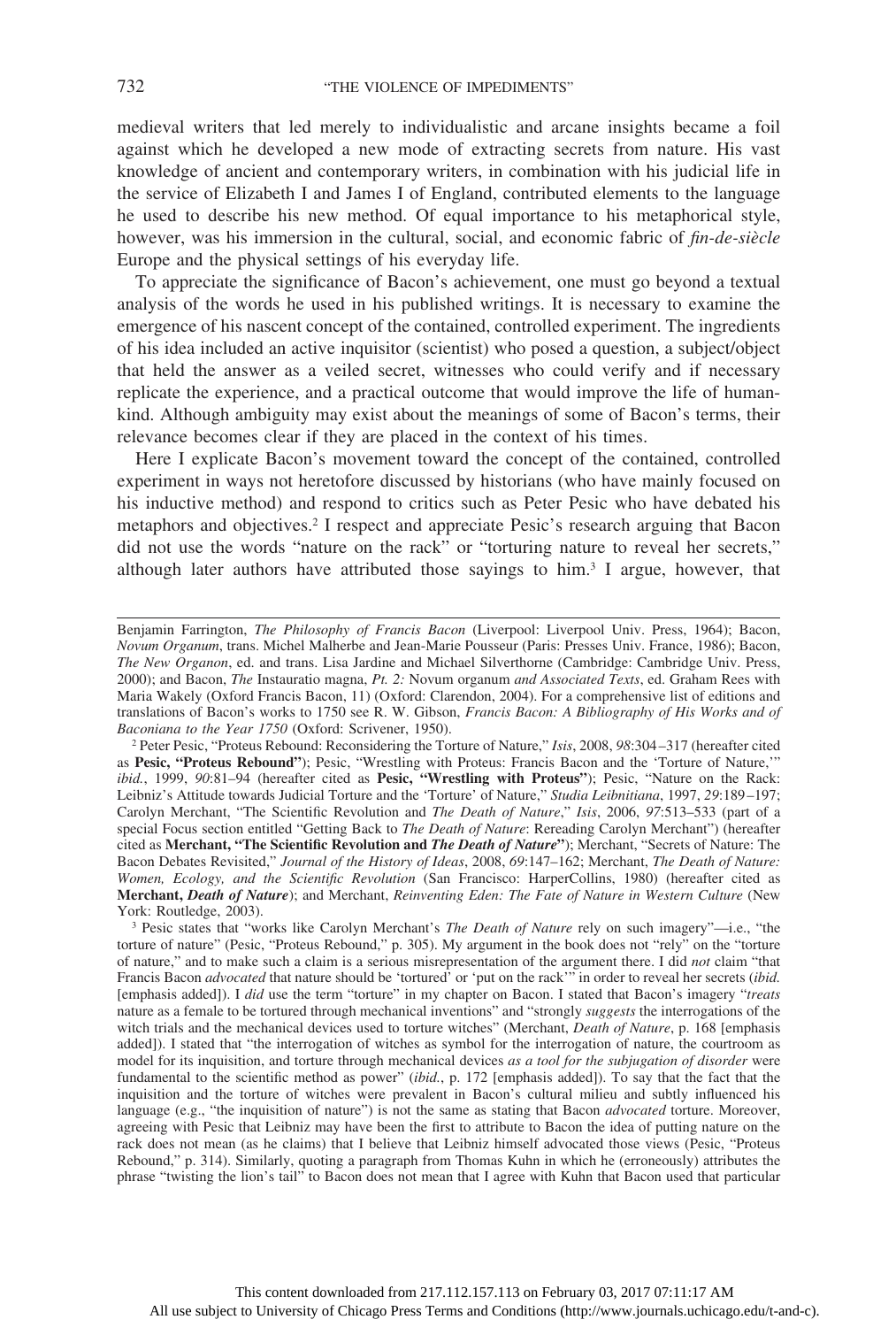Bacon's concept of experiment entailed a nature constrained by the "violence of impediments" and transformed by "art and the hand of man."4 I disagree with Pesic that the dominant assessment of Bacon's approach to science historically was or should be that of a "heroic struggle" with nature,<sup>5</sup> in which he confronts "her inherent greatness"<sup>6</sup> and in which both "the scientist and nature ... are tested and purified" (i.e., "wrestling with Proteus").<sup>7</sup> I show instead how the contained, controlled experiment emerges from

phrase (*ibid.*, pp. 313–314). Moreover, to imply that I "blame Bacon and science for abusive experiments and ecological disaster" (*ibid.*, p. 308) contradicts my statements in *The Death of Nature* that "Bacon was not responsible for subsequent uses of his philosophy" (Merchant, *Death of Nature*, p. 165) and in "The Scientific Revolution and *The Death of Nature*" that "obviously Bacon cannot be held individually responsible for the positive or negative implications or applications of his ideas" (Merchant, "Scientific Revolution and *The Death of Nature*, p. 533). To claim that I hold the view that because "science and experiment *have* been abused, they *must* be intrinsically abusive" is a serious distortion of my argument (Pesic, "Proteus Rebound," p. 308). In my 2006 *Isis* Focus paper, "The Scientific Revolution and *The Death of Nature*," I argued that "witch trials served as models of interrogation to reveal hidden secrets that could be used to convict the accused and levy the death sentence" (p. 525) and that "to [later philosophers], the rack *exemplified* the constraint of nature in a closed, controlled system, responding to questions posed by an inquisitor before witnesses—the very core of experimentation itself" (p. 528 [emphasis added]). It was in this sense that I rather brashly concluded that "Bacon's efforts to define the experimental method were buttressed by his rhetoric" and that "the very essence of the experimental method arose out of techniques of human torture transferred onto nature" (*ibid.*, p. 532), and Pesic and Alan Sokal are right to question that last phrase (the latter in a private communication). There are indeed other contexts out of which the idea of the contained, controlled experiment emerged in the seventeenth century, three of which I discuss later in this essay.

<sup>4</sup> Bacon, *De Augmentis Scientiarum*, Bk. 2, Ch. 2 (*Works*, Vol. 4, p. 295); and Bacon, *Parasceve*, Aphorism 1 (*Works*, Vol. 4, p. 253). See Tables 1, 2, and 3 and ensuing discussion. Because of ambiguities in the meanings associated with the Latin word "*vexare*" ("vex"), some early (as well as recent) Bacon scholars have interpreted Bacon's Latin to mean the "torture" of nature. (See notes 30, 39, 47, 58, and 77, below, and Table 3.)

<sup>5</sup> Pesic, "Wrestling with Proteus," pp. 81, 93. There are many possible readings of Bacon, and I suspect that Pesic and I will have to agree to disagree on the meanings and interpretations of many of Bacon's metaphors and their historical impact. Even if Bacon could be shown to have thought of his own work as a "heroic struggle that will ennoble humanity," that was not his primary message to the world or why his work was of such fundamental importance for history. Pesic, of course, is entitled to his own opinion, based on his own selection of texts and his own reading of them; nor do I believe that his opinion will change based on other interpretations, other readings, or my arguments herein; but perhaps a truce can be called. Pesic assigns benign meanings to words such as "force," "vex," and "hound" and does not discuss terms such as "power," "empire," and "dominion" that were at the crux of Bacon's program for the improvement of humankind; nor does he place Bacon's work in the larger political and economic context of his times. Certainly some of Bacon's metaphors, terms, and examples are indeed benign and nonviolent (see the ensuing discussion), as is appropriate to his overall goal of mimicking and speeding up nature's processes through art and experiment, but the vast majority of them implied some form of violence toward nature.

<sup>6</sup> I disagree with Pesic that Bacon held that "man cannot enter nature's 'inner courts' without confronting *her inherent greatness*" (here Pesic himself represents nature as female) (Pesic, "Wrestling with Proteus," p. 93 [emphasis added]). In the preface to *The New Organon*, Bacon joins the conquering of nature with the penetration of its inner chambers and does not use the phrase "her inherent greatness." He states: "But any man whose care and concern is not merely to be content with what has been discovered and make use of it, but to *penetrate* further; and not to defeat an opponent in argument but to *conquer* nature by action; and not to have nice, plausible opinions about things but sure, demonstrable knowledge; let such men (if they please), as true sons of the sciences, join with me, so that we may pass the ante-chambers of nature which innumerable others have trod, and eventually open up access to the inner rooms" (Bacon, *New Organon*, ed. and trans. Jardine and Silverthorne, p. 30 [emphasis added]).

<sup>7</sup> Many of Pesic's points are efforts to assign benign meanings to everything Bacon said and to science itself. Thus to claim in "Proteus Rebound" that Bacon opposed the rape of nature because he wrote derisively about the excessive use of fire as exemplified in "Vulcan's attempt to rape Minerva" strains credibility (Pesic, "Proteus Rebound," p. 308; see also Pesic, "Wrestling with Proteus," p. 93, and note 73, below). To equate the phrase "you may deceive nature sooner than force her" with "a robust basis for ecological concern" is likewise illogical (Pesic, "Proteus Rebound," p. 309). To claim that "entering into these holes and corners" refers to the "vast *antrum* where Aeneas met the Sibyl and found the way to the underworld" again badly stretches credulity (Pesic, "Proteus Rebound," pp. 309–310); and neither Pesic nor William Waterhouse ("Letter to the Editor," *Isis*, 1999, *90*:770–771, on p. 771), on whom he relies, has presented any evidence that, for Bacon, "*antra*" (in the Latin phrase "penetratione intra hujusmodi antra et recessus" [*De Augmentis* (*Works*, Vol. 1, p. 498)]), which means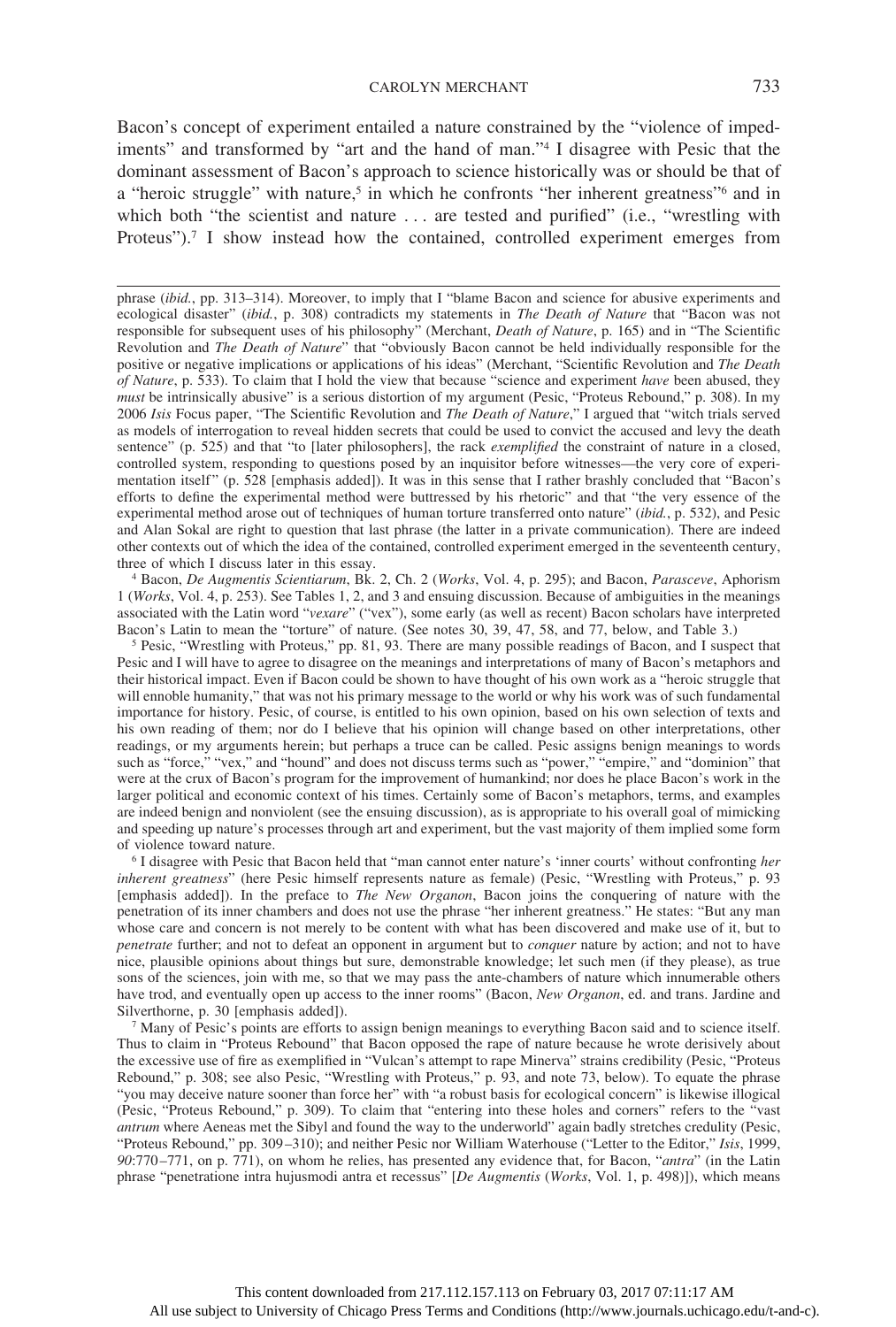Bacon's early interest in the practical and mechanical arts; the role of his 1609 *Wisdom of the Ancients* in developing his tripartite division of nature as free, erring, and in bonds; and how particular settings in Bacon's cultural milieu contribute to and illustrate experimentation. Bacon's ultimate objective was to recover the "dominion over creation" lost in the Fall from Eden in order to benefit humanity in material terms.<sup>8</sup> That dominion, however, was achieved by the constraint of nature through technology, a process that exacted heavy costs from nature itself.

Interpretations of Bacon and his role in the rise of experimental science have a long history and have been discussed in numerous books and articles. At one end of the spectrum is the view of the Frankfurt School philosophers, who see Bacon as initiating a tradition of human power and dominion over nature.<sup>9</sup> Thus mechanistic science itself, as it emerged in the seventeenth century, may be seen as complicit in some of humanity's current ecological, medical, and human survival problems.10 At the other end of the scale are those who view Bacon as the humble servant of nature who gave humanity new tools to uncover the truths of nature.<sup>11</sup> A modicum of middle ground, however, may exist

<sup>9</sup> Max Horkheimer and Theodor Adorno, *Dialectic of Enlightenment*, trans. John Cumming (New York: Herder & Herder, 1972); William Leiss, *The Domination of Nature* (New York: Braziller, 1972); David Kubrin, "How Sir Isaac Newton Restored Law and Order to the West," *Liberation*, 1972, pp. 32–41; Brian Easlea, *Witch-hunting, Magic, and the New Philosophy: An Introduction to Debates of the Scientific Revolution, 1450 –1750* (Sussex: Harvester, 1980); Michel Foucault, *Power/Knowledge: Selected Interviews and Other Writings, 1972–1977*, ed. Colin Gordon (New York: Pantheon, 1980); Morris Berman, *The Reenchantment of the World* (Ithaca, N.Y.: Cornell Univ. Press, 1981); Peter Linebaugh and Marcus Rediker, *The Many-Headed Hydra: Sailors, Slaves, Commoners, and the Hidden History of the Revolutionary Atlantic* (Boston: Beacon, 2000), Ch. 2; and Jose´ Marı´a Rodrı´guez-Garcı´a, "Scientia Potestas Est—Knowledge Is Power: Francis Bacon to Michel Foucault," *Neohelicon*, 2001, *28*:109–122.

<sup>10</sup> In *The Death of Nature*, I argued that "the mechanistic style of problem solving" (as opposed to ecological science) "pays little regard to the whole ecosystem of which people are only one part. The antithesis of holistic thinking, mechanism neglects the environmental consequences of synthetic products and the human consequences of artificial environments" (p. 186). For Pesic to claim that my "arguments too sweepingly condemn all the interventions of science, as if all of them equally acted to despoil the environment" (Pesic, "Proteus Rebound," p. 316), is a misreading of the argument of both my book and my chapter on Bacon. Throughout "Proteus Rebound" he treats my work as being opposed to all science, stating that in my "distress over Bacon's project of dominion over nature" I "ignore the pressing need to relieve human suffering" (*ibid.*, p. 317). To the contrary, I in fact agree with the quotation he cites (in opposition) from Perez Zagorin to the effect that "should the world succeed in coping with its present environmental problems, it will do so, not by opposition to or rejection of science, but by the intelligent and humane use of science coupled with the existence of a public and governments capable of making sensible decisions about the application of science and its limits" (*ibid.*). Where I disagree is with the claim that science must be accomplished through the domination of nature. For more detail, see my work on chaos and complexity theories in science and on partnership with nature in Merchant, *Reinventing Eden* (cit. n. 2), Chs. 9, 10.

<sup>11</sup> On this side of the debate is Nieves Mathews, "Francis Bacon: Slave Driver or Servant of Nature," http://www.sirbacon.org/mathewsessay.htm. Mathews's objections are intensely political. She writes: "In 1942 Herbert Marcuse, the patron saint of a generation of leftist extremists, described Bacon as the 'evil animus' of modern science, while Martin Heidegger, who was still celebrating in 1953 what he called 'the inner truth and greatness of Nazism,' denounced in Bacon the symbol of a nefarious identification of science with technology. During those same decades Bacon's reputation as a scientist was also at its lowest ebb." See also Mathews, *Francis Bacon: The History of a Character Assassination* (New Haven, Conn.: Yale Univ. Press, 1996). Other defenders of Bacon include Alan Soble, "In Defense of Bacon," *Philosophy of the Social Sciences*, 1995, *25*:192–215, rpt. with additions and corrections in *A House Built on Sand: Exposing Postmodernist Myths about Science*, ed. Noretta Koertge (New York: Oxford Univ. Press, 1998), pp. 195–215; Iddo Landau, "Feminist

a cavity (especially in the body), implies any such thing. Furthermore, to argue that Bacon was implying that "those who believe in witchcraft are fools" (Pesic, "Proteus Rebound," p. 311) contradicts Bacon's own claim that "superstitious narrations of sorceries, witchcrafts, dreams, divinations, and the like" are not to "be altogether excluded" (Bacon, *De Augmentis Scientiarum*, Bk. 2, Ch. 2 [*Works*, Vol. 4, p. 296]).

<sup>8</sup> Francis Bacon, *Novum Organum*, Bk. 2, Aphorism 52 (*Works*, Vol. 4, pp. 247–248); Bacon, *Novum Organum*, in *Works*, ed. and trans. Montagu, Vol. 3, p. 425; and Bacon, *Novum Organum*, ed. and trans. Jardine and Silverthorne, p. 221. See also Merchant, *Reinventing Eden* (cit. n. 2), Ch. 4 and pp. 74–75.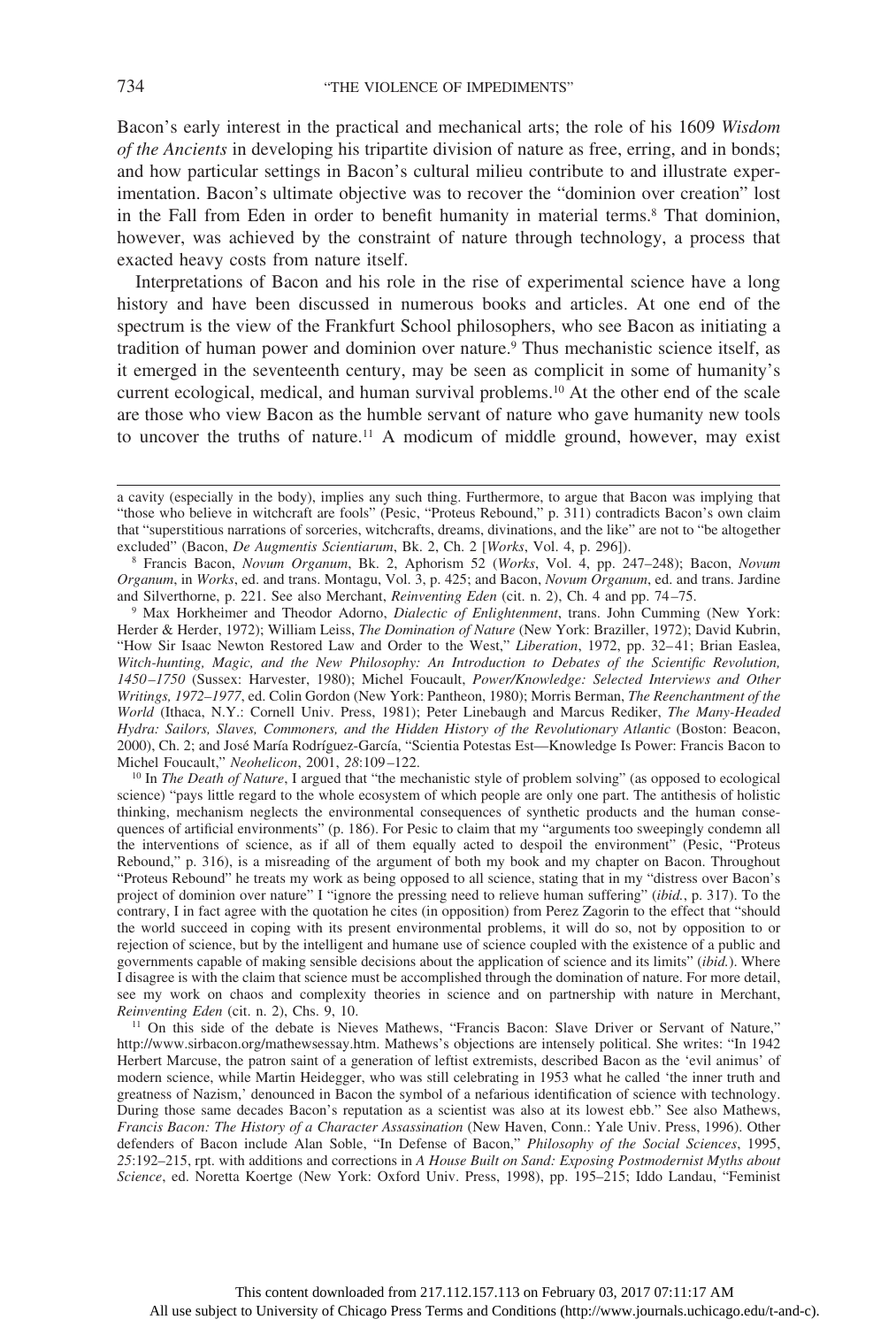between the two perspectives when larger political and social issues underlying his concept of power are taken into consideration.

## **"THE DOMINION OF MAN OVER THE UNIVERSE"**

Francis Bacon lived on the cusp between the Renaissance and the Enlightenment, during the expansion of preindustrial capitalism. All over Europe a new flurry of activities that transformed nature through machines and inventions was taking place. Tunneling into the earth for coal and metals, building forges for refining ores and hammering metals, constructing mills powered by wind and water, and erecting machines for lifting and boring provided humanity with a new sense of power over nature. The development of the coal and iron industries, the enclosure of the commons for wool production for the textile industry, the cutting of enormous tracts of timber for shipbuilding, and the expansion of trade changed the natural landscape. Knowledge of crafts, mechanics, inventions, and the properties of matter was essential to creating a storehouse of reliable, replicable information about the practical arts that would be available not just to the few, but to the many.<sup>12</sup>

A number of works of the late sixteenth century provided Bacon with ample illustration of the constraint of nature by technology and the arts that would undergird his emerging concept of experiment. From Hugh Platt, author of the *Jewell House of Art and Nature: Conteining divers rare and profitable inventions, together with sundry new experiments in the art of husbandry, distillation, and moulding* (1594), Bacon learned of numerous practical inventions that would benefit the common good. From Bernard Palissy, author of the *Discours Admirable* (1580), he knew of the techniques and economic impact of the craft traditions. From Georg Agricola's *De Re Metallica* (1546), he recognized the enormous importance of the techniques of mining and metallurgy for extracting ores and metals from the earth and applying them to the advancement of civilization. These works contained numerous illustrations showing men operating alembics, crucibles, ovens, and distillation equipment, digging tunnels into the earth and extracting ores, operating forges and fires, pounding metals and stone, and constructing and operating waterwheels and windlasses—all examples of the constraint of nature under technology. One of Bacon's earliest (though posthumously published) works, "The Masculine Birth of Time" (written in 1602–1603), already contained the subtitle that would characterize his mature program of the 1620s: "The Great Instauration of the Dominion of Man over the Universe." Out of this early interest in the mechanical and practical arts, Bacon began to develop an experimental method by which nature could be studied and altered by "art and the hand

Criticisms of Metaphors in Bacon's Philosophy of Science," *Philosophy*, 1998, *73*:47–61; and Perez Zagorin, *Francis Bacon* (Princeton, N.J.: Princeton Univ. Press, 1998), pp. 121–122. See also Peter Pesic, *Labyrinth: A Search for the Hidden Meaning of Science* (Cambridge, Mass.: MIT Press, 2000); Pesic, "Proteus Unbound: Francis Bacon's Successors and the Defense of Experiment," *Studies in Philology*, 2001, *98*:428–456; and Pesic, "Clue to the Labyrinth: Francis Bacon and the Decryption of Nature," *Cryptologia*, 2000, *24*(3), http:// www.sirbacon.org/pesic.htm. Graham Rees, "Introduction: The *Novum Organum* in Context," in Bacon, *The* Instauratio magna, *Pt. 2:* Novum organum *and Associated Texts*, ed. Rees and Wakely, pp. xxii–xxxviii, discusses the fluctuating responses to Bacon since the early seventeenth century and recent efforts to rehabilitate his reputation.

<sup>12</sup> Walter E. Houghton, Jr., "The History of Trades: Its Relation to Seventeenth Century Thought," in *Roots of Scientific Thought*, ed. Philip P. Wiener and Aaron Noland (New York: Basic, 1953), pp. 355–360; Edgar Zilsel, "The Genesis of the Concept of Scientific Progress," *ibid.*, pp. 251–255; and John U. Nef, *The Rise of the British Coal Industry* (New York: Routledge & Kegan Paul, 1932), Vol. 1.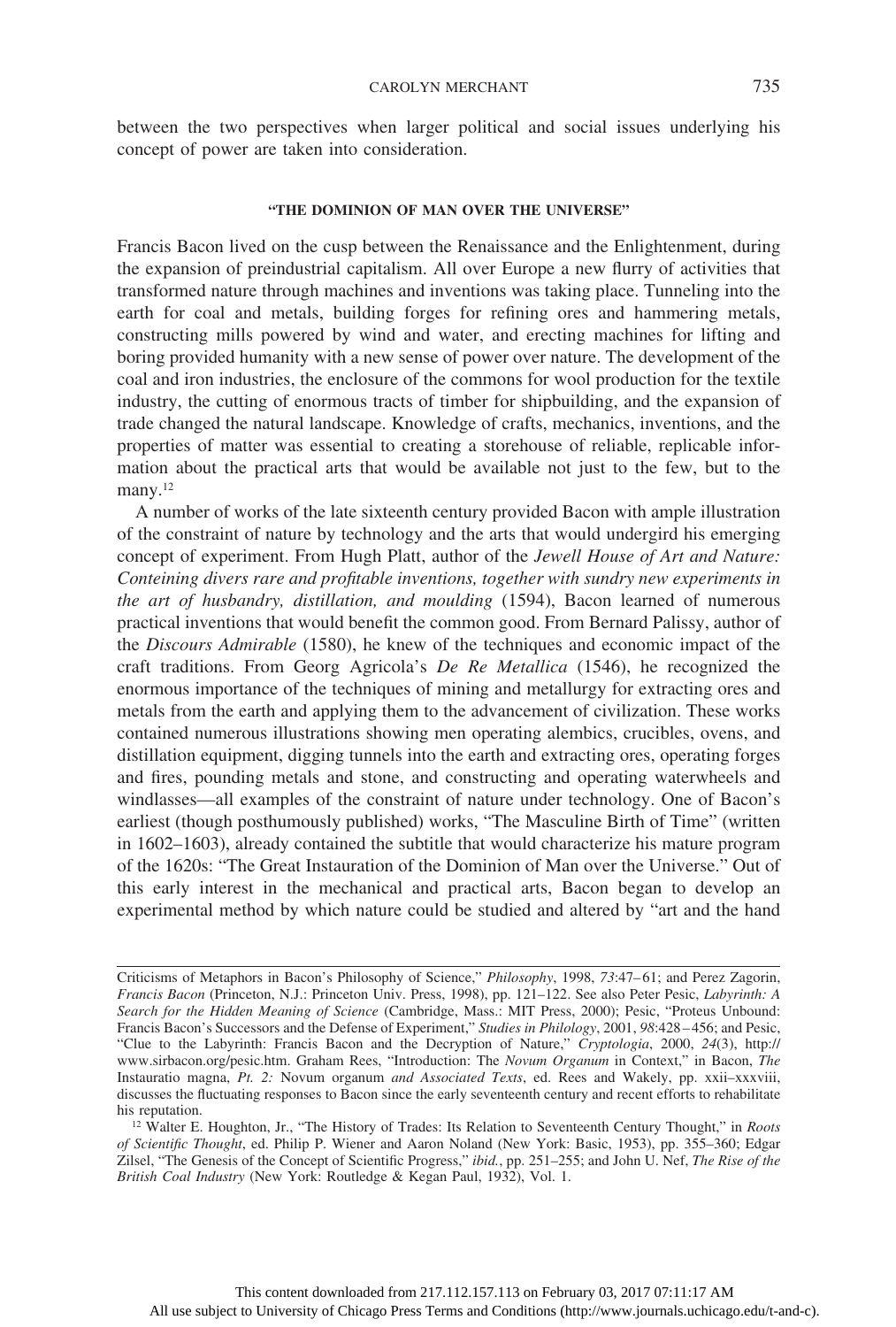of man" in the vast project of extending "the power and dominion of the human race itself over the universe."<sup>13</sup>

In 1878, during the height of the English Industrial Revolution, Friedrich Engels praised Bacon as the founder of English materialism and the experimental method. But he criticized both Bacon and John Locke for an approach that removed science and philosophy from its external context:

The analysis of Nature into its individual parts, the grouping of the different natural processes and natural objects in definite classes, the study of the internal anatomy of organic bodies in their manifold forms—these were the fundamental conditions of the gigantic strides in our knowledge of Nature which have been made during the last four hundred years. But this method of investigation has also left us as a legacy the habit of observing natural objects and natural processes in their isolation, detached from the whole vast interconnection of things; and therefore not in their motion, but in their repose; not as essentially changing, but as fixed constants; not in their life, but in their death.<sup>14</sup>

The result of the mechanistic revolution was to break down nature into parts—atoms and molecules—that could be manipulated by external forces. Nature itself was viewed as a machine that could be repaired and reconstructed from outside by a human mechanic. Treating nature as a machine removed it from its external, environmental context, isolating it in a confined, controlled space. The fundamental characteristic of the experimental method is isolation from outside factors so that variables can be controlled. Parts can be removed and interchanged; one atom can be substituted for another; one organism can be introduced and another removed. Nature becomes an instrument and the human mind itself an instrument operating on nature.

In *Dialectic of Enlightenment*, Max Horkheimer and Theodor Adorno castigated Bacon for the disaster of instrumental reason that they saw as the downfall of the Enlightenment, a program that sought to dominate nature: "The 'many things' which, according to Bacon, 'are reserved,' are themselves no more than instrumental," they wrote. "What men want to learn from nature is how to use it in order wholly to dominate it and other men." The result, they stated, was that "the fully enlightened earth radiates disaster triumphant. The program of the Enlightenment was the disenchantment of the world, the dissolution of myths, and the substitution of knowledge for fancy. Bacon, the 'father of experimental philosophy,' had defined its motives."15

The disenchantment of the world was "the extirpation of animism"—the removal of animistic and spiritual features from all things and the reduction of nature to mere matter. Instrumental reason separated morality from rationality, leaving individuals free to act so as to maximize power over other people and nature itself. Horkheimer and Adorno were especially strident in their critique of the concept of power over humans and nature that

<sup>13</sup> Farrington, *Philosophy of Francis Bacon*, pp. 14–15, 18, 33, 53, 59; Bacon, *De Augmentis Scientiarum*, "Plan of the Work" (*Works*, Vol. 4, p. 29), Bk. 2, Ch. 2 (*Works*, Vol. 4, p. 294 [quotation]); and Bacon, *Novum Organum*, Bk. 1, Aphorism 129 (*Works*, Vol. 4, p. 114 [quotation]).

<sup>&</sup>lt;sup>14</sup> Friedrich Engels, *Herr Eugen Dühring's Revolution in Science (Anti-Dühring)* (1878), ed. C. P. Dutt, trans. Emile Burns (1939; New York: International Publishers, 1966), pp. 26–29, as quoted in Howard L. Parsons, ed., *Marx and Engels on Ecology* (Westport, Conn.: Greenwood, 1972), p. 130. See also Karl Marx and Engels, *The Holy Family* (1844) (Los Angeles: Progress Publishers, 1956), p. 172: "The real founder of *English materialism* and all *modern experimental* science was *Bacon*. For him natural science was true science and *physics* based on perception was the most excellent part of natural science" (quoted in Parsons, ed., *Marx and Engels on Ecology*, p. 136).

<sup>15</sup> Horkheimer and Adorno, *Dialectic of Enlightenment* (cit. n. 9), pp. 3–4.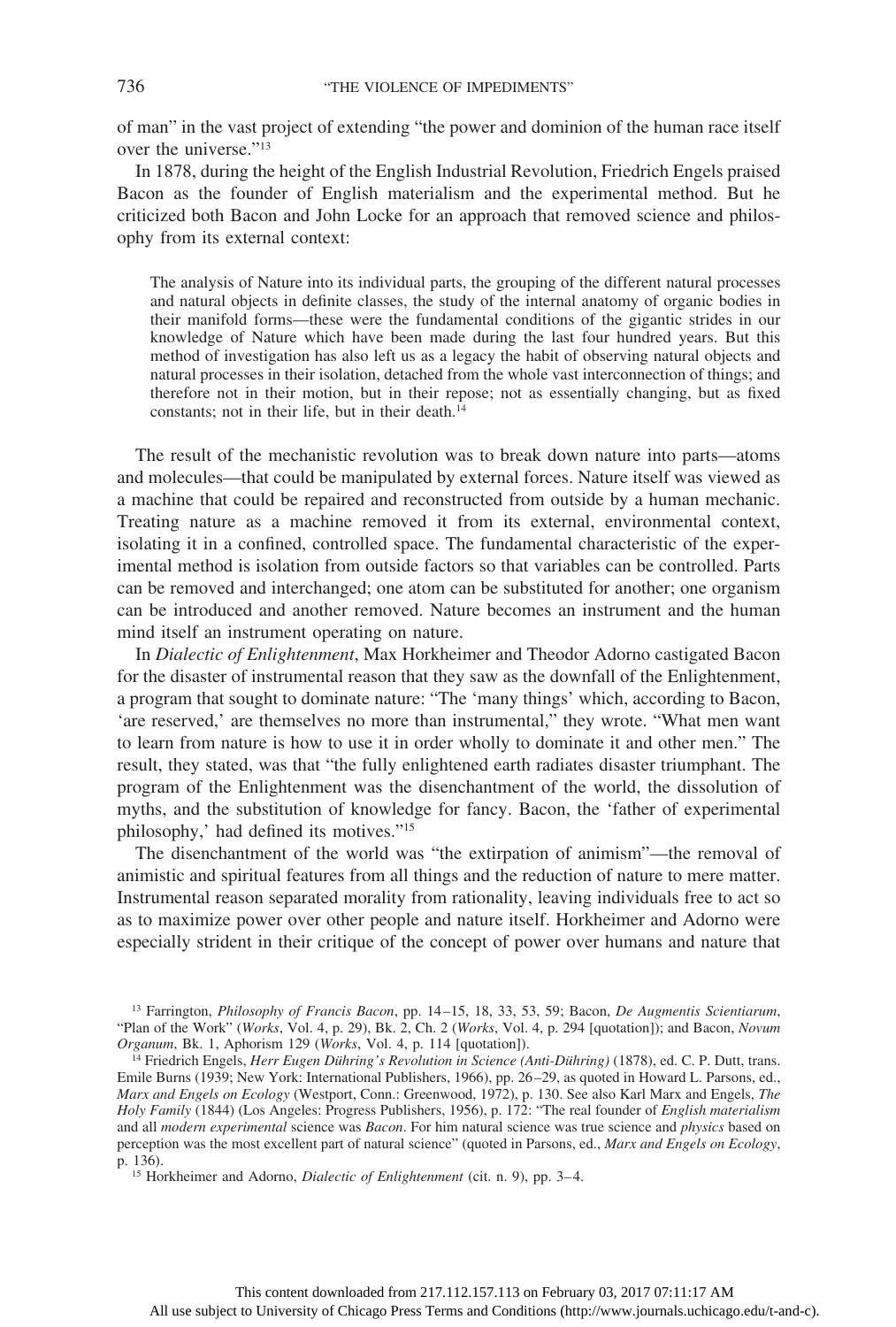they saw as the root problem of the Enlightenment. They wrote: "The concordance between the mind of man and the nature of things that [Bacon] had in mind is patriarchal: the human mind, which overcomes superstition, is to hold sway over a disenchanted nature. Knowledge, which is power, knows no obstacles."16

This skeptical analysis of Bacon's ultimate contribution to science and philosophy arises in part from Bacon's insights into how knowledge of the world intersects with power over it. One must understand the causes of nature in order to understand and use its effects. One cannot command (dominate) nature without first understanding its laws. In Aphorism 3 of the *Novum Organum* (literally, the "New Instrument"), he joined the two ideas of knowledge and power into one concept: "Human knowledge and human power meet in one; for where the cause is not known the effect cannot be produced. Nature to be commanded must be obeyed."17

The problem of domination becomes the problem of the Scientific Revolution. Does humanity remain the victim of nature, fatalistically accepting the hand that nature deals in the form of failed harvests and deaths from unknown diseases, droughts, and fires? Or can humanity, by understanding those causes through science and manipulating them through technology, gain the upper hand? As William Leiss pointed out in *The Domination of Nature*, "the consequence of this view is to set the relationship of man and the world inescapably in the context of domination: man must either meekly submit to these natural laws (physical and economic) or attempt to master them." For Bacon, the path was clear. Through the arts and sciences, "the human race [could] recover that right over nature which belongs to it by divine bequest."<sup>18</sup>

It is therefore only through understanding the laws of nature that humanity has a chance of controlling its own destiny. The scholastics, alchemists, and mechanics of the Middle Ages could not achieve those ends. What they knew, argued Bacon, had been arrived at by chance and arranged in a "nice" order. What they had not done was find a new method.

<sup>18</sup> Leiss, *Domination of Nature* (cit. n. 9), pp. 150–151; and Bacon, *Novum Organum*, Bk. 1, Aphorism 124 (*Works*, Vol. 4, p. 115).

<sup>16</sup> *Ibid.*, pp. 3–4. See also p. 42: "Today, when Bacon's utopian vision that we should 'command nature by action'—that is, in practice—has been realized on a tellurian scale, the nature of the thralldom that he ascribed to unsubjected nature is clear. It was domination itself."

<sup>17</sup> Francis Bacon, "Aphorisms Concerning the Interpretation of Nature and the Kingdom of Man," in *Novum Organum*, Bk. 1, Aphorism 3 (*Works*, Vol. 4, p. 47). Shaw's 1733 translation of *Novum Organum Scientiarum: A New Machine for Rebuilding the Sciences*, in Bacon, *Philosophical Works*, ed. Shaw, Vol. 2, p. 344, renders Aphorism 3 as "The *Knowledge* and *Power* of Man are coincident: for whilst ignorant of the Causes, he can produce no *Effects*: Nor is Nature to be conquer'd but by Submission." Shaw explains that "the only method by which Men can rule Nature, must depend upon learning her Ways" (*ibid.*, Vol. 2, p. 344, note c), and "Man himself being necessarily subject to the laws of nature; tho' within the compass of these laws he has a very extensive Power, that will always be commensurate to knowledge" (*ibid.*, Vol. 1, p. 564, note a). Montagu's translation uses "subdued by submission": "Knowledge and human power are synonymous, since the ignorance of the cause frustrates the effect. For nature is only subdued by submission, and that which in contemplative philosophy corresponds with the cause, in practical science becomes the rule" (Bacon, *Works*, ed. and trans. Montagu, Vol. 3, p. 345). Jardine and Silverthorne's translation uses "conquered only by obedience": "Human knowledge and human power come to the same thing, because ignorance of cause frustrates effect. For Nature is conquered only by obedience; and that which in thought is a cause, is like a rule in practice" (Bacon, *New Organon*, ed. and trans. Jardine and Silverthorne, Bk. 1, Aphorism 3, p. 33). Malherbe and Pousseur's French translation is "Science et puissance humaines aboutissent au même, car l'ignorance de la cause prive de l'effet. On ne triomphe de la nature qu'en lui obeisant; et ce qui dans la spéculation vaut comme cause, vaut comme règle dans l'opération" (Bacon, *Novum Organum*, trans. Malherbe and Pousseur, Bk. 1, Aphorism 3, p. 101). Rees and Wakely translate it as "Human knowledge and power come to the same thing, for ignorance of the cause puts the effect beyond reach. For nature is not conquered save by obeying it; and that which in thought is equivalent to a cause, is in operation equivalent to a rule" (Bacon, *The* Instauratio magna, *Pt. 2:* Novum organum *and Associated Texts*, ed. Rees and Wakely, Bk. 1, Aphorism 3, p. 65).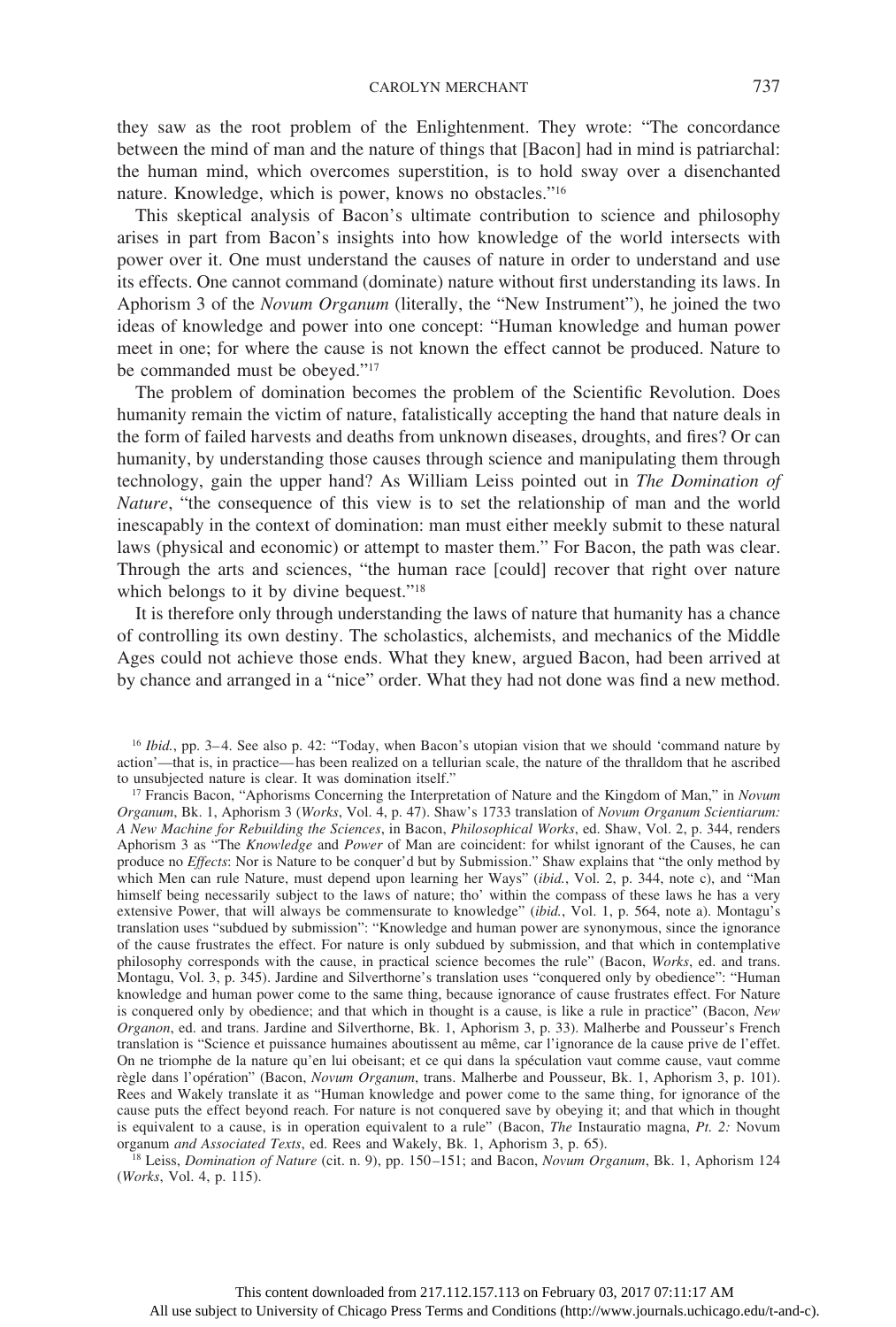It was that new method that Bacon sought; he found it in the experimental method, a method grounded in observations, particulars, and facts. The instruments of the mind guided the instruments of the hand. Only what had been observed could lead to an understanding of nature. It is in this sense that Bacon stated, in Aphorism 1 of the *Novum Organum* (1620), that "Man, being the servant [*minister*] and interpreter of Nature, can do and understand so much and so much only as he has observed in fact or in thought of the course of nature."19 By understanding and obeying nature, mankind can command nature. There is thus no daylight between servant and commander. They are one and the same, for (as he stated in Aphorism 3) "nature to be commanded must be obeyed." As servant, humanity achieves knowledge; as commander, it achieves power. The two meet as one.<sup>20</sup>

If power and knowledge meet as one, the issue dividing the critics and defenders of Bacon is how power/knowledge is used and toward what ends. The ways in which both capitalist culture and the state use scientific knowledge to enhance power is the issue raised by the conjunction of power/knowledge. Michel Foucault states, "There is no power relation without the correlative constitution of a field of knowledge, nor any knowledge that does not presuppose and constitute at the same time power relations."21

The domination of nature may be set in a liberatory or a repressive framework. In some cases those uses may be benign, in other cases neutral or malign. The confined, controlled experiment may result in violence toward nature or in the liberation of nature and human society. As I stated in *The Death of Nature*, "Bacon himself was not responsible for subsequent uses of his philosophy," but "because he was in an extremely influential social position and in touch with the important developments of his time, his language, style, nuance, and metaphor become a mirror reflecting his class perspective."22 In that mirror

<sup>19</sup> Bacon, *Novum Organum*, Bk. 1, Aphorism 1 (*Works*, Vol. 4, p. 47). The Montagu translation reads "Aphorisms on the Interpretation of Nature and the Empire of Man. Aphorism 1: Man, as the minister and interpreter of nature, does and understands as much as his observations on the order of nature, either with regard to things or the mind, permit him, and neither knows nor is capable of more" (Bacon, *Works*, ed. and trans. Montagu, Vol. 3, p. 345). Michèle Le Doeuff writes, "What can be the meaning of a statement such as the one that opens the *Novum Organum*: 'Homo naturae minister et interpres?' . . . Supposing that Bacon's Latin had entirely reverted to the language of Cicero, the phrase must be translated by 'man, servant of nature,' ... consequently minister is the opposite of a master. On the other hand, if one has doubts as to the perfect success of the reCiceronization of modern Latin . . . and if one ventures to refer then to medieval Latin, *minister* must be translated by 'administrator' or even by 'artisan,' the term being synonymous with *artifex*, and the French word for 'craft,' *metier* being derived from it. 'Man, the craftsman of Nature . . .' might be the right translation" (Michèle Le Doeuff, "Man and Nature in the Gardens of Science," in *Francis Bacon's Legacy of Texts*, ed. William A. Sessions [New York: AMS Press, 1990], pp. 119–138, on pp. 120–121). Following this line of reasoning, the phrase could also be translated as "Man, the administrator of Nature." Both "craftsman" and "administrator" convey a sense of control over nature and hence are closer to the idea of commanding nature. Other possible translations are "Man, the agent," "Man, the assistant," or "Man, the helper" of Nature—all of which convey a more active or managerial role than does "servant." Jardine and Silverthorne translate the phrase as "Man is Nature's agent and interpreter" (Bacon, *New Organon*, ed. and trans. Jardine and Silverthorne, Bk. 1, Aphorism 1, p. 33). Malherbe and Pousseur's French translation is "Homme, minister et interprète de la nature" (Bacon, *Novum Organum*, trans. Malherbe and Pousseur, Bk. 1, Aphorism 1, p. 101). Rees and Wakely retain Spedding's rendering of "*minister*" as "servant": "Man, the servant and interpreter of nature" (Bacon, *The* Instauratio magna, *Pt. 2:* Novum organum *and Associated Texts*, ed. Rees and Wakely, Bk. 1, Aphorism 1, p. 65).

<sup>20</sup> Bacon, *Novum Organum*, Bk. 1, Aphorism 3 (*Works*, Vol. 4, p. 47).

<sup>21</sup> Michel Foucault, *Discipline and Punish: The Birth of the Prison*, trans. Alan Sheridan (New York: Pantheon, 1978), p. 27, quoted in Rodríguez-García, "Scientia Potestas Est—Knowledge Is Power" (cit. n. 9), p. 113. In his analysis of Foucault's conflation of power/knowledge, Rodríguez-García argues that Bacon's position(s) as the king's representative in the judiciary influenced his view of nature as a prisoner who must be forced to reveal its secrets (p. 120).

<sup>22</sup> Merchant, *Death of Nature*, p. 165. Bacon's own vision of the contained, controlled experiment occurs in *The New Atlantis* (see below). Other examples, from the seventeenth century to the present (which Bacon did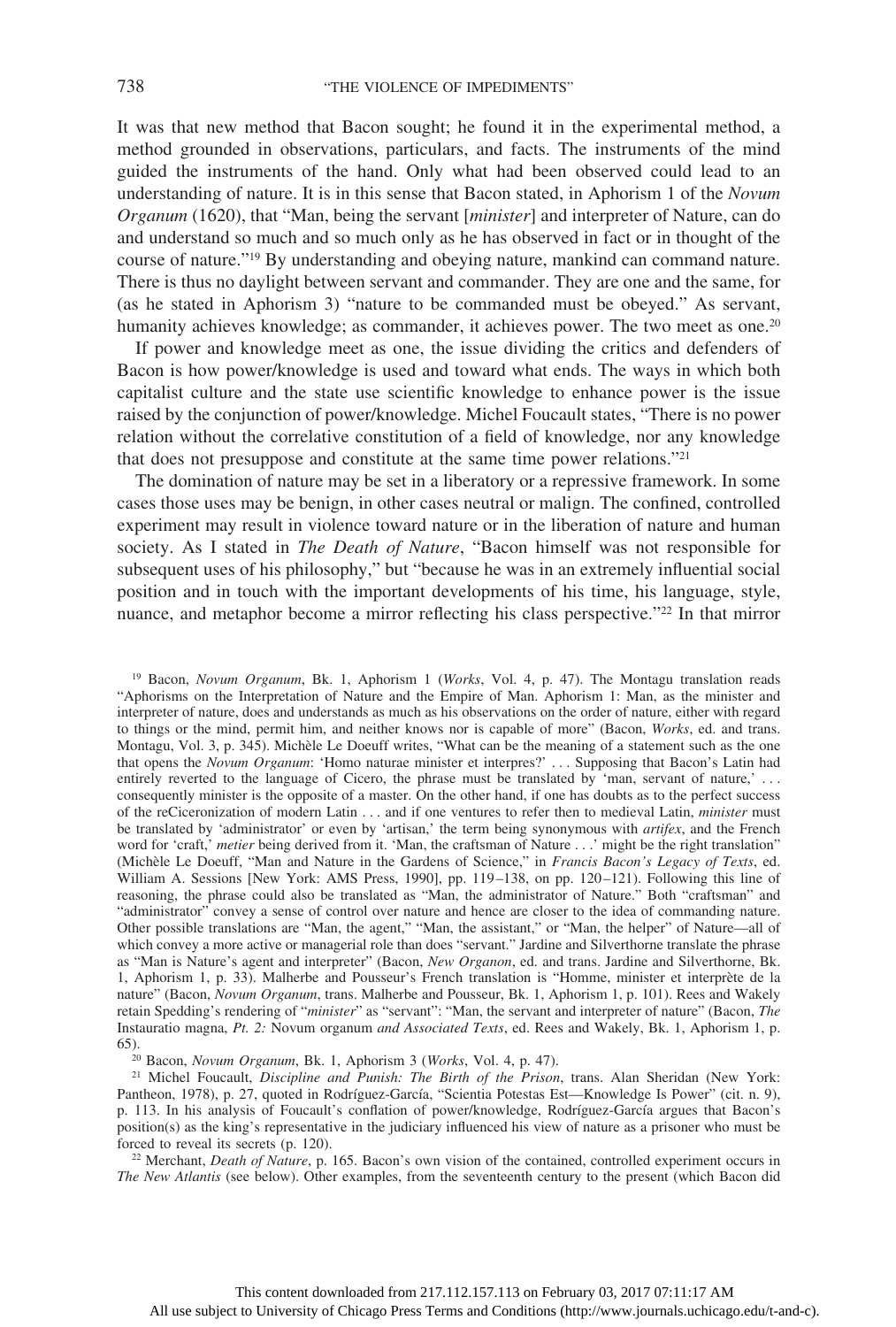was the image of nature as female—source of secrets to be extracted for economic advancement and revealed through experiment.

#### **NATURE AS FEMALE**

Nature for Francis Bacon and nearly everyone else in the Renaissance and Scientific Revolution was female. More than a metaphor, Nature was the servant of God in the mundane world—the bringer and reproducer of life and the meter of rewards and punishments. Accepted as both reality and metaphor by the lower, as well as the upper classes, Nature represented a fusion of ancient, Renaissance, and Christian symbols. Depicted as female by a host of artists, writers, philosophers, and ordinary people, Nature was a personification of the cosmos, the earth, and the human writ large.<sup>23</sup>

Like the human and the cosmos, Nature as a living being had a body, soul, and spirit. Nature personified had breasts, a bosom, and a womb, as well as circulatory, reproductive, and elimination systems. For Neoplatonists, nature was the lower part of the world soul. For alchemists and natural magicians, matter was to be manipulated and transformed into higher metals, cures, potions, and pharmacopoeia. For Christians, nature was the dispenser of God's displeasure at mankind's disobedience—retribution for human sins. Failed harvests, drought, storms, diseases, and plagues resulted from human failure to obey the strictures of moral life. Nature was the substance of the body—a fusion of the elements, the base instincts, and human bodily and moral weakness. All aspects of the body were symbolized by the female, the weaker and more vulnerable sex. Matter, too, as female, represented the lower order of nature. Matter, like the female, was inconstant, changing, and corruptible. Matter, the body, and the reproductive organs were sites of potential corruption by the devil. To deny this reality of daily and moral life is to discount history itself.

The widely held belief that nature itself was female underlies Bacon's use of language and metaphor on which much of his program for a new experimental science rests. Bacon himself wrote of nature in the female gender in his 1605 English version of *The Advancement of Learning*: "For it is no more but by following and as it were hounding Nature in her wanderings, to be able to lead her afterwards to the same place again."24 Not only the Latin texts that use the feminine "*natura*" for "nature," but also the nineteenthcentury translations in which nature and matter are designated as "she," were truer to the beliefs and assumptions of the texts of the time than current translations that attempt to modernize Bacon's language.<sup>25</sup> Thus phrases such as "when by art and the hand of man

not envision), range from the study of reptiles, birds, and dogs in evacuated bell jars to creating new species through genetic engineering; the study of caged monkeys deprived of their mothers; the Tuskegee syphilis experiments; Depo-Provera trials on fertile women; underground nuclear tests; DDT tests conducted on whole ecosystems; the act of laying out transects and counting species within grids; testing the responses of dogs, birds, and plants to spaceflight; abstracting away friction and air resistance in inclined-plane experiments; and calculating momentum/energy transfers among colliding balls. Although not all of these experiments administer pain to a living thing, all reflect the confinement of nature by technology. Although not all raise equal moral issues, all reflect human "power over nature."

<sup>23</sup> Merchant, *Death of Nature*, Ch. 1. See also Lorraine Daston and Katharine Park, *Wonders and the Order of Nature, 1150 –1750* (New York: Zone, 1998), p. 261 ("the personification of nature was traditionally and invariably feminine"); and Park, "Nature in Person: Medieval and Renaissance Allegories and Emblems," in *The Moral Authority of Nature*, ed. Daston and Fernando Vidal (Chicago: Univ. Chicago Press, 1994), pp. 50–73. <sup>24</sup> Francis Bacon, *The Advancement of Learning* (1605) (*Works*, Vol. 3, p. 331).

<sup>25</sup> See, e.g., the nineteenth-century translations of Bacon's texts in Bacon, *Works*, ed. and trans. Montagu

<sup>(1857);</sup> and Bacon, *Works*, ed. Spedding *et al.* (1875). The twentieth-century translations by Farrington (1964)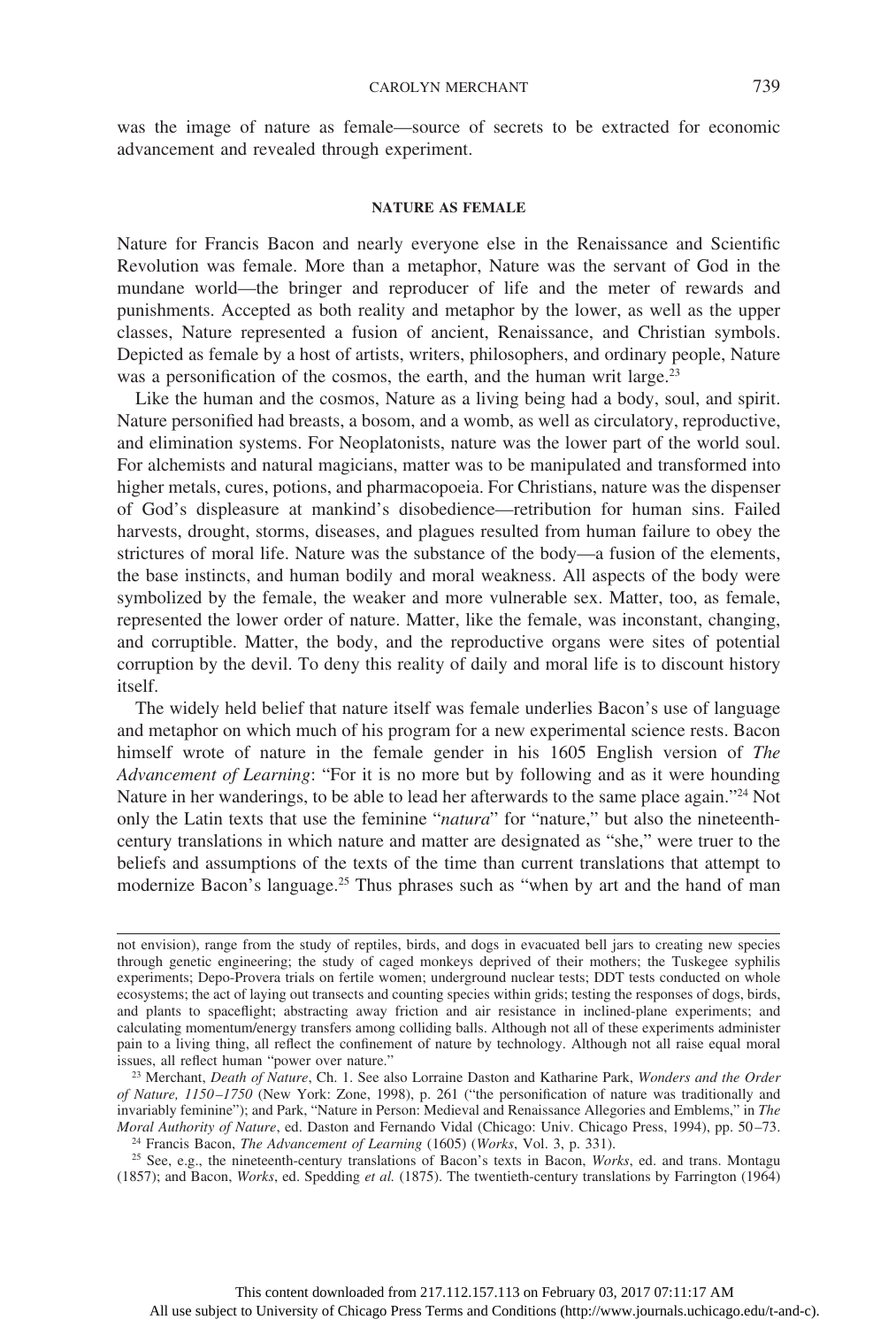she is forced out of her natural state, and squeezed and moulded," "to examine nature herself and the arts upon interrogatories," and "nature exhibits herself more clearly under the trials and vexations of art than when left to herself " more accurately reflect the cultural assumptions of the Renaissance and early modern period within which Bacon and other natural philosophers worked than do later, "more modern" translations.26 I agree that today nature should not be gendered as female and that translations of "nature" as "it" rather than "she" more accurately reflect current understandings. But this was not the view of the Renaissance or of Bacon.27

### **PAN, PROTEUS, AND PROMETHEUS**

In addition to the underlying assumption that nature was female, Bacon drew on a number of allegories to characterize nature, most notably in *The Wisdom of the Ancients* (*De Sapientia Veterum*), written in Latin in 1609, early in the course of Bacon's published works. Following the Greek pattern of investing male and female gods with human as well as superhuman characteristics, Bacon drew on ancient allegories to develop an approach to nature that would eventually underlie his emerging concept of experiment. He used the Greek god Pan to symbolize nature, Proteus to symbolize matter, and Prometheus to symbolize "the state of man." Other relevant figures include Daedalus (mechanic), Orpheus (philosophy), Proserpina (spirit), and Sphynx (science).28 Of the thirty-one deities of the ancient world described by Bacon in this early work, Pesic seizes on Proteus as the deity on which to hang his main argument. What underlies this choice?

The gods described by Bacon in *The Wisdom of the Ancients* were not just symbols, but moral forces and powers that organized the world. He drew on a number of sixteenthcentury handbooks of mythology, interpreting them as they advanced his own philosophy. Such works included Lilio Gregorio Giraldi's *History of the Gods* (1548), Natale Conti's *Mythology* (1551), and Vicenzo Cartari's *Images of the Gods* (1556). In particular, Bacon drew heavily on Conti's *Mythology* in framing his arguments. In *The Veil of Isis* Pierre Hadot writes, "In Bacon, besides the moral explanation, we find an allegorical exegesis that makes a physical phenomenon correspond to mythical figures: the fight for sovereignty between Ouranos, Kronos, and Zeus represents the birth of the world; Eros is prime

<sup>28</sup> Francis Bacon, *The Wisdom of the Ancients*, in *Works*, ed. and trans. Montagu, Vol. 1, pp. 285–313; see the topics entitled "Pan," "Proteus," "Prometheus," "Daedalus," "Orpheus," "Proserpina," and "Sphynx." See also Bacon, *Works*, Vol. 6, pp. 617–686 (Latin), 687–764 (English).

and Jardine and Silverthorne's translation of the *Novum Organum* (2000) translate "nature" in the female gender, whereas that of Rees and Wakely (2004) translates "nature" as "it."

<sup>26</sup> Bacon, *De Augmentis Scientiarum*, "Plan of the Work" (*Works*, Vol. 4, p. 29); Bacon, *Parasceve*, Aphorism 10 (*Works*, Vol. 4, p. 263); and Bacon, *De Augmentis Scientiarum*, Bk. 2, Ch. 2 (*Works*, Vol. 4, p. 298).

<sup>&</sup>lt;sup>27</sup> The fact that nature was gendered as female in the past is part of a pervasive patriarchal framework that assumes that men are rational and women are emotional. Feminist history and science over the past four decades have challenged those assumptions in many fields and social practices. Despite such efforts, men as prominent as Harvard's recent president Lawrence Summers still assume that women are not as adept at science as men, and popular media still use the phrase "mother nature" to depict nature's "wrath" against humanity, expressed in the form of natural disasters (hurricanes, tornados, droughts, earthquake, etc.). I agree with Pesic, "Proteus Rebound," p. 308 n 14, when he quotes Susan Haack, *Defending Science—Within Reason: Between Scientism and Cynicism* (Amherst, N.Y.: Prometheus, 2003), p. 316, to advise that, "rather than disparaging a stereotyped science misperceived as embodying stereotypically masculine values, we need to rid ourselves of stereotypes, both of women and of science." But the comment that immediately follows this quotation seriously demeans the intelligence of "young women." Pesic writes: "Would it not be unfortunate if young women, told that science learned from the torture of female witches to abuse Mother Nature herself, concluded that they should have nothing to do with science?"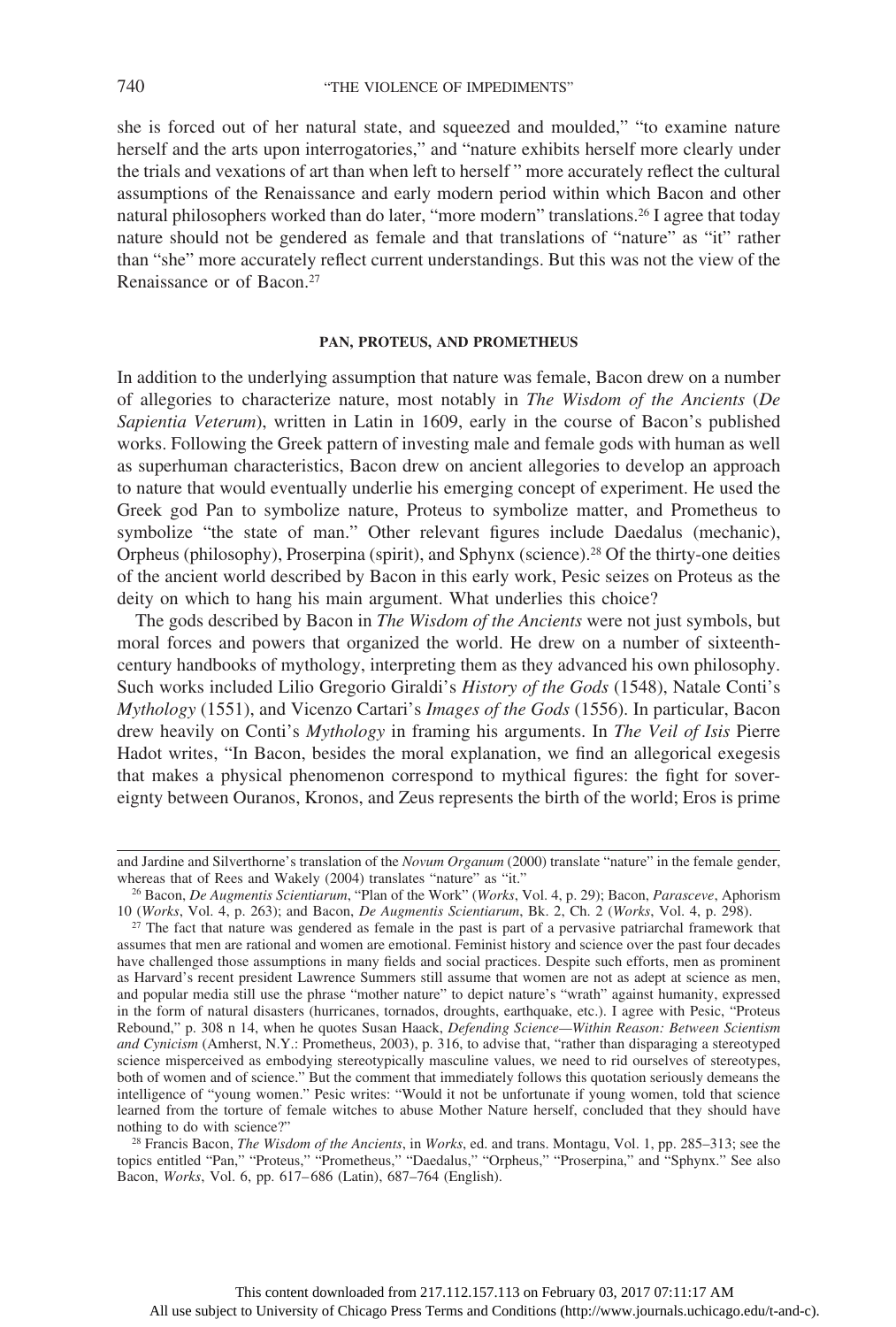matter, Pan is nature, Proserpina the earth's creative energy, and Proteus matter in the multiplicity of its forms."29

I will argue that the allegorical figures of Pan, Proteus, and Prometheus, as described in *The Wisdom of the Ancients*, characterize Bacon's early ideas of the three major states exhibited by nature, set out in tentative form in the 1605 *Advancement of Learning* and presented in developed form in the 1620s.

Nature, Bacon states in his 1623 Latin revision of *The Advancement of Learning* (*De Dignitate et Augmentis Scientiarum*), exists in three states—at liberty, in error, and in bonds:

She is either free and follows her own course of development as in the heavens, in the animal and vegetable creation, and in the general array of the universe; or she is driven out of her ordinary course by the perverseness (*pravitatibus*), insolence (*insolentiis*), and forwardness of matter (*materiae contumacies*) and violence of impediments (*impedimentorum violentia*), as in the case of monsters (*monstris*); or lastly she is put in constraint (*constringitur*), molded (*fingitur*), and made as it were new by art and the hand of man (*arte et opera humana*); as in things artificial.30

(For textual comparisons of the three states see Tables 1, 2, and 3.) For Bacon, however, nature erring (or the wonders of nature) and nature in bonds (or the wonders of art) were

<sup>29</sup> Pierre Hadot, *The Veil of Isis: An Essay on the History of the Idea of Nature*, trans. Michael Chase (Cambridge, Mass.: Harvard Univ. Press, 2006) (hereafter cited as **Hadot,** *Veil of Isis*), p. 80; see also p. 79 on sixteenth-century handbooks of mythology.

<sup>30</sup> Bacon, *De Augmentis Scientiarum*, Bk. 2, Ch. 2 (*Works*, Vol. 4, p. 294). Bacon organized his discussion of nature into three states—free, erring, and in bonds—in several places in his published work. His threefold *schema* initially appeared in the 1605 English edition of *The Advancement of Learning* and was further elaborated in the 1623 Latin edition, *De Dignitate et Augmentis Scientiarum* (see Table 1). (Bacon also presented the three states of nature in his "Description of the Intellectual Globe" [1612], published posthumously by Isaac Gruter in *Scripta in Naturali et Universali Philosophia* [Amsterdam: Ludovicum Elzevirium, 1653]; see *Works*, ed. and trans. Montagu, Vol. 2, pp. 571–589.) A second major discussion was in the *Parasceve*, or *Preparative towards a Natural and Experimental History*, "Aphorisms on the Primary History," published in 1620 with and immediately following the *Novum Organum* (see Table 2). Additionally, the history of "nature free" and "nature under constraint" (the first and third states) was discussed in the "Plan of the Work" for the *Instauratio Magna*, or *Great Instauration*, also published in 1620 immediately preceding the *Novum Organum* (see Table 3). Of these discussions, Pesic quotes only that in the "Plan of the Work," using the Spedding translation with Latin inserts for the words "under constraint and vexed [*naturae constrictae et vexata*]" and "under the vexations [*vexationes*] of art" (Pesic, "Wrestling with Proteus," p. 88; see also Pesic, "Proteus Rebound," p. 306). But, contrary to Pesic's argument that for Bacon "*vexare*" ("vex") had only mild meanings, such as "shaking" or "harassing," some early scholars read Bacon's Latin more harshly. Peter Shaw, a chemist and Physician in Ordinary to Kings George II and George III, translates "*vexare*" in this and other passages as "torture": Bacon, *Philosophical Works*, ed. Shaw (see Table 3 and notes 39 and 58, below). Thomas Tennison, Archbishop of Canterbury, also interpreted Bacon's Latin as meaning "torture" in his 1679 "Account of the Philosophy, Mechanic Inventions, and Writings of Sir Francis Bacon" that introduced the *Baconiana*, writing as follows: "The *seventh* and greatest Branch of the *third part of the Instauration*, *is his* Sylva Sylvarum, or *Natural History*; which containeth many *Materials* for the building of Philosophy, as the *Organon* doth *Directions* for the *work*. It is an History not only of Nature freely moving in her Course (as in the production of meteors, plants, minerals); but also of Nature in constraint, and vexed and *tortur'd* by humane [human] Art and Experiment." See Francis Bacon, *Baconiana, or Certain genuine remains of Sr. Francis Bacon, Baron of Verulam, and Viscount of St. Albans in arguments civil and moral, natural, medical, theological, and bibliographical* (London: Printed by J.D. for Richard Chiswell, 1679), p. 41 (emphasis added); Tennison is also quoted in Bacon, *Works*, ed. and trans. Montagu, Vol. 2, p. 4 n 7. Tennison's statement followed several pages of text that outlined Bacon's framework for *The Great Instauration*, including "*The Preface*: The *Distribution* of the Work of the Great Instauration; Aphorisms guiding to the Interpretation of Nature" (*Baconiana*, p. 32). It seems likely that Tennison is referring to the first and third states of nature (i.e., at liberty and in bonds), as set out by Bacon in his "Distribution of the Work," suggesting that they might be applied to the materials in the *Sylva Sylvarum*. Tennison's characterization closely approximates the quotations in Table 3.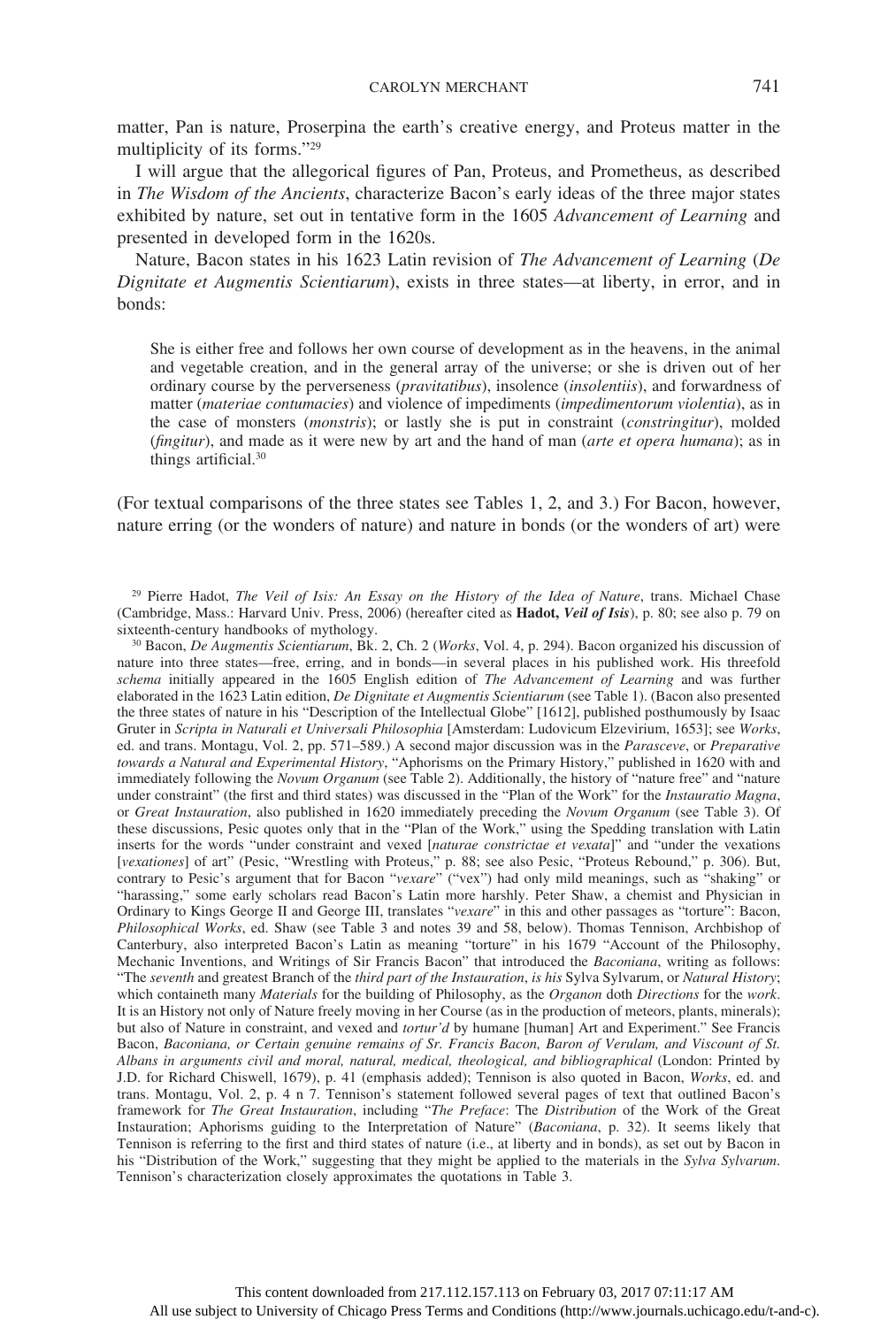Table 1. Francis Bacon's Three States of Nature, 1605-1623 **Table 1.** Francis Bacon's Three States of Nature, 1605–1623

| violence of impediments, as in the<br>development as in the heavens, in<br>Freedom of Nature, the second of<br>her Errors, the third of her Bonds.<br>And I am the more induced to set<br>down the History of the Arts as a<br>the animal and vegetable creation,<br>because an opinion has long been<br>case of monsters; or lastly she is<br>which last I also call Mechanical<br>the state and condition of nature<br>herself. For I find nature in three<br>different from nature, and things<br>Natural History is founded upon<br>universe; or she is driven out of<br>The division which I will make of<br>existence. She is either free and<br>Natural History think they have<br>made as it were new by art and<br>prevalent, that art is something<br>given an account of animals or<br>and in the general array of the<br>plants or minerals, omitting all<br>mention of the experiments of<br>different states, and subject to<br>Pretergenerations, and of Arts;<br>done enough when they have<br>put in constraint, molded, and<br>the hand of man; as in things<br>and Experimental History. Of<br>artificial different from things<br>artificial. Let Natural History<br>therefore be divided into the<br>natural; whence this evil has<br>three different conditions of<br>perverseness, insolence, and<br>arisen-that most writers of<br>species of Natural History,<br>follows her own course of<br>her ordinary course by the<br>these the first treats of the<br>History of Generations, of<br>forwardness of matter and<br>mechanical arts.<br>and condition of Nature; which is<br>Matters, and thence put out of her<br>first to consider Nature at Liberty<br>(1.) either free, and proceeding in<br>constraint. 6. The History of Arts<br>5. We form our Division of Natural<br>molestation; or (2.) obstructed by<br>Praetergenerations, and Arts; the<br>should the rather make a Species<br>the second, Nature in her errors;<br>artificial. Let all Natural History,<br>whence many Writers of Natural<br>some stubborn and less common<br>History upon the threefold state<br>wrought upon by human means,<br>for the production of Things<br>Minerals, without a word of the<br>of Natural History, because of<br>that prevalent opinion as if Art<br>different from Things artificial;<br>course, as in the production of<br>History of Animals, Plants, or<br>her ordinary course, without<br>Monsters; or (3.) bound and<br>therefore, be divided in the<br>notably, if they give us the<br>were a different thing from<br>Nature, and Things natural<br>History think they perform<br>and the third, Nature in<br>History of Generations,<br>mechanic Arts.<br>ibera est natura et cursu consueto<br>pravitatibus et insolentis materiae<br>contumacis et ab impedimentorum<br>violentia de statu suo detruditur,<br>ut in monstris; aut denique ab arte<br>fingitur, et tanquam novatur, ut in<br>Libenter autem Historiam Artium,<br>statu posita invenitur, et tanquam<br>perfunctos se putent, si historiam<br>postremam etiam Mechanicam et<br>et opera humana constringitur et<br>moliemur ex statu et conditione<br>Historiae Naturalis in Historiam<br>Generationum, et Artium; quam<br>regimen trinum subit. Aut enim<br>mineralium confecerint, omissis<br>secunda Errores; tertia Vincula.<br>animalibus, plantis, et universo<br>artificialibus. Sit itaque partitio<br>ipsius Naturae, quae in triplici<br>at Historiae Naturalis speciem<br>constituimus; quia inveteravit<br>artificialia a naturalibus; unde<br>Partitionem Historiae Naturalis<br>Historiae Naturalis scriptores<br>animalium aut plantarum aut<br>consuevimus. Harum prima<br>llud malum, quod plerique<br>quippiam esset ars a natura,<br>Libertatem Naturae tractat;<br>prorsus opinio, ac si aliud<br>Experimentalem appellare<br>se explicans, ut in coelis,<br>Generationum, Praeter-<br>naturae apparatu; aut a<br>artium mechanicarum<br>experimentis<br>shall divide natural history into<br>or its errors or bonds Thus I<br>violence of impediments, as in the<br>the history of Generations, history<br>Mechanical and<br>course, that is, nature advances by<br>of Pretergenerations and history<br>with or worked on in any way, as<br>tself, which we find existing in a<br><i>again</i> it is quite forced and ripped<br>natural history on the basis of the<br>and the whole order of nature; or<br>and human agency, as in artificial<br>from its state by the crookedness<br>of Arts, the last of which<br>nature seems as it were made up,<br>riple condition and subject, as it<br>moulded, completely transformed<br>government. For nature is either<br>and we see bodies in an entirely<br>with either the liberty of nature,<br>But I shall set up the partitions of<br>Free and left to go its own way<br>and unfold itself in its usual<br>nature; or finally it is restrained,<br>and as it were made new by art<br>in the heavens, animals, plants<br>Therefore natural history deals<br>itself without being interfered<br>force and condition of nature<br>things. For in artificial things<br>alternative universe of things.<br>and arrogance of defiant and<br>rebellious matter, and by the<br>monsters and heteroclites of<br>new guise and a kind of<br>were, to three kinds of<br>usually call<br>Experimental<br>But we attempt a partition of natural<br>errors into bonds We shall<br>into the history of generations, the<br>history, derived from the tendency<br>tendency of obdurate and resisting<br>coerced by the art and industry of<br>therefore divide natural history<br>pretergenerations, and<br>the history of arts, which we are<br>to call mechanical<br>face of things, or second universe<br>productions; or, again<br>man, fashioned, altered, and as it<br>obstructed and subdued, as in the<br>precipitated from its proper state<br>free, spontaneously diffusing and<br>either the liberty of nature or its<br>heavens, animals, plants, and all<br>government. For nature is either<br>and condition of nature herself,<br>depends upon itself, in no way<br>artificial. For in things artificial<br>nature seems as it were, new<br>several states, and subject as it<br>which is found placed in three<br>developing itself in its wonted<br>made, and there is seen a new<br>were made anew, as in things<br>Wherefore natural history [is]<br>it is evidently torn down and<br>productions; or, finally, it is<br>course, that is, when nature<br>obstacles, as in the case of<br>by the pravity and erratic<br>matter, or by violence of<br>and experimental history.<br>were, to three modes of<br>monsters and unnatural<br>accustomed<br>the natural<br>history of<br>altered or wrought; that is, history<br>of Creatures, history of Marvels,<br>History of Nature is of three sorts;<br>erring or varying, and of nature<br>of nature in course, of nature<br>and history of Arts. | (English) (Spedding et al., 1875) <sup>1</sup><br>Advancement of Learning, 1605 | $(Montagu, 1857)^2$<br>"Description of the Intellectual<br>Globe," 1612 | "Description of the Intellectual<br>Globe," 1612 (Rees, 1996) <sup>3</sup> | Scientiarum, 1623 (Latin) (Spedding<br>De Dignitate et Augmentis<br>et al., $1875)^4$ | De Augmentis Scientiarum, 1623<br>(Shaw, 1733) <sup>5</sup> | De Augmentis) Of the Dignity and<br>Advancement of Learning, 1623<br>(Spedding et al., 1875) <sup>6</sup> |
|-------------------------------------------------------------------------------------------------------------------------------------------------------------------------------------------------------------------------------------------------------------------------------------------------------------------------------------------------------------------------------------------------------------------------------------------------------------------------------------------------------------------------------------------------------------------------------------------------------------------------------------------------------------------------------------------------------------------------------------------------------------------------------------------------------------------------------------------------------------------------------------------------------------------------------------------------------------------------------------------------------------------------------------------------------------------------------------------------------------------------------------------------------------------------------------------------------------------------------------------------------------------------------------------------------------------------------------------------------------------------------------------------------------------------------------------------------------------------------------------------------------------------------------------------------------------------------------------------------------------------------------------------------------------------------------------------------------------------------------------------------------------------------------------------------------------------------------------------------------------------------------------------------------------------------------------------------------------------------------------------------------------------------------------------------------------------------------------------------------------------------------------------------------------------------------------------------------------------------------------------------------------------------------------------------------------------------------------------------------------------------------------------------------------------------------------------------------------------------------------------------------------------------------------------------------------------------------------------------------------------------------------------------------------------------------------------------------------------------------------------------------------------------------------------------------------------------------------------------------------------------------------------------------------------------------------------------------------------------------------------------------------------------------------------------------------------------------------------------------------------------------------------------------------------------------------------------------------------------------------------------------------------------------------------------------------------------------------------------------------------------------------------------------------------------------------------------------------------------------------------------------------------------------------------------------------------------------------------------------------------------------------------------------------------------------------------------------------------------------------------------------------------------------------------------------------------------------------------------------------------------------------------------------------------------------------------------------------------------------------------------------------------------------------------------------------------------------------------------------------------------------------------------------------------------------------------------------------------------------------------------------------------------------------------------------------------------------------------------------------------------------------------------------------------------------------------------------------------------------------------------------------------------------------------------------------------------------------------------------------------------------------------------------------------------------------------------------------------------------------------------------------------------------------------------------------------------------------------------------------------------------------------------------------------------------------------------------------------------------------------------------------------------------------------------------------------------------------------------------------------------------------------------------------------------------------------------------------------------------------------------------------------------------------------------------------------------------------------------------------------------------------------------------------------------------------------------------------------------------------------------------------------------------------------------------------------------------------------------------------------------------------------------------------------------------------------------------------------------------------------------------------------------------------------------------------------------------------------------------------------------------------------------------------------------------------------------------------------------------------------------------------------------------------------------------------------------------------------------------------------------------------------------------------------------------------------------------------------------------------------------------------------------------------------------------------------------------------------------------------------------------------------------------------------------------------------------------------------------------------------------------------------------------------------------------------------------------------------------------------------------------------------------------------------------------------------------------------------------------------------------------------------------------------------------------------------------------------------------------------------------------------------------------------------------------------------------------------------------------|---------------------------------------------------------------------------------|-------------------------------------------------------------------------|----------------------------------------------------------------------------|---------------------------------------------------------------------------------------|-------------------------------------------------------------|-----------------------------------------------------------------------------------------------------------|
|                                                                                                                                                                                                                                                                                                                                                                                                                                                                                                                                                                                                                                                                                                                                                                                                                                                                                                                                                                                                                                                                                                                                                                                                                                                                                                                                                                                                                                                                                                                                                                                                                                                                                                                                                                                                                                                                                                                                                                                                                                                                                                                                                                                                                                                                                                                                                                                                                                                                                                                                                                                                                                                                                                                                                                                                                                                                                                                                                                                                                                                                                                                                                                                                                                                                                                                                                                                                                                                                                                                                                                                                                                                                                                                                                                                                                                                                                                                                                                                                                                                                                                                                                                                                                                                                                                                                                                                                                                                                                                                                                                                                                                                                                                                                                                                                                                                                                                                                                                                                                                                                                                                                                                                                                                                                                                                                                                                                                                                                                                                                                                                                                                                                                                                                                                                                                                                                                                                                                                                                                                                                                                                                                                                                                                                                                                                                                                                                                                                                                                                                                                                                                                                                                                                                                                                                                                                                                                                                                                                     |                                                                                 |                                                                         |                                                                            |                                                                                       |                                                             |                                                                                                           |
|                                                                                                                                                                                                                                                                                                                                                                                                                                                                                                                                                                                                                                                                                                                                                                                                                                                                                                                                                                                                                                                                                                                                                                                                                                                                                                                                                                                                                                                                                                                                                                                                                                                                                                                                                                                                                                                                                                                                                                                                                                                                                                                                                                                                                                                                                                                                                                                                                                                                                                                                                                                                                                                                                                                                                                                                                                                                                                                                                                                                                                                                                                                                                                                                                                                                                                                                                                                                                                                                                                                                                                                                                                                                                                                                                                                                                                                                                                                                                                                                                                                                                                                                                                                                                                                                                                                                                                                                                                                                                                                                                                                                                                                                                                                                                                                                                                                                                                                                                                                                                                                                                                                                                                                                                                                                                                                                                                                                                                                                                                                                                                                                                                                                                                                                                                                                                                                                                                                                                                                                                                                                                                                                                                                                                                                                                                                                                                                                                                                                                                                                                                                                                                                                                                                                                                                                                                                                                                                                                                                     |                                                                                 |                                                                         |                                                                            |                                                                                       |                                                             |                                                                                                           |
|                                                                                                                                                                                                                                                                                                                                                                                                                                                                                                                                                                                                                                                                                                                                                                                                                                                                                                                                                                                                                                                                                                                                                                                                                                                                                                                                                                                                                                                                                                                                                                                                                                                                                                                                                                                                                                                                                                                                                                                                                                                                                                                                                                                                                                                                                                                                                                                                                                                                                                                                                                                                                                                                                                                                                                                                                                                                                                                                                                                                                                                                                                                                                                                                                                                                                                                                                                                                                                                                                                                                                                                                                                                                                                                                                                                                                                                                                                                                                                                                                                                                                                                                                                                                                                                                                                                                                                                                                                                                                                                                                                                                                                                                                                                                                                                                                                                                                                                                                                                                                                                                                                                                                                                                                                                                                                                                                                                                                                                                                                                                                                                                                                                                                                                                                                                                                                                                                                                                                                                                                                                                                                                                                                                                                                                                                                                                                                                                                                                                                                                                                                                                                                                                                                                                                                                                                                                                                                                                                                                     |                                                                                 |                                                                         |                                                                            |                                                                                       |                                                             |                                                                                                           |
|                                                                                                                                                                                                                                                                                                                                                                                                                                                                                                                                                                                                                                                                                                                                                                                                                                                                                                                                                                                                                                                                                                                                                                                                                                                                                                                                                                                                                                                                                                                                                                                                                                                                                                                                                                                                                                                                                                                                                                                                                                                                                                                                                                                                                                                                                                                                                                                                                                                                                                                                                                                                                                                                                                                                                                                                                                                                                                                                                                                                                                                                                                                                                                                                                                                                                                                                                                                                                                                                                                                                                                                                                                                                                                                                                                                                                                                                                                                                                                                                                                                                                                                                                                                                                                                                                                                                                                                                                                                                                                                                                                                                                                                                                                                                                                                                                                                                                                                                                                                                                                                                                                                                                                                                                                                                                                                                                                                                                                                                                                                                                                                                                                                                                                                                                                                                                                                                                                                                                                                                                                                                                                                                                                                                                                                                                                                                                                                                                                                                                                                                                                                                                                                                                                                                                                                                                                                                                                                                                                                     |                                                                                 |                                                                         |                                                                            |                                                                                       |                                                             |                                                                                                           |
|                                                                                                                                                                                                                                                                                                                                                                                                                                                                                                                                                                                                                                                                                                                                                                                                                                                                                                                                                                                                                                                                                                                                                                                                                                                                                                                                                                                                                                                                                                                                                                                                                                                                                                                                                                                                                                                                                                                                                                                                                                                                                                                                                                                                                                                                                                                                                                                                                                                                                                                                                                                                                                                                                                                                                                                                                                                                                                                                                                                                                                                                                                                                                                                                                                                                                                                                                                                                                                                                                                                                                                                                                                                                                                                                                                                                                                                                                                                                                                                                                                                                                                                                                                                                                                                                                                                                                                                                                                                                                                                                                                                                                                                                                                                                                                                                                                                                                                                                                                                                                                                                                                                                                                                                                                                                                                                                                                                                                                                                                                                                                                                                                                                                                                                                                                                                                                                                                                                                                                                                                                                                                                                                                                                                                                                                                                                                                                                                                                                                                                                                                                                                                                                                                                                                                                                                                                                                                                                                                                                     |                                                                                 |                                                                         |                                                                            |                                                                                       |                                                             |                                                                                                           |
|                                                                                                                                                                                                                                                                                                                                                                                                                                                                                                                                                                                                                                                                                                                                                                                                                                                                                                                                                                                                                                                                                                                                                                                                                                                                                                                                                                                                                                                                                                                                                                                                                                                                                                                                                                                                                                                                                                                                                                                                                                                                                                                                                                                                                                                                                                                                                                                                                                                                                                                                                                                                                                                                                                                                                                                                                                                                                                                                                                                                                                                                                                                                                                                                                                                                                                                                                                                                                                                                                                                                                                                                                                                                                                                                                                                                                                                                                                                                                                                                                                                                                                                                                                                                                                                                                                                                                                                                                                                                                                                                                                                                                                                                                                                                                                                                                                                                                                                                                                                                                                                                                                                                                                                                                                                                                                                                                                                                                                                                                                                                                                                                                                                                                                                                                                                                                                                                                                                                                                                                                                                                                                                                                                                                                                                                                                                                                                                                                                                                                                                                                                                                                                                                                                                                                                                                                                                                                                                                                                                     |                                                                                 |                                                                         |                                                                            |                                                                                       |                                                             |                                                                                                           |
|                                                                                                                                                                                                                                                                                                                                                                                                                                                                                                                                                                                                                                                                                                                                                                                                                                                                                                                                                                                                                                                                                                                                                                                                                                                                                                                                                                                                                                                                                                                                                                                                                                                                                                                                                                                                                                                                                                                                                                                                                                                                                                                                                                                                                                                                                                                                                                                                                                                                                                                                                                                                                                                                                                                                                                                                                                                                                                                                                                                                                                                                                                                                                                                                                                                                                                                                                                                                                                                                                                                                                                                                                                                                                                                                                                                                                                                                                                                                                                                                                                                                                                                                                                                                                                                                                                                                                                                                                                                                                                                                                                                                                                                                                                                                                                                                                                                                                                                                                                                                                                                                                                                                                                                                                                                                                                                                                                                                                                                                                                                                                                                                                                                                                                                                                                                                                                                                                                                                                                                                                                                                                                                                                                                                                                                                                                                                                                                                                                                                                                                                                                                                                                                                                                                                                                                                                                                                                                                                                                                     |                                                                                 |                                                                         |                                                                            |                                                                                       |                                                             |                                                                                                           |
|                                                                                                                                                                                                                                                                                                                                                                                                                                                                                                                                                                                                                                                                                                                                                                                                                                                                                                                                                                                                                                                                                                                                                                                                                                                                                                                                                                                                                                                                                                                                                                                                                                                                                                                                                                                                                                                                                                                                                                                                                                                                                                                                                                                                                                                                                                                                                                                                                                                                                                                                                                                                                                                                                                                                                                                                                                                                                                                                                                                                                                                                                                                                                                                                                                                                                                                                                                                                                                                                                                                                                                                                                                                                                                                                                                                                                                                                                                                                                                                                                                                                                                                                                                                                                                                                                                                                                                                                                                                                                                                                                                                                                                                                                                                                                                                                                                                                                                                                                                                                                                                                                                                                                                                                                                                                                                                                                                                                                                                                                                                                                                                                                                                                                                                                                                                                                                                                                                                                                                                                                                                                                                                                                                                                                                                                                                                                                                                                                                                                                                                                                                                                                                                                                                                                                                                                                                                                                                                                                                                     |                                                                                 |                                                                         |                                                                            |                                                                                       |                                                             |                                                                                                           |
|                                                                                                                                                                                                                                                                                                                                                                                                                                                                                                                                                                                                                                                                                                                                                                                                                                                                                                                                                                                                                                                                                                                                                                                                                                                                                                                                                                                                                                                                                                                                                                                                                                                                                                                                                                                                                                                                                                                                                                                                                                                                                                                                                                                                                                                                                                                                                                                                                                                                                                                                                                                                                                                                                                                                                                                                                                                                                                                                                                                                                                                                                                                                                                                                                                                                                                                                                                                                                                                                                                                                                                                                                                                                                                                                                                                                                                                                                                                                                                                                                                                                                                                                                                                                                                                                                                                                                                                                                                                                                                                                                                                                                                                                                                                                                                                                                                                                                                                                                                                                                                                                                                                                                                                                                                                                                                                                                                                                                                                                                                                                                                                                                                                                                                                                                                                                                                                                                                                                                                                                                                                                                                                                                                                                                                                                                                                                                                                                                                                                                                                                                                                                                                                                                                                                                                                                                                                                                                                                                                                     |                                                                                 |                                                                         |                                                                            |                                                                                       |                                                             |                                                                                                           |
|                                                                                                                                                                                                                                                                                                                                                                                                                                                                                                                                                                                                                                                                                                                                                                                                                                                                                                                                                                                                                                                                                                                                                                                                                                                                                                                                                                                                                                                                                                                                                                                                                                                                                                                                                                                                                                                                                                                                                                                                                                                                                                                                                                                                                                                                                                                                                                                                                                                                                                                                                                                                                                                                                                                                                                                                                                                                                                                                                                                                                                                                                                                                                                                                                                                                                                                                                                                                                                                                                                                                                                                                                                                                                                                                                                                                                                                                                                                                                                                                                                                                                                                                                                                                                                                                                                                                                                                                                                                                                                                                                                                                                                                                                                                                                                                                                                                                                                                                                                                                                                                                                                                                                                                                                                                                                                                                                                                                                                                                                                                                                                                                                                                                                                                                                                                                                                                                                                                                                                                                                                                                                                                                                                                                                                                                                                                                                                                                                                                                                                                                                                                                                                                                                                                                                                                                                                                                                                                                                                                     |                                                                                 |                                                                         |                                                                            |                                                                                       |                                                             |                                                                                                           |
|                                                                                                                                                                                                                                                                                                                                                                                                                                                                                                                                                                                                                                                                                                                                                                                                                                                                                                                                                                                                                                                                                                                                                                                                                                                                                                                                                                                                                                                                                                                                                                                                                                                                                                                                                                                                                                                                                                                                                                                                                                                                                                                                                                                                                                                                                                                                                                                                                                                                                                                                                                                                                                                                                                                                                                                                                                                                                                                                                                                                                                                                                                                                                                                                                                                                                                                                                                                                                                                                                                                                                                                                                                                                                                                                                                                                                                                                                                                                                                                                                                                                                                                                                                                                                                                                                                                                                                                                                                                                                                                                                                                                                                                                                                                                                                                                                                                                                                                                                                                                                                                                                                                                                                                                                                                                                                                                                                                                                                                                                                                                                                                                                                                                                                                                                                                                                                                                                                                                                                                                                                                                                                                                                                                                                                                                                                                                                                                                                                                                                                                                                                                                                                                                                                                                                                                                                                                                                                                                                                                     |                                                                                 |                                                                         |                                                                            |                                                                                       |                                                             |                                                                                                           |
|                                                                                                                                                                                                                                                                                                                                                                                                                                                                                                                                                                                                                                                                                                                                                                                                                                                                                                                                                                                                                                                                                                                                                                                                                                                                                                                                                                                                                                                                                                                                                                                                                                                                                                                                                                                                                                                                                                                                                                                                                                                                                                                                                                                                                                                                                                                                                                                                                                                                                                                                                                                                                                                                                                                                                                                                                                                                                                                                                                                                                                                                                                                                                                                                                                                                                                                                                                                                                                                                                                                                                                                                                                                                                                                                                                                                                                                                                                                                                                                                                                                                                                                                                                                                                                                                                                                                                                                                                                                                                                                                                                                                                                                                                                                                                                                                                                                                                                                                                                                                                                                                                                                                                                                                                                                                                                                                                                                                                                                                                                                                                                                                                                                                                                                                                                                                                                                                                                                                                                                                                                                                                                                                                                                                                                                                                                                                                                                                                                                                                                                                                                                                                                                                                                                                                                                                                                                                                                                                                                                     |                                                                                 |                                                                         |                                                                            |                                                                                       |                                                             |                                                                                                           |
|                                                                                                                                                                                                                                                                                                                                                                                                                                                                                                                                                                                                                                                                                                                                                                                                                                                                                                                                                                                                                                                                                                                                                                                                                                                                                                                                                                                                                                                                                                                                                                                                                                                                                                                                                                                                                                                                                                                                                                                                                                                                                                                                                                                                                                                                                                                                                                                                                                                                                                                                                                                                                                                                                                                                                                                                                                                                                                                                                                                                                                                                                                                                                                                                                                                                                                                                                                                                                                                                                                                                                                                                                                                                                                                                                                                                                                                                                                                                                                                                                                                                                                                                                                                                                                                                                                                                                                                                                                                                                                                                                                                                                                                                                                                                                                                                                                                                                                                                                                                                                                                                                                                                                                                                                                                                                                                                                                                                                                                                                                                                                                                                                                                                                                                                                                                                                                                                                                                                                                                                                                                                                                                                                                                                                                                                                                                                                                                                                                                                                                                                                                                                                                                                                                                                                                                                                                                                                                                                                                                     |                                                                                 |                                                                         |                                                                            |                                                                                       |                                                             |                                                                                                           |
|                                                                                                                                                                                                                                                                                                                                                                                                                                                                                                                                                                                                                                                                                                                                                                                                                                                                                                                                                                                                                                                                                                                                                                                                                                                                                                                                                                                                                                                                                                                                                                                                                                                                                                                                                                                                                                                                                                                                                                                                                                                                                                                                                                                                                                                                                                                                                                                                                                                                                                                                                                                                                                                                                                                                                                                                                                                                                                                                                                                                                                                                                                                                                                                                                                                                                                                                                                                                                                                                                                                                                                                                                                                                                                                                                                                                                                                                                                                                                                                                                                                                                                                                                                                                                                                                                                                                                                                                                                                                                                                                                                                                                                                                                                                                                                                                                                                                                                                                                                                                                                                                                                                                                                                                                                                                                                                                                                                                                                                                                                                                                                                                                                                                                                                                                                                                                                                                                                                                                                                                                                                                                                                                                                                                                                                                                                                                                                                                                                                                                                                                                                                                                                                                                                                                                                                                                                                                                                                                                                                     |                                                                                 |                                                                         |                                                                            |                                                                                       |                                                             |                                                                                                           |
|                                                                                                                                                                                                                                                                                                                                                                                                                                                                                                                                                                                                                                                                                                                                                                                                                                                                                                                                                                                                                                                                                                                                                                                                                                                                                                                                                                                                                                                                                                                                                                                                                                                                                                                                                                                                                                                                                                                                                                                                                                                                                                                                                                                                                                                                                                                                                                                                                                                                                                                                                                                                                                                                                                                                                                                                                                                                                                                                                                                                                                                                                                                                                                                                                                                                                                                                                                                                                                                                                                                                                                                                                                                                                                                                                                                                                                                                                                                                                                                                                                                                                                                                                                                                                                                                                                                                                                                                                                                                                                                                                                                                                                                                                                                                                                                                                                                                                                                                                                                                                                                                                                                                                                                                                                                                                                                                                                                                                                                                                                                                                                                                                                                                                                                                                                                                                                                                                                                                                                                                                                                                                                                                                                                                                                                                                                                                                                                                                                                                                                                                                                                                                                                                                                                                                                                                                                                                                                                                                                                     |                                                                                 |                                                                         |                                                                            |                                                                                       |                                                             |                                                                                                           |
|                                                                                                                                                                                                                                                                                                                                                                                                                                                                                                                                                                                                                                                                                                                                                                                                                                                                                                                                                                                                                                                                                                                                                                                                                                                                                                                                                                                                                                                                                                                                                                                                                                                                                                                                                                                                                                                                                                                                                                                                                                                                                                                                                                                                                                                                                                                                                                                                                                                                                                                                                                                                                                                                                                                                                                                                                                                                                                                                                                                                                                                                                                                                                                                                                                                                                                                                                                                                                                                                                                                                                                                                                                                                                                                                                                                                                                                                                                                                                                                                                                                                                                                                                                                                                                                                                                                                                                                                                                                                                                                                                                                                                                                                                                                                                                                                                                                                                                                                                                                                                                                                                                                                                                                                                                                                                                                                                                                                                                                                                                                                                                                                                                                                                                                                                                                                                                                                                                                                                                                                                                                                                                                                                                                                                                                                                                                                                                                                                                                                                                                                                                                                                                                                                                                                                                                                                                                                                                                                                                                     |                                                                                 |                                                                         |                                                                            |                                                                                       |                                                             |                                                                                                           |
|                                                                                                                                                                                                                                                                                                                                                                                                                                                                                                                                                                                                                                                                                                                                                                                                                                                                                                                                                                                                                                                                                                                                                                                                                                                                                                                                                                                                                                                                                                                                                                                                                                                                                                                                                                                                                                                                                                                                                                                                                                                                                                                                                                                                                                                                                                                                                                                                                                                                                                                                                                                                                                                                                                                                                                                                                                                                                                                                                                                                                                                                                                                                                                                                                                                                                                                                                                                                                                                                                                                                                                                                                                                                                                                                                                                                                                                                                                                                                                                                                                                                                                                                                                                                                                                                                                                                                                                                                                                                                                                                                                                                                                                                                                                                                                                                                                                                                                                                                                                                                                                                                                                                                                                                                                                                                                                                                                                                                                                                                                                                                                                                                                                                                                                                                                                                                                                                                                                                                                                                                                                                                                                                                                                                                                                                                                                                                                                                                                                                                                                                                                                                                                                                                                                                                                                                                                                                                                                                                                                     |                                                                                 |                                                                         |                                                                            |                                                                                       |                                                             |                                                                                                           |
|                                                                                                                                                                                                                                                                                                                                                                                                                                                                                                                                                                                                                                                                                                                                                                                                                                                                                                                                                                                                                                                                                                                                                                                                                                                                                                                                                                                                                                                                                                                                                                                                                                                                                                                                                                                                                                                                                                                                                                                                                                                                                                                                                                                                                                                                                                                                                                                                                                                                                                                                                                                                                                                                                                                                                                                                                                                                                                                                                                                                                                                                                                                                                                                                                                                                                                                                                                                                                                                                                                                                                                                                                                                                                                                                                                                                                                                                                                                                                                                                                                                                                                                                                                                                                                                                                                                                                                                                                                                                                                                                                                                                                                                                                                                                                                                                                                                                                                                                                                                                                                                                                                                                                                                                                                                                                                                                                                                                                                                                                                                                                                                                                                                                                                                                                                                                                                                                                                                                                                                                                                                                                                                                                                                                                                                                                                                                                                                                                                                                                                                                                                                                                                                                                                                                                                                                                                                                                                                                                                                     |                                                                                 |                                                                         |                                                                            |                                                                                       |                                                             |                                                                                                           |
|                                                                                                                                                                                                                                                                                                                                                                                                                                                                                                                                                                                                                                                                                                                                                                                                                                                                                                                                                                                                                                                                                                                                                                                                                                                                                                                                                                                                                                                                                                                                                                                                                                                                                                                                                                                                                                                                                                                                                                                                                                                                                                                                                                                                                                                                                                                                                                                                                                                                                                                                                                                                                                                                                                                                                                                                                                                                                                                                                                                                                                                                                                                                                                                                                                                                                                                                                                                                                                                                                                                                                                                                                                                                                                                                                                                                                                                                                                                                                                                                                                                                                                                                                                                                                                                                                                                                                                                                                                                                                                                                                                                                                                                                                                                                                                                                                                                                                                                                                                                                                                                                                                                                                                                                                                                                                                                                                                                                                                                                                                                                                                                                                                                                                                                                                                                                                                                                                                                                                                                                                                                                                                                                                                                                                                                                                                                                                                                                                                                                                                                                                                                                                                                                                                                                                                                                                                                                                                                                                                                     |                                                                                 |                                                                         |                                                                            |                                                                                       |                                                             |                                                                                                           |
|                                                                                                                                                                                                                                                                                                                                                                                                                                                                                                                                                                                                                                                                                                                                                                                                                                                                                                                                                                                                                                                                                                                                                                                                                                                                                                                                                                                                                                                                                                                                                                                                                                                                                                                                                                                                                                                                                                                                                                                                                                                                                                                                                                                                                                                                                                                                                                                                                                                                                                                                                                                                                                                                                                                                                                                                                                                                                                                                                                                                                                                                                                                                                                                                                                                                                                                                                                                                                                                                                                                                                                                                                                                                                                                                                                                                                                                                                                                                                                                                                                                                                                                                                                                                                                                                                                                                                                                                                                                                                                                                                                                                                                                                                                                                                                                                                                                                                                                                                                                                                                                                                                                                                                                                                                                                                                                                                                                                                                                                                                                                                                                                                                                                                                                                                                                                                                                                                                                                                                                                                                                                                                                                                                                                                                                                                                                                                                                                                                                                                                                                                                                                                                                                                                                                                                                                                                                                                                                                                                                     |                                                                                 |                                                                         |                                                                            |                                                                                       |                                                             |                                                                                                           |
|                                                                                                                                                                                                                                                                                                                                                                                                                                                                                                                                                                                                                                                                                                                                                                                                                                                                                                                                                                                                                                                                                                                                                                                                                                                                                                                                                                                                                                                                                                                                                                                                                                                                                                                                                                                                                                                                                                                                                                                                                                                                                                                                                                                                                                                                                                                                                                                                                                                                                                                                                                                                                                                                                                                                                                                                                                                                                                                                                                                                                                                                                                                                                                                                                                                                                                                                                                                                                                                                                                                                                                                                                                                                                                                                                                                                                                                                                                                                                                                                                                                                                                                                                                                                                                                                                                                                                                                                                                                                                                                                                                                                                                                                                                                                                                                                                                                                                                                                                                                                                                                                                                                                                                                                                                                                                                                                                                                                                                                                                                                                                                                                                                                                                                                                                                                                                                                                                                                                                                                                                                                                                                                                                                                                                                                                                                                                                                                                                                                                                                                                                                                                                                                                                                                                                                                                                                                                                                                                                                                     |                                                                                 |                                                                         |                                                                            |                                                                                       |                                                             |                                                                                                           |
|                                                                                                                                                                                                                                                                                                                                                                                                                                                                                                                                                                                                                                                                                                                                                                                                                                                                                                                                                                                                                                                                                                                                                                                                                                                                                                                                                                                                                                                                                                                                                                                                                                                                                                                                                                                                                                                                                                                                                                                                                                                                                                                                                                                                                                                                                                                                                                                                                                                                                                                                                                                                                                                                                                                                                                                                                                                                                                                                                                                                                                                                                                                                                                                                                                                                                                                                                                                                                                                                                                                                                                                                                                                                                                                                                                                                                                                                                                                                                                                                                                                                                                                                                                                                                                                                                                                                                                                                                                                                                                                                                                                                                                                                                                                                                                                                                                                                                                                                                                                                                                                                                                                                                                                                                                                                                                                                                                                                                                                                                                                                                                                                                                                                                                                                                                                                                                                                                                                                                                                                                                                                                                                                                                                                                                                                                                                                                                                                                                                                                                                                                                                                                                                                                                                                                                                                                                                                                                                                                                                     |                                                                                 |                                                                         |                                                                            |                                                                                       |                                                             |                                                                                                           |
|                                                                                                                                                                                                                                                                                                                                                                                                                                                                                                                                                                                                                                                                                                                                                                                                                                                                                                                                                                                                                                                                                                                                                                                                                                                                                                                                                                                                                                                                                                                                                                                                                                                                                                                                                                                                                                                                                                                                                                                                                                                                                                                                                                                                                                                                                                                                                                                                                                                                                                                                                                                                                                                                                                                                                                                                                                                                                                                                                                                                                                                                                                                                                                                                                                                                                                                                                                                                                                                                                                                                                                                                                                                                                                                                                                                                                                                                                                                                                                                                                                                                                                                                                                                                                                                                                                                                                                                                                                                                                                                                                                                                                                                                                                                                                                                                                                                                                                                                                                                                                                                                                                                                                                                                                                                                                                                                                                                                                                                                                                                                                                                                                                                                                                                                                                                                                                                                                                                                                                                                                                                                                                                                                                                                                                                                                                                                                                                                                                                                                                                                                                                                                                                                                                                                                                                                                                                                                                                                                                                     |                                                                                 |                                                                         |                                                                            |                                                                                       |                                                             |                                                                                                           |
|                                                                                                                                                                                                                                                                                                                                                                                                                                                                                                                                                                                                                                                                                                                                                                                                                                                                                                                                                                                                                                                                                                                                                                                                                                                                                                                                                                                                                                                                                                                                                                                                                                                                                                                                                                                                                                                                                                                                                                                                                                                                                                                                                                                                                                                                                                                                                                                                                                                                                                                                                                                                                                                                                                                                                                                                                                                                                                                                                                                                                                                                                                                                                                                                                                                                                                                                                                                                                                                                                                                                                                                                                                                                                                                                                                                                                                                                                                                                                                                                                                                                                                                                                                                                                                                                                                                                                                                                                                                                                                                                                                                                                                                                                                                                                                                                                                                                                                                                                                                                                                                                                                                                                                                                                                                                                                                                                                                                                                                                                                                                                                                                                                                                                                                                                                                                                                                                                                                                                                                                                                                                                                                                                                                                                                                                                                                                                                                                                                                                                                                                                                                                                                                                                                                                                                                                                                                                                                                                                                                     |                                                                                 |                                                                         |                                                                            |                                                                                       |                                                             |                                                                                                           |
|                                                                                                                                                                                                                                                                                                                                                                                                                                                                                                                                                                                                                                                                                                                                                                                                                                                                                                                                                                                                                                                                                                                                                                                                                                                                                                                                                                                                                                                                                                                                                                                                                                                                                                                                                                                                                                                                                                                                                                                                                                                                                                                                                                                                                                                                                                                                                                                                                                                                                                                                                                                                                                                                                                                                                                                                                                                                                                                                                                                                                                                                                                                                                                                                                                                                                                                                                                                                                                                                                                                                                                                                                                                                                                                                                                                                                                                                                                                                                                                                                                                                                                                                                                                                                                                                                                                                                                                                                                                                                                                                                                                                                                                                                                                                                                                                                                                                                                                                                                                                                                                                                                                                                                                                                                                                                                                                                                                                                                                                                                                                                                                                                                                                                                                                                                                                                                                                                                                                                                                                                                                                                                                                                                                                                                                                                                                                                                                                                                                                                                                                                                                                                                                                                                                                                                                                                                                                                                                                                                                     |                                                                                 |                                                                         |                                                                            |                                                                                       |                                                             |                                                                                                           |
|                                                                                                                                                                                                                                                                                                                                                                                                                                                                                                                                                                                                                                                                                                                                                                                                                                                                                                                                                                                                                                                                                                                                                                                                                                                                                                                                                                                                                                                                                                                                                                                                                                                                                                                                                                                                                                                                                                                                                                                                                                                                                                                                                                                                                                                                                                                                                                                                                                                                                                                                                                                                                                                                                                                                                                                                                                                                                                                                                                                                                                                                                                                                                                                                                                                                                                                                                                                                                                                                                                                                                                                                                                                                                                                                                                                                                                                                                                                                                                                                                                                                                                                                                                                                                                                                                                                                                                                                                                                                                                                                                                                                                                                                                                                                                                                                                                                                                                                                                                                                                                                                                                                                                                                                                                                                                                                                                                                                                                                                                                                                                                                                                                                                                                                                                                                                                                                                                                                                                                                                                                                                                                                                                                                                                                                                                                                                                                                                                                                                                                                                                                                                                                                                                                                                                                                                                                                                                                                                                                                     |                                                                                 |                                                                         |                                                                            |                                                                                       |                                                             |                                                                                                           |
|                                                                                                                                                                                                                                                                                                                                                                                                                                                                                                                                                                                                                                                                                                                                                                                                                                                                                                                                                                                                                                                                                                                                                                                                                                                                                                                                                                                                                                                                                                                                                                                                                                                                                                                                                                                                                                                                                                                                                                                                                                                                                                                                                                                                                                                                                                                                                                                                                                                                                                                                                                                                                                                                                                                                                                                                                                                                                                                                                                                                                                                                                                                                                                                                                                                                                                                                                                                                                                                                                                                                                                                                                                                                                                                                                                                                                                                                                                                                                                                                                                                                                                                                                                                                                                                                                                                                                                                                                                                                                                                                                                                                                                                                                                                                                                                                                                                                                                                                                                                                                                                                                                                                                                                                                                                                                                                                                                                                                                                                                                                                                                                                                                                                                                                                                                                                                                                                                                                                                                                                                                                                                                                                                                                                                                                                                                                                                                                                                                                                                                                                                                                                                                                                                                                                                                                                                                                                                                                                                                                     |                                                                                 |                                                                         |                                                                            |                                                                                       |                                                             |                                                                                                           |
|                                                                                                                                                                                                                                                                                                                                                                                                                                                                                                                                                                                                                                                                                                                                                                                                                                                                                                                                                                                                                                                                                                                                                                                                                                                                                                                                                                                                                                                                                                                                                                                                                                                                                                                                                                                                                                                                                                                                                                                                                                                                                                                                                                                                                                                                                                                                                                                                                                                                                                                                                                                                                                                                                                                                                                                                                                                                                                                                                                                                                                                                                                                                                                                                                                                                                                                                                                                                                                                                                                                                                                                                                                                                                                                                                                                                                                                                                                                                                                                                                                                                                                                                                                                                                                                                                                                                                                                                                                                                                                                                                                                                                                                                                                                                                                                                                                                                                                                                                                                                                                                                                                                                                                                                                                                                                                                                                                                                                                                                                                                                                                                                                                                                                                                                                                                                                                                                                                                                                                                                                                                                                                                                                                                                                                                                                                                                                                                                                                                                                                                                                                                                                                                                                                                                                                                                                                                                                                                                                                                     |                                                                                 |                                                                         |                                                                            |                                                                                       |                                                             |                                                                                                           |
|                                                                                                                                                                                                                                                                                                                                                                                                                                                                                                                                                                                                                                                                                                                                                                                                                                                                                                                                                                                                                                                                                                                                                                                                                                                                                                                                                                                                                                                                                                                                                                                                                                                                                                                                                                                                                                                                                                                                                                                                                                                                                                                                                                                                                                                                                                                                                                                                                                                                                                                                                                                                                                                                                                                                                                                                                                                                                                                                                                                                                                                                                                                                                                                                                                                                                                                                                                                                                                                                                                                                                                                                                                                                                                                                                                                                                                                                                                                                                                                                                                                                                                                                                                                                                                                                                                                                                                                                                                                                                                                                                                                                                                                                                                                                                                                                                                                                                                                                                                                                                                                                                                                                                                                                                                                                                                                                                                                                                                                                                                                                                                                                                                                                                                                                                                                                                                                                                                                                                                                                                                                                                                                                                                                                                                                                                                                                                                                                                                                                                                                                                                                                                                                                                                                                                                                                                                                                                                                                                                                     |                                                                                 |                                                                         |                                                                            |                                                                                       |                                                             |                                                                                                           |
|                                                                                                                                                                                                                                                                                                                                                                                                                                                                                                                                                                                                                                                                                                                                                                                                                                                                                                                                                                                                                                                                                                                                                                                                                                                                                                                                                                                                                                                                                                                                                                                                                                                                                                                                                                                                                                                                                                                                                                                                                                                                                                                                                                                                                                                                                                                                                                                                                                                                                                                                                                                                                                                                                                                                                                                                                                                                                                                                                                                                                                                                                                                                                                                                                                                                                                                                                                                                                                                                                                                                                                                                                                                                                                                                                                                                                                                                                                                                                                                                                                                                                                                                                                                                                                                                                                                                                                                                                                                                                                                                                                                                                                                                                                                                                                                                                                                                                                                                                                                                                                                                                                                                                                                                                                                                                                                                                                                                                                                                                                                                                                                                                                                                                                                                                                                                                                                                                                                                                                                                                                                                                                                                                                                                                                                                                                                                                                                                                                                                                                                                                                                                                                                                                                                                                                                                                                                                                                                                                                                     |                                                                                 |                                                                         |                                                                            |                                                                                       |                                                             |                                                                                                           |
|                                                                                                                                                                                                                                                                                                                                                                                                                                                                                                                                                                                                                                                                                                                                                                                                                                                                                                                                                                                                                                                                                                                                                                                                                                                                                                                                                                                                                                                                                                                                                                                                                                                                                                                                                                                                                                                                                                                                                                                                                                                                                                                                                                                                                                                                                                                                                                                                                                                                                                                                                                                                                                                                                                                                                                                                                                                                                                                                                                                                                                                                                                                                                                                                                                                                                                                                                                                                                                                                                                                                                                                                                                                                                                                                                                                                                                                                                                                                                                                                                                                                                                                                                                                                                                                                                                                                                                                                                                                                                                                                                                                                                                                                                                                                                                                                                                                                                                                                                                                                                                                                                                                                                                                                                                                                                                                                                                                                                                                                                                                                                                                                                                                                                                                                                                                                                                                                                                                                                                                                                                                                                                                                                                                                                                                                                                                                                                                                                                                                                                                                                                                                                                                                                                                                                                                                                                                                                                                                                                                     |                                                                                 |                                                                         |                                                                            |                                                                                       |                                                             |                                                                                                           |
|                                                                                                                                                                                                                                                                                                                                                                                                                                                                                                                                                                                                                                                                                                                                                                                                                                                                                                                                                                                                                                                                                                                                                                                                                                                                                                                                                                                                                                                                                                                                                                                                                                                                                                                                                                                                                                                                                                                                                                                                                                                                                                                                                                                                                                                                                                                                                                                                                                                                                                                                                                                                                                                                                                                                                                                                                                                                                                                                                                                                                                                                                                                                                                                                                                                                                                                                                                                                                                                                                                                                                                                                                                                                                                                                                                                                                                                                                                                                                                                                                                                                                                                                                                                                                                                                                                                                                                                                                                                                                                                                                                                                                                                                                                                                                                                                                                                                                                                                                                                                                                                                                                                                                                                                                                                                                                                                                                                                                                                                                                                                                                                                                                                                                                                                                                                                                                                                                                                                                                                                                                                                                                                                                                                                                                                                                                                                                                                                                                                                                                                                                                                                                                                                                                                                                                                                                                                                                                                                                                                     |                                                                                 |                                                                         |                                                                            |                                                                                       |                                                             |                                                                                                           |
|                                                                                                                                                                                                                                                                                                                                                                                                                                                                                                                                                                                                                                                                                                                                                                                                                                                                                                                                                                                                                                                                                                                                                                                                                                                                                                                                                                                                                                                                                                                                                                                                                                                                                                                                                                                                                                                                                                                                                                                                                                                                                                                                                                                                                                                                                                                                                                                                                                                                                                                                                                                                                                                                                                                                                                                                                                                                                                                                                                                                                                                                                                                                                                                                                                                                                                                                                                                                                                                                                                                                                                                                                                                                                                                                                                                                                                                                                                                                                                                                                                                                                                                                                                                                                                                                                                                                                                                                                                                                                                                                                                                                                                                                                                                                                                                                                                                                                                                                                                                                                                                                                                                                                                                                                                                                                                                                                                                                                                                                                                                                                                                                                                                                                                                                                                                                                                                                                                                                                                                                                                                                                                                                                                                                                                                                                                                                                                                                                                                                                                                                                                                                                                                                                                                                                                                                                                                                                                                                                                                     |                                                                                 |                                                                         |                                                                            |                                                                                       |                                                             |                                                                                                           |
|                                                                                                                                                                                                                                                                                                                                                                                                                                                                                                                                                                                                                                                                                                                                                                                                                                                                                                                                                                                                                                                                                                                                                                                                                                                                                                                                                                                                                                                                                                                                                                                                                                                                                                                                                                                                                                                                                                                                                                                                                                                                                                                                                                                                                                                                                                                                                                                                                                                                                                                                                                                                                                                                                                                                                                                                                                                                                                                                                                                                                                                                                                                                                                                                                                                                                                                                                                                                                                                                                                                                                                                                                                                                                                                                                                                                                                                                                                                                                                                                                                                                                                                                                                                                                                                                                                                                                                                                                                                                                                                                                                                                                                                                                                                                                                                                                                                                                                                                                                                                                                                                                                                                                                                                                                                                                                                                                                                                                                                                                                                                                                                                                                                                                                                                                                                                                                                                                                                                                                                                                                                                                                                                                                                                                                                                                                                                                                                                                                                                                                                                                                                                                                                                                                                                                                                                                                                                                                                                                                                     |                                                                                 |                                                                         |                                                                            |                                                                                       |                                                             |                                                                                                           |
|                                                                                                                                                                                                                                                                                                                                                                                                                                                                                                                                                                                                                                                                                                                                                                                                                                                                                                                                                                                                                                                                                                                                                                                                                                                                                                                                                                                                                                                                                                                                                                                                                                                                                                                                                                                                                                                                                                                                                                                                                                                                                                                                                                                                                                                                                                                                                                                                                                                                                                                                                                                                                                                                                                                                                                                                                                                                                                                                                                                                                                                                                                                                                                                                                                                                                                                                                                                                                                                                                                                                                                                                                                                                                                                                                                                                                                                                                                                                                                                                                                                                                                                                                                                                                                                                                                                                                                                                                                                                                                                                                                                                                                                                                                                                                                                                                                                                                                                                                                                                                                                                                                                                                                                                                                                                                                                                                                                                                                                                                                                                                                                                                                                                                                                                                                                                                                                                                                                                                                                                                                                                                                                                                                                                                                                                                                                                                                                                                                                                                                                                                                                                                                                                                                                                                                                                                                                                                                                                                                                     |                                                                                 |                                                                         |                                                                            |                                                                                       |                                                             |                                                                                                           |
|                                                                                                                                                                                                                                                                                                                                                                                                                                                                                                                                                                                                                                                                                                                                                                                                                                                                                                                                                                                                                                                                                                                                                                                                                                                                                                                                                                                                                                                                                                                                                                                                                                                                                                                                                                                                                                                                                                                                                                                                                                                                                                                                                                                                                                                                                                                                                                                                                                                                                                                                                                                                                                                                                                                                                                                                                                                                                                                                                                                                                                                                                                                                                                                                                                                                                                                                                                                                                                                                                                                                                                                                                                                                                                                                                                                                                                                                                                                                                                                                                                                                                                                                                                                                                                                                                                                                                                                                                                                                                                                                                                                                                                                                                                                                                                                                                                                                                                                                                                                                                                                                                                                                                                                                                                                                                                                                                                                                                                                                                                                                                                                                                                                                                                                                                                                                                                                                                                                                                                                                                                                                                                                                                                                                                                                                                                                                                                                                                                                                                                                                                                                                                                                                                                                                                                                                                                                                                                                                                                                     |                                                                                 |                                                                         |                                                                            |                                                                                       |                                                             |                                                                                                           |
|                                                                                                                                                                                                                                                                                                                                                                                                                                                                                                                                                                                                                                                                                                                                                                                                                                                                                                                                                                                                                                                                                                                                                                                                                                                                                                                                                                                                                                                                                                                                                                                                                                                                                                                                                                                                                                                                                                                                                                                                                                                                                                                                                                                                                                                                                                                                                                                                                                                                                                                                                                                                                                                                                                                                                                                                                                                                                                                                                                                                                                                                                                                                                                                                                                                                                                                                                                                                                                                                                                                                                                                                                                                                                                                                                                                                                                                                                                                                                                                                                                                                                                                                                                                                                                                                                                                                                                                                                                                                                                                                                                                                                                                                                                                                                                                                                                                                                                                                                                                                                                                                                                                                                                                                                                                                                                                                                                                                                                                                                                                                                                                                                                                                                                                                                                                                                                                                                                                                                                                                                                                                                                                                                                                                                                                                                                                                                                                                                                                                                                                                                                                                                                                                                                                                                                                                                                                                                                                                                                                     |                                                                                 |                                                                         |                                                                            |                                                                                       |                                                             |                                                                                                           |
|                                                                                                                                                                                                                                                                                                                                                                                                                                                                                                                                                                                                                                                                                                                                                                                                                                                                                                                                                                                                                                                                                                                                                                                                                                                                                                                                                                                                                                                                                                                                                                                                                                                                                                                                                                                                                                                                                                                                                                                                                                                                                                                                                                                                                                                                                                                                                                                                                                                                                                                                                                                                                                                                                                                                                                                                                                                                                                                                                                                                                                                                                                                                                                                                                                                                                                                                                                                                                                                                                                                                                                                                                                                                                                                                                                                                                                                                                                                                                                                                                                                                                                                                                                                                                                                                                                                                                                                                                                                                                                                                                                                                                                                                                                                                                                                                                                                                                                                                                                                                                                                                                                                                                                                                                                                                                                                                                                                                                                                                                                                                                                                                                                                                                                                                                                                                                                                                                                                                                                                                                                                                                                                                                                                                                                                                                                                                                                                                                                                                                                                                                                                                                                                                                                                                                                                                                                                                                                                                                                                     |                                                                                 |                                                                         |                                                                            |                                                                                       |                                                             |                                                                                                           |
|                                                                                                                                                                                                                                                                                                                                                                                                                                                                                                                                                                                                                                                                                                                                                                                                                                                                                                                                                                                                                                                                                                                                                                                                                                                                                                                                                                                                                                                                                                                                                                                                                                                                                                                                                                                                                                                                                                                                                                                                                                                                                                                                                                                                                                                                                                                                                                                                                                                                                                                                                                                                                                                                                                                                                                                                                                                                                                                                                                                                                                                                                                                                                                                                                                                                                                                                                                                                                                                                                                                                                                                                                                                                                                                                                                                                                                                                                                                                                                                                                                                                                                                                                                                                                                                                                                                                                                                                                                                                                                                                                                                                                                                                                                                                                                                                                                                                                                                                                                                                                                                                                                                                                                                                                                                                                                                                                                                                                                                                                                                                                                                                                                                                                                                                                                                                                                                                                                                                                                                                                                                                                                                                                                                                                                                                                                                                                                                                                                                                                                                                                                                                                                                                                                                                                                                                                                                                                                                                                                                     |                                                                                 |                                                                         |                                                                            |                                                                                       |                                                             |                                                                                                           |

Intellectual Globe," in Philosophical Studies, c. 1611-c. 1619, ed. Graham Ress (Oxford Francis Bacon, Ó) (Oxford: Clarendon, 1996), Ch. 2, pp. 101, 103. Regarding the ellipses, see the discussion of the Proteus quotation <sup>1</sup> Francis Bacon, *The Advancement of Lecrning*, in Works, ed. James Spedding, Robert Leslie Elis, and Douglas Devon Heath, 14 vols. (London: Longmans Green, 1875), Vol. 3, p. 330. <sup>2</sup> Francis Bacon, "Description of the I Francis Bacon, The Advancement of Learning, in Works, ed. James Spedding, Robert Leslie Ellis, and Douglas Devon Heath, 14 vols. (London: Longmans Green, 1875), Vol. 3, p. 330. <sup>2</sup> Francis Bacon, "Description of the Intell Globe," in Works, ed. and trans. Basil Montagu, 3 vols. (Philadelphia: Parry & MacMillan, 1857), Vol. 2, p. 572. Regarding the ellipses, see the discussion of the Prote as quotation at note 46, above. <sup>3</sup> Francis Bacon, "D Intellectual Globe," in Philosophical Studies, c. 1611-c. 1619, ed. Graham Rees (Oxford Francis Bacon, 6) (Oxford: Clarendon, 1996), Ch. 2, pp. 101, 103. Regarding the ellipses, see the discussion of the Proteus quotation with Occasional Notes, to explain what is obscure, by Peter Shaw, 3 vols. (London: J. J. and P. Knapton, D. Midwinter and A. Ward, and others, 1733), Vol. 1, p. 44. 6 Francis Bacon, Of the Dignity and Advancement of Learni above. 4 Francis Bacon, De Dignitate et Augmentis Scientiarum, in Works, ed. Speeding et al., Vol. 1, p. 496. 5 Francis Bacon, De Augmentis Scientiarum, in The Philosophical Works Methodized and made English, from the Orig *Works,* ed. Spedding et al., Vol. 4, Bk. 1.

## 742 "THE VIOLENCE OF IMPEDIMENTS"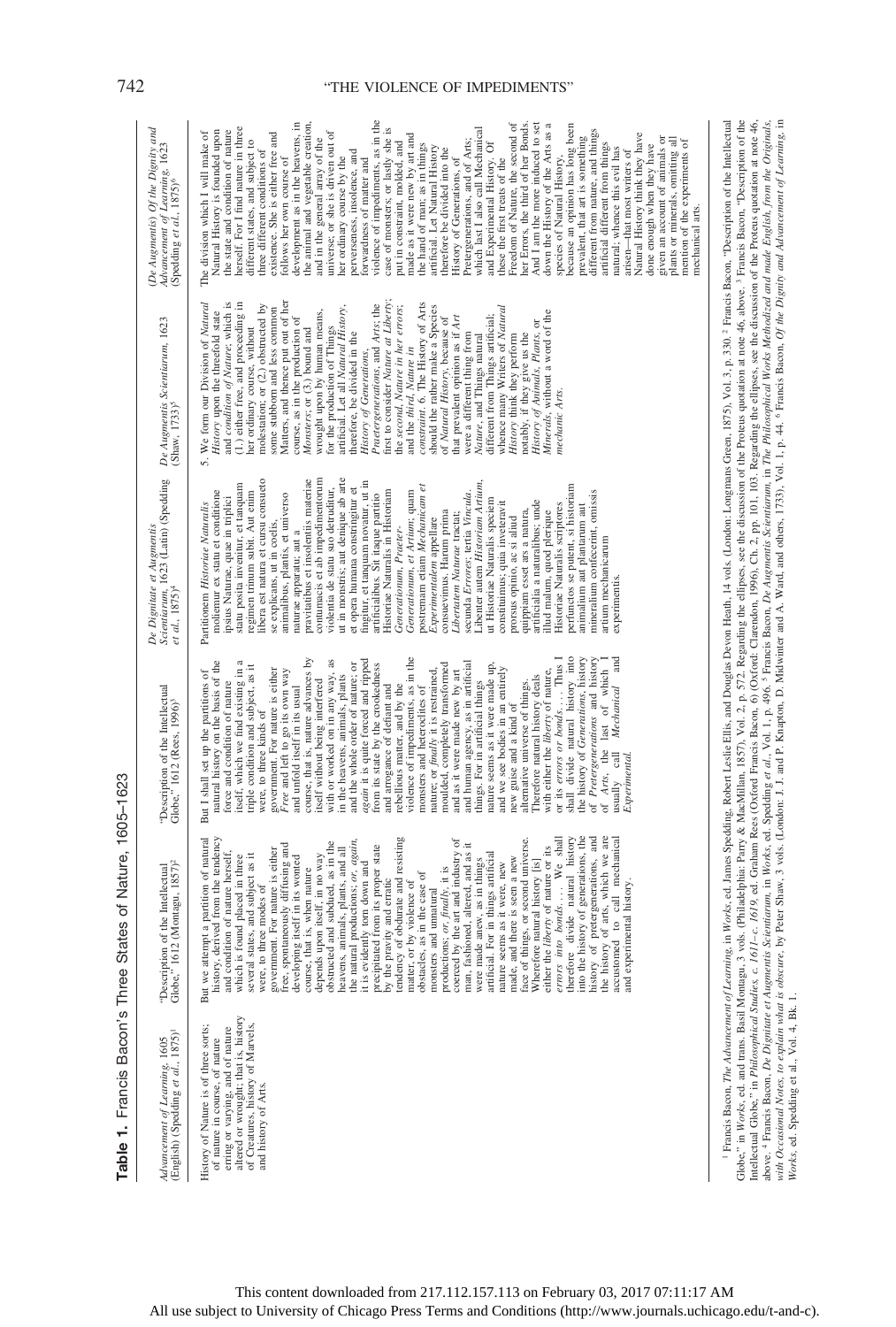(Parasceve) Aphorisms on the Construction (*Parasceve*) Aphorisms on the Construction *Generations*, of *Pretergenerations* and of History of Monsters in particular Species course by the crookedness and arrogance course by the crookedness and arrogance moulded by art and human agency. And Generations, of Pretergenerations and of History of Monsters in particular Species moulded by art and human agency. And nature, or its errors or its bonds; so that nature, or *its errors* or its *bonds*; so that Species themselves. Artificial things too discourse breeds repetition and prolixity. discourse breeds repetition and prolixity, the first condition relates to the Species have been made. But through the effort and agency of man we see bodies in an and agency of man we see bodies in an alternative universe or theatre of things. alternative universe or theatre of things. Species themselves. Artificial things too like where there is too much of it and the first condition relates to the *Species* have been made. But through the effort alike where there is too much of it and condition and is subject, as it were, to of things; the second to Monsters; and subjugation by the empire of man, for without man these things would never Arts, the last of which I have also got Species, but at others better kept apart condition and is subject, as it were, to of things; the second to *Monsters*; and subjugation by the empire of man, for without man these things would never we can fairly divide it into History of separately. For there is no reason why separately. For there is no reason why Species, but at others better kept apart ordinary course; or it is tom from its Therefore natural history is threefold. For it deals either with the liberty of we can fairly divide it into *History of Arts*, the last of which I have also got rom them. So it is best to take these Therefore natural history is threefold. cannot be joined with the History of from them. So it is best to take these ordinary course; or it is torn from its For it deals either with the *liberty* of Experimental. Nevertheless I do not advise that these three be dealt with cannot be joined with the History of hings as they come. For methodical of a Primary History, 1620 (Rees and three kinds of government. For it is impediments; or it is restrained and entirely new guise and as a kind of things as they come. For methodical three kinds of government. For it is *Experimental*. Nevertheless I do not advise that these three be dealt with of a Primary History, 1620 (Rees and impediments; or it is restrained and the third to artificial things. For in entirely new guise and as a kind of sphorism I. Nature exists in a triple sither free and unfolds itself in its the third to *artificial things*. For in either free and unfolds itself in its Aphorism I. Nature exists in a triple of matter and by the violence of artificial things nature is held in are sometimes rightly taken with of matter and by the violence of are sometimes rightly taken with used to calling Mechanical and artificial things nature is held in used to calling *Mechanical and* where there is none at all. where there is none at all. Wakely, 2004)<sup>5</sup> Wakely, 2004)<sup>5</sup> and accepts three kinds of regime. She is and accepts three kinds of regime. She is ordinary course, or driven from her state history. It deals either with the Freedom of nature or with the Errors of nature or with the Bonds of nature; so that a good history of Births, a history of Prodigious history of *Births*, a history of *Prodigious* But we are not prescribing that the three ordinary course, or driven from her state For in artificial things nature accepts the For in artificial things nature accepts the history. It deals either with the *Freedom* of nature or with the *Errors* of nature or with the *Bonds* of nature; so that a good But we are not prescribing that the three or constrained and shaped by human art or constrained and shaped by human art agency, a different universe of things, a particular species be rightly joined with matter and by the force of obstructions, matter and by the force of obstructions, and agency. The first state refers to the yoke from the empire of man; for these yoke from the empire of man; for these without man. A completely new face is without man. A completely new face is agency, a different universe of things, a Births, and a history of Arts; the last of *Births*, and a history of *Arts*; the last of should be treated separately. Why may particular species be rightly joined with by the vicious and insolent assaults of and agency. The first state refers to the should be treated separately. Why may phorism I. Nature exists in three states by the vicious and insolent assaults of Mechanical and the Experimental Art. the history of the species themselves? Aphorism I. Nature exists in three states *Mechanical* and the *Experimental Art*. Parasceve) Aphorisms on Compiling a prodigies, the third to artificial things. prodigies, the third to artificial things. the history of the species themselves? (*Parasceve*) Aphorisms on Compiling a either free and unfolding in her own given to bodies by human effort and consequently, three forms of natural division we might make would be a either free and unfolding in her own things would never have been done given to bodies by human effort and which we have also often called the consequently, three forms of natural division we might make would be a which we have also often called the things would never have been done Artificial things too are sometimes Artificial things too are sometimes Primary History, 1620 (Jardine and Primary History, 1620 (Jardine and species of things, the second to not the histories of prodigies in rightly joined with species, and species of things, the second to not the histories of prodigies in rightly joined with species, and different theatre. There are, different theatre. There are, cometimes better separated. sometimes better separated. Silverthorne, 2000)<sup>4</sup> Silverthorne, 2000)<sup>4</sup> course; or she is forced out of her proper course; or she is forced out of her proper would never have been made. But by the help and ministry (ministerium) of man a help and ministry (*ministerium*) of man a (*vincula*) of nature: so that we may fairly would never have been made. But by the (vincula) of nature: so that we may fairly monsters in the several species be joined monsters in the several species be joined Natural History therefore is threefold. It of Pretergenerations, and of Arts; which make it a rule that these three should be make it a rule that these three should be takes orders from man and works under takes orders from man and works under new face of bodies, another universe or Natural History therefore is threefold. It of Pretergenerations, and of Arts; which the species, though sometimes they will<br>be better kept separate. the species, though sometimes they will state refers to the species of things; the new face of bodies, another universe or distribute it into history of Generations, distribute it into history of Generations, Experimental history. And yet I do not and is subject as it were to three kinds state refers to the species of things; the his authority: without man such things Experimental history. And yet I do not sphorism I. Nature exists in three states, Aphorism I. Nature exists in three states, and is subject as it were to three kinds human ministry (Ministerio). The first second to monsters; the third to things second to monsters; the third to things artificial. For in things artificial nature his authority: without man such things kept apart and separately treated. For themselves? And things artificial again themselves? And things artificial again may sometimes be rightly joined with human ministry (*Ministerio*). The first artificial. For in things artificial nature errors (errors) of nature, or the bonds errors (*errors*) of nature, or the bonds may sometimes be rightly joined with develops herself in her own ordinary (Parasceve) Aphorisms on the Primary develops herself in her own ordinary treats of the liberty of nature, or the kept apart and separately treated. For (*Parasceve*) Aphorisms on the Primary constrained and moulded by art and constrained and moulded by art and treats of the liberty of nature, or the violence of impediments; or she is theatre of things, comes into view. of regimen. Either she is free, and of regimen. Either she is free, and violence of impediments; or she is theatre of things, comes into view. why should not the history of the insubordination of matter and the insubordination of matter and the why should not the history of the History, 1620 (Spedding, 1875)<sup>3</sup> last I also call Mechanical or with the history of the species History, 1620 (Spedding, 1875)3 state by the perverseness and with the history of the species last I also call Mechanical or state by the perverseness and be better kept separate. (Parasceve) Aphorisms of the Formation of (*Parasceve*) Aphorisms of the Formation of have been produced. But from the labour have been produced. But from the labour or she is driven from her position by the or she is driven from her position by the productions, in which she submits to the without the hand of man they would not threefold, and treats either of the liberty, and arts; the latter of which divisions we and arts; the latter of which divisions we combined with that of the species itself? sometimes properly enough be treated of sometimes properly enough be treated of eft to unfold herself in a regular course left to unfold herself in a regular course, and labour. The first state applies to the specific nature of bodies; the second to productions, in which she submits to the without the hand of man they would not forming, as it were, another universe or threefold, and treats either of the liberty, histories of generation, pretergeneration, histories of generation, pretergeneration, combined with that of the species itself? eparate them. Circumstances, therefore, separate them. Circumstances, therefore, and labour. The first state applies to the and contrivance of man an entirely new and contrivance of man an entirely new forming, as it were, another universe or the wanderings, or the fetters of nature; government. For she is either free, and obstinacy and resistance of matter, and constrained and moulded by human art specific nature of bodies; the second to the wanderings, or the fetters of nature; experimental. Yet would we not direct the First History, 1620 (Montagu, 1857)<sup>2</sup> the First History, 1620 (Montagu, 1857)<sup>2</sup> government. For she is either free, and obstinacy and resistance of matter, and constrained and moulded by human art so that we may aptly divide it into the these three to be carried on separately, so that we may aptly divide it into the experimental. Yet would we not direct these three to be carried on separately, nust guide us, for too rigid a method must guide us, for too rigid a method Aphorisms. I. Nature is placed in three together with certain natural species, dmits of repetitions and prolixity as situations, and subject to a threefold hough, at other times, it is better to admits of repetitions and prolixity as Aphorisms. I. Nature is placed in three situations, and subject to a threefold the violence of obstacles, or she is together with certain natural species, though, at other times, it is better to appearance of bodies takes its rise, the violence of obstacles, or she is yoke imposed on her by man, for appearance of bodies takes its rise, are also wont to call mechanic or for why should not the history of monstrosities in every species be yoke imposed on her by man, for theatre. Natural history, then, is are also wont to call mechanic or for why should not the history of monstrosities in every species be So, also, artificial subjects may monsters; the third to artificial theatre. Natural history, then, is So, also, artificial subjects may monsters; the third to artificial nuch as no method. much as no method. ponitur et tanquam regimen subit trinum. artificialia. Etenim in artificialibus natura *artificialia*. Etenim in artificialibus natura speciebus recte conjunguntur, quandoque ponitur et tanquam regimen subit trinum. refertur, secundus ad monstra, tertius ad nunquam enim illa facta fuissent absque universitas altera, sive theatrum alterum. speciebus recte conjunguntur, quandoque melius separantur. Quamobrem e re nata melius separantur. Quamobrem e re nata refertur, secundus ad *monstra*, tertius ad nunquam enim illa facta fuissent absque universitas altera, sive theatrum alterum. Tractat enim aut naturae Libertatem, aut Tractat enim aut naturae *Libertatem*, aut Generationum, Praetergenerationum, et appellare consuevimus. Neque tamen id tractentur. Quidni enim possint historiae tractentur. Quidni enim possint historiae Historia Prima, 1620 (Latin) (Spedding et impedimentorum violentia de statu suo humano constringitur et fingitur. Atque *Generationum*, *Praetergenerationum*, et appellare consuevimus. Neque tamen id prolixitatem gignit, aeque ubi nimia est, prolixitatem gignit, aeque ubi nimia est, Historia Prima, 1620 (Latin) (Spedding *et* ordinario se explicat, aut a pravitatibus humano constringitur et fingitur. Atque ordinario se explicat, aut a pravitatibus impedimentorum violentia de statu suo homine. At per operam et ministerium Errores aut Vincula; ut non male eam monstrorum in singulis speciebus cum homine. At per operam et ministerium *Errores* aut *Vincula*; ut non male eam monstrorum in singulis speciebus cum historia ipsarum specierum conjungi? de his consilium capere optimum est. historia ipsarum specierum conjungi? de his consilium capere optimum est. praecipimus, ut haec. tria separatim detruditur, aut ab arte et ministerio Triplex itaque est historia naturalis. primus ille status ad species rerum praecipimus, ut haec. tria separatim Parasceve, Aphorismi de Conficienda *Parasceve,* Aphorismi de Conficienda Aphorismus I. Natura in triplici statu jugum recipit ab imperio hominis; Triplex itaque est historia naturalis. Aphorismus I. Natura in triplici statu detruditur, aut ab arte et ministerio primus ille status ad *species* rerum Artium; quarum postremam etiam jugum recipit ab imperio hominis; hominis conspicitur prorsus nova *Artium*; quarum postremam etiam Etiam artificialia quandoque cum Aut enim libera est et cursu suo et insolentiis materiae, atque ab hominis conspicitur prorsus nova corporum facies, et veluti rerum Mechanicam et Experimentalem Etiam artificialia quandoque cum Aut enim libera est et cursu suo corporum facies, et veluti rerum *Mechanicam* et *Experimentalem* et insolentiis materiae, atque ab partiri possimus in historiam Methodus enim iterationes et Methodus enim iterationes et partiri possimus in historiam ac ubi nulla. ac ubi nulla *al.*, 1875)1

**Table 2.** Francis Bacon's Three States of Nature, *Parasceve*, 1620

Table 2. Francis Bacon's Three States of Nature, Parasceve, 1620

History [Paraccere], in Works, ed. Spedding et al., Vol. 4, p. 253. 4 Francis Bacon, Perparation for a diantal History [Paraccere], in The New Organon, ed. Lisa Jardine and Michael Silverthorne (Cambridge: Cambridge)<br>Univ. <sup>1</sup> Francis Bacon, Parasceve ad Historiam Naturalem et Experimentalem, in Works, ed. James Spedding, Robert Leslie Ellis, and Douglas Devon Heath, 14 vols. (London: Longmans Green, 1875), Vol. 1, p. 395. <sup>2</sup> Francis Bacon, Preparation for a Natural and Experimental History, in Bacon, Works, ed. and trans. Bassil Montagen, 3 vols. (Philadelphia: Parry & MacMillan, 1857), Vol. 3, p. 426. <sup>3</sup> Francis Bacon, *Preparative towards a Natural and Ex* History [Parasceve], in Works, ed. Spedding et al., Vol. 4, p. 253.4 Francis Bacon, Pepperatural and Experimental History [Parasceve], in The New Organon, ed. Lisa Jardine and Michael Silverthorne (Cambridge: Cambridge Univ. Press, 2000), pp. 223-224. <sup>5</sup> Francis Bacon, *A Preparative to a Naural and Experimental History [Parasceve], in The Instauratio magna, Pt. 2: Novum organum <i>and Associated Texts*, ed. Graham Rees with Maria Wakely Francis Bacon, Parazceve ad Historiam Naturalem et Experimentalem, in Works, ed. James Spedding, Robert Leslie Ellis, and Douglas Devon Heath, 14 vols. (London: Longmans Green, 1875), Vol. 1, p. 395. <sup>2</sup> Francis Bacon Peparation for a Natural and Experimental History, in Bacon, Works, ed. and trans. Basil Montagu, 3 vols. (Philadelphia: Parry & MacMillan, 1857), Vol. 3, p. 426. 3 Francis Bacon, Preparative towards a Maural and Experimen Francis Bacon, 11) (Oxford: Clarendon, 2004), p. 455. Francis Bacon, 11) (Oxford: Clarendon, 2004), p. 455.

## CAROLYN MERCHANT 743

This content downloaded from 217.112.157.113 on February 03, 2017 07:11:17 AM All use subject to University of Chicago Press Terms and Conditions (http://www.journals.uchicago.edu/t-and-c).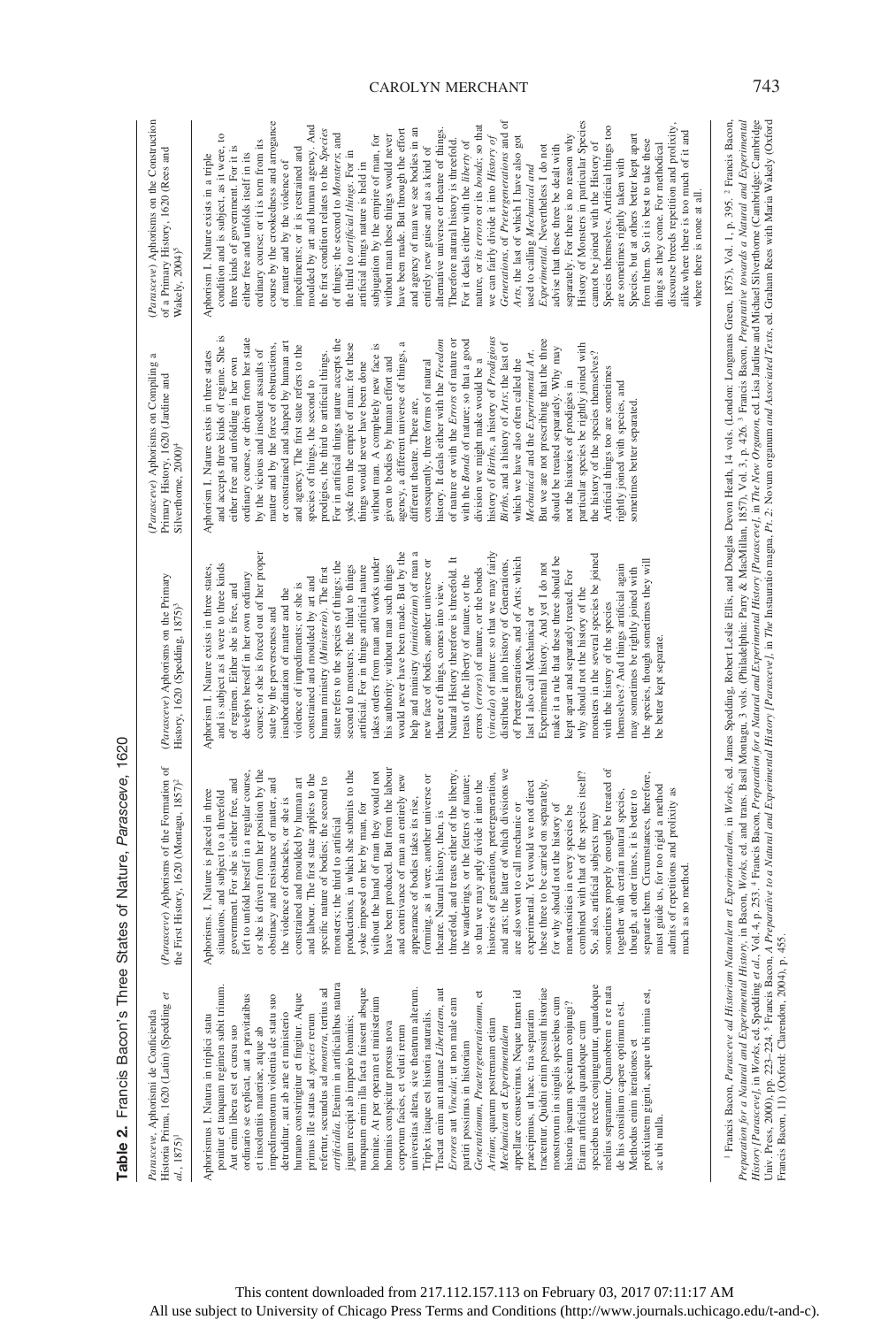| 1620                       |
|----------------------------|
|                            |
|                            |
| "Plan of the"              |
| Bacon's History of Nature. |
|                            |
|                            |
| - room ou<br>$\frac{1}{2}$ |
| ო<br>ო<br>)<br>2<br>2      |

| Latin) (Spedding et al., 1875) <sup>1</sup><br>'Distributio operis," 1620 | "Preliminaries," 1620 (Shaw,<br>$1733)^2$                                                     | "Distribution of the Work,"<br>1620 (Montagu, 1857) <sup>3</sup> | "Plan of the Work," $1620$<br>(Spedding <i>et al.</i> , $1875$ ) <sup>4</sup> | 1620 (French) (Malherbe and<br>"Distribution de l'Oeuvre,"<br>Pousseur, 1986) <sup>5</sup> | 'Plan of the Work," 1620<br>Jardine and Silverthorne,<br>2000) <sup>6</sup> | "Plan of the Work," 1620 (Rees<br>and Wakely, 2004)7       |
|---------------------------------------------------------------------------|-----------------------------------------------------------------------------------------------|------------------------------------------------------------------|-------------------------------------------------------------------------------|--------------------------------------------------------------------------------------------|-----------------------------------------------------------------------------|------------------------------------------------------------|
| Ouoad congeriem vero,                                                     | With regard to its collection; we                                                             | With regard to its compilation,                                  | I mean it to be a history not                                                 | Pour ce qui est de la masse à                                                              | And as for its composition, we                                              | But for its mass, I do not just                            |
| conficimus historiam non                                                  | propose to shew Nature not                                                                    | we intend not to form a                                          | only of nature free and at                                                    | rassembler, nous ne nous                                                                   | are making a history not only                                               | put together a history of                                  |
| solum naturae liberae ac                                                  | only in a <i>free state</i> , as in the                                                       | history of nature at liberty                                     | large (when she is left to her                                                | bornons pas à constituer une                                                               | of nature free and                                                          | nature free and unconstrained                              |
| sponte fluit et opus suum<br>solutae (cum scilicet illa                   | History of Meteors, Minerals,<br>Plants, and Animals, but                                     | and in her usual course, when<br>she proceeds willingly and      | work her own way)-such as<br>own course and does her                          | histoire de la nature libre et<br>déliée (telle qu'elle se                                 | unconstrained (when nature<br>goes its own way and does                     | (when, that is, it goes its own<br>way and does its own    |
|                                                                           |                                                                                               |                                                                  |                                                                               |                                                                                            |                                                                             |                                                            |
| peragit; qualis est historia<br>coelestium, meteororum,                   | bound, and tortur'd, press'd,<br>more particularly as she is                                  | or instance the history of the<br>acts of her own accord, (as    | that of the heavenly bodies,<br>meteors, earth and sea,                       | manifeste dans son cours<br>spontané et dans                                               | its own work), such as a<br>history of the bodies of                        | the heavenly bodies, meteors,<br>work-as in the history of |
| terrae, et maris, mineralium,                                             | form'd, and turn'd out of her                                                                 | heavenly bodies, meteors, the                                    | minerals, plants, animals,) but                                               | 'accomplissement de son                                                                    | heaven and the sky, of land                                                 | the Earth and sea, minerals,                               |
| plantarum, animalium); sed                                                | course by Art and human                                                                       | earth and sea, minerals,                                         | much more of nature under                                                     | between propre), et qui                                                                    | and sea, of minerals, plants                                                | plants and animals) but much                               |
| multo magis naturae                                                       | Industry. Hence we would set                                                                  | plants, and animals,) but                                        | constraint and vexed, that is                                                 | comprend: l'histoire des                                                                   | and animals; but much more                                                  | more of nature restrained and                              |
| constrictae et vexatae; nempe,                                            | down all apposite                                                                             | nuch rather a history of                                         | to say, when by art and the                                                   | cieux, des météores, de la                                                                 | of nature confined and                                                      | vexed, namely when it is                                   |
| cum per artem et ministerium                                              | experiments of the mechanic                                                                   | nature constrained and                                           | hand of man she is forced out                                                 | terre et de la mer, des                                                                    | harassed, when it is forced                                                 | forced from its own condition                              |
| humanum de statu suo                                                      | and liberal Arts; with many                                                                   | perplexed, as she is seen                                        | of her natural state and                                                      | minéraux, des plantes, des                                                                 | from its own condition by art                                               | by human agency; and                                       |
| detruditur, atque premitur et                                             | others not yet formed into                                                                    | when thrust down from her                                        | squeezed and moulded.                                                         | animaux; mais, avant tout,                                                                 | and human agency, and                                                       | squeezed and moulded.                                      |
| fingitur. Itaque onnia artium                                             | Arts: for the nature of things<br>is better discover'd by the<br>torturings of Art, than when | proper rank and harassed and                                     | Therefore I set down at                                                       | une historie de la nature                                                                  | pressured and moulded. And                                                  | Therefore I record in detail                               |
| mechanicarum, omnia                                                       |                                                                                               | modelled by the art and                                          | length all experiments of the                                                 | contrainte et tourmentée, telle                                                            | herefore we give a full                                                     | as far as I have been able to                              |
| operativae partis liberalium,                                             | torturings of Art,                                                                            | contrivance of man. We will                                      | mechanical arts, of the                                                       | qu'elle se manifeste quand                                                                 | description of all the                                                      | investigate them, and as far                               |
| omnia practicarum                                                         | hey are left to themselves.                                                                   | therefore go through all the<br>experiments of the               | operative part of the liberal                                                 | 'art et l'assistance de                                                                    | experiments of the                                                          | as they contribute to my aim)                              |
| complurium, quae in artem                                                 |                                                                                               |                                                                  | arts, of the many crafts which                                                | 'homme l'arrachent à son                                                                   | mechanical arts, all the                                                    | all the experiments of the                                 |
| propriam non coalucrunt,                                                  |                                                                                               | mechanical and the operative                                     | nave not yet grown into arts                                                  | état, la pressent et la                                                                    | experiments of the applied                                                  | mechanical arts, of the                                    |
| experimenta, (quantum                                                     |                                                                                               | part of the liberal arts, and all                                | properly so called, so far as I                                               | façonnent. C'est pourquoi                                                                  | part of the liberal arts, and all                                           | operative department of the                                |
| inquirere licuit, et quantum ad                                           |                                                                                               | hose of different practical                                      | ave been able to examine                                                      | toutes les expériences des arts                                                            | the experiments of several                                                  | liberal arts, and of the many                              |
| finem nostrum faciunt)                                                    |                                                                                               | schemes which have not yet                                       | them and as they conduce to                                                   | mécaniques, toutes celles qui                                                              | practical arts which have not                                               | practices which have not yet                               |
| perscribimus. Quin etiam                                                  |                                                                                               | been put together so as to                                       | he end in view. Nay (to say                                                   | relèvant de la partie opérative                                                            | yet formed a specific art of                                                | coalesced into a proper art. In                            |
| quod res est, eloquamur)                                                  |                                                                                               | form a peculiar art; as far as                                   | the plain truth) I do in fact                                                 | des arts libéraux, toutes les                                                              | heir own (so far as we have                                                 | fact (to tell it as it is) I am                            |
| fastum hominum et speciosa                                                |                                                                                               | we have been able to                                             | low and vulgar as men may                                                     | expériences de ces                                                                         | ad an opportunity to                                                        | not put off by men's arrogant                              |
| nil morati, multo plus et                                                 |                                                                                               | nvestigate them and it will                                      | think it) count more upon this                                                | nombreuses activités                                                                       | investigate and they are                                                    | superiority or by outward                                  |
| operae et praesidii in hac                                                |                                                                                               | suit our purpose. Besides, (to                                   | part both for helps and                                                       | practiques auxquelles manque                                                               | relevant to our purpose)                                                    | appearances but place more                                 |
| parte, quam in illa altera.                                               |                                                                                               | speak the truth.) without                                        | safeguards than upon the                                                      | encore le lien d'un art défini,                                                            | Moreover (to be plain) we                                                   | effort and resources into this                             |
| ponimus: quandoquidem                                                     |                                                                                               | paying any attention to the                                      | other, seeing that the nature                                                 | s'y trouvent consignées (dans                                                              | put much more effort and                                                    | part than into the history of                              |
| natura rerum magis se prodit                                              |                                                                                               | pride of man, or to                                              | of things betrays itself more                                                 | la mesure où nous avons pu                                                                 | many more resources into                                                    | nature free, seeing that the                               |
| per vexationes artis, quam in                                             |                                                                                               | appearances, we consider this                                    | readily under the vexations of                                                | les rechercher et où elles                                                                 | this part than into the other,                                              | nature of things shows itself                              |
| iberatate propria.                                                        |                                                                                               | branch of much more                                              | art than in its natural                                                       | servent à notre fin). Bien                                                                 | and pay no attention to men's                                               | more openly under the                                      |
|                                                                           |                                                                                               | assistance and support than                                      | reedom                                                                        | plus, pour dire les choses                                                                 | disgust or what they find                                                   | vexations of art than in its                               |
|                                                                           |                                                                                               | the other; since the nature of                                   |                                                                               | comme elles sont: n'ayant                                                                  | attractive, since nature reveals                                            | natural freedom                                            |
|                                                                           |                                                                                               | things betrays itself more by                                    |                                                                               | cure de la fierté des hommes                                                               | herself more through the                                                    |                                                            |
|                                                                           |                                                                                               | means of the operations of art                                   |                                                                               | ou du prestige des matières,                                                               | narassment of art than in her                                               |                                                            |
|                                                                           |                                                                                               | than when at perfect liberty.                                    |                                                                               | plus de travaux et de moyens<br>nous consacrons beaucoup                                   | own proper freedom                                                          |                                                            |
|                                                                           |                                                                                               |                                                                  |                                                                               | à cette partie qu'à la                                                                     |                                                                             |                                                            |
|                                                                           |                                                                                               |                                                                  |                                                                               | première; car la nature des                                                                |                                                                             |                                                            |
|                                                                           |                                                                                               |                                                                  |                                                                               | choses se livre davantage à                                                                |                                                                             |                                                            |
|                                                                           |                                                                                               |                                                                  |                                                                               | travers les tourments de l'art                                                             |                                                                             |                                                            |
|                                                                           |                                                                                               |                                                                  |                                                                               | que dans sa liberté propre.                                                                |                                                                             |                                                            |

<sup>1</sup> Francis Bacon, "Distributio operis," in Works, ed. James Spedding, Robert Leslie Ellis, and Douglas Devon Heath, 14 vols. (London: Longmans Green, 1875), Vol. 1, p. 141.2 Francis Bacon, "Preliminaries," in The Philosop Bacon, "Distribution of the Work", in Works, ed. and trans. Basil Montagu, 3 vols. (Philadelphia: Parry & MacMillan, 1857), Vol. 3, p.341. 4 Francis Bacon, "Plan of the Works, ed. Spedding et al., Vol. 4, p. 29.5 Francis B Francis Bacon, "Distributio operis," in Works, ed. James Spedding, Robert Leslie Ellis, and Douglas Devon Heath, 14 vols. (London: Longmans Green, 1875), Vol. 1, p. 141. 2 Francis Bacon, "Preliminaries," in The Philosophic Works Methodized and made English, from the Originals, with Occasional Notes, to explain what is obscure, by Peter Shaw, 3 vols. (London: J. J. and P. Knapton, D. Midwinter and A. Ward, and others, 1733), Vol. 1, p. 14. 3 Bacon, "Distribution of the Work," in Works, ed. and trans. Basil Montagu, 3 vols. (Philadelphia: Parry & MacMillan, 1857), Vol. 3, p. 341. <sup>4</sup> Francis Bacon, "Plan of the Work," in Works, ed. Spedding et al., No.1, 4, p. "Distribution de l'Oeuvre" in Novum Organum, trans. Michel Malherbe and Jean'e Pousseur (Paris: Presses Univ. France, 1986), p. 83.6 Francis Bacon, "Plan of The Great Renewal,"" in The New Organon, ed. Lisa Jardine and Mic Silverthorne (Cambridge Univ. Press, 2000), pp. 20-21. 7 Francis Bacon, "Plan of the Work," in The Instauratio magna, Pt. 2: Novum organum and Associated Texts, ed. Graham Rees with Maria Wakely (Oxford Francis Bacon, 11) (Oxford: Clarendon, 2004), p. 39.

## 744 "THE VIOLENCE OF IMPEDIMENTS"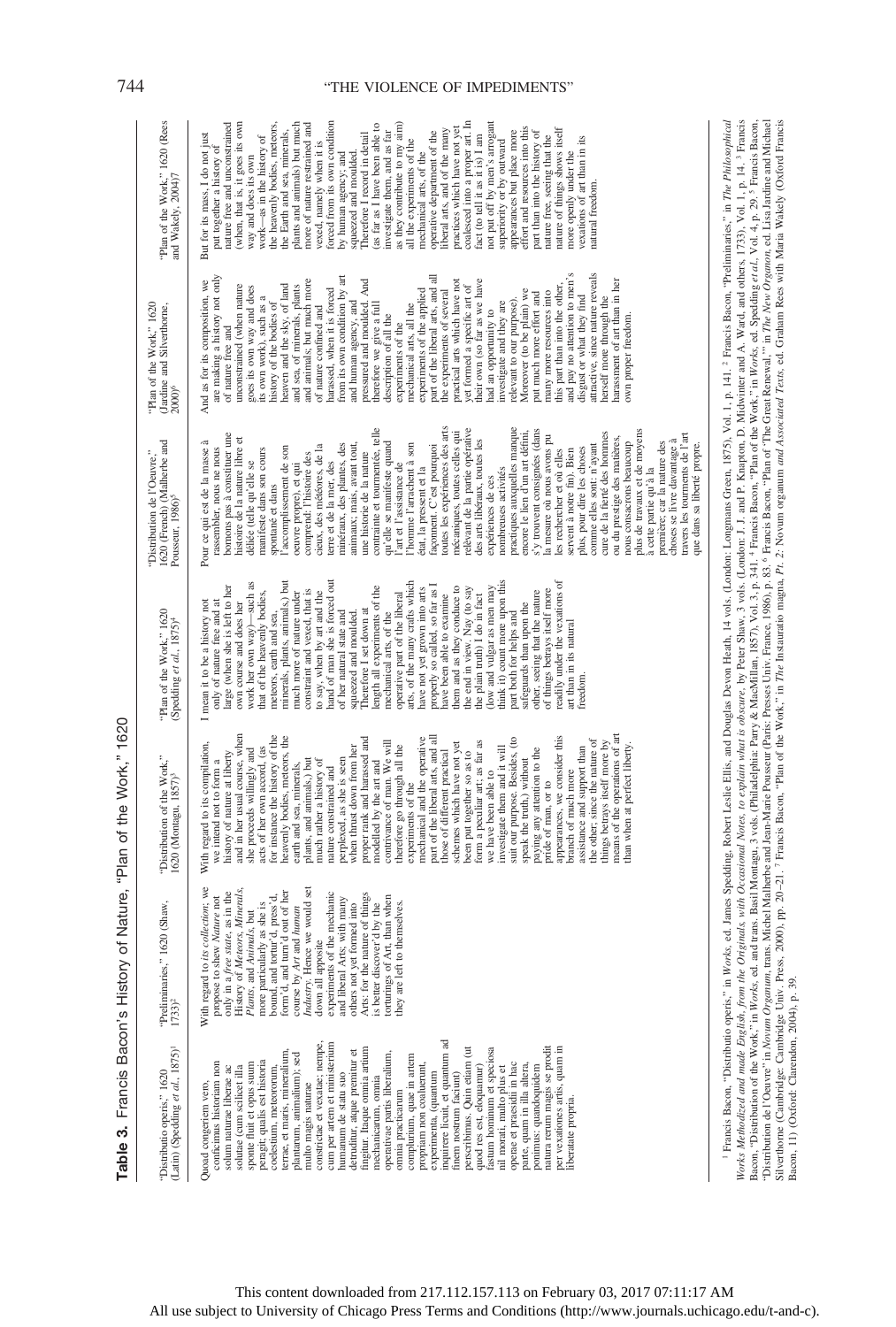not separate and exclusive categories; rather, they crossed over into each other and could be studied in ways that illuminated each other and nature itself. "I do not make it a rule," he wrote, "that these three should be kept apart and separately treated. For why should not the history of the monsters in the several species be joined with the history of the species themselves? And things artificial again may sometimes be rightly joined with the species, though sometimes they will be better kept separate."31

Pan symbolizes the first state, nature at liberty. "The ancients," states Bacon, "have exquisitely described Nature under the person of Pan." Pan, as the figure of a man with a goat's body, mediates between higher and lower forms of nature. The upper part, or man, symbolizes "equitability of motion, and constancy and dominion over the earth and earthly things"; the lower part, or brute beast, symbolizes "perturbations and unconstant motions" that need to be moderated by the upper part. As hunter, Pan is the human effort to uncover knowledge through observation and experience. He "lays open all the things of nature."32

As in Bacon's first state of nature (in which "she is . . . free and follows her own course of development as in the heavens, in the animal and vegetable creation, and in the general array of the universe"33), Pan represents nature's harmonious activity and continual development. His marriage to Echo means that the world is an image or reflection of itself. The matter of the world, however, is recalcitrant and disruptive. It has an "inclination and desire to the relapsing and dissolution of the world into the old chaos." Fortunately for humanity, however, matter's "malice and violence" are "restrained and kept in order by the prepotent unity and agreement of things, signified by Cupid or the god of love." When Pan audaciously challenges Cupid in wrestling, the latter overcomes and restrains him. The order and harmony of nature are thus maintained in the face of the recalcitrant tendency of matter to dissolve the world and return it to chaos.

Proteus, or matter, symbolizes Bacon's second state, or nature in error. This second state was necessary to account for the great variety of shapes, wonders, and strange forms of nature that resulted when "she is driven out of her ordinary course by the perverseness, insolence, and forwardness of matter and violence of impediments, as in the case of monsters."34 In *The Wisdom of the Ancients*, Proteus represents matter, which when acting freely and at liberty produces the species of the world, but when restrained and confined by handcuffs (i.e., "the violence of impediments") turns "himself into all manner of forms and wonders of nature: sometimes into fire, sometimes into water, sometimes into the shape of beasts, and the like, till at length he was restored to his own form again."35 In their book *Wonders and the Order of Nature, 1150 –1750*, Lorraine Daston and Katharine Park draw on Bacon's second state of nature to describe the books or "cabinets" of wonders and curiosities of nature that were so common in the Renaissance. As Bacon stated, it was by understanding the "wonders of nature" that one could proceed to an understanding of the

<sup>35</sup> Francis Bacon, "Proteus, or Matter," in *Wisdom of the Ancients*, in *Works*, ed. and trans. Montagu, Vol. 1, p. 297. For Pesic's interpretation of the Proteus allegory see "Wrestling with Proteus," "Proteus Rebound," "Proteus Unbound" (cit. n. 11), and *Labyrinth* (cit. n. 11).

<sup>31</sup> Bacon, *Parasceve*, Aphorism 1 (*Works*, Vol. 4, p. 253). See also Bacon, "Description of the Intellectual Globe," in *Works*, ed. and trans. Montagu, Vol. 2, p. 572. In his outline for "The New World of Sciences," Bacon planned that Bk. 2 would contain chapters entitled "The Errors of Nature, or the History of Praetergenerations," and "The Bonds of Nature, or Mechanical History" (Bacon, *Works*, Vol. 5, p. 121).

<sup>32</sup> Bacon, *Wisdom of the Ancients*, in *Works*, ed. and trans. Montagu, Vol. 1, on pp. 290–292; see also Hadot, *Veil of Isis*, p. 296.

<sup>33</sup> Bacon, *De Augmentis Scientiarum*, Bk. 2, Ch. 2 (*Works*, Vol. 4, p. 294). (See Table 1.)

<sup>34</sup> *Ibid.* See also Merchant, *Death of Nature*, p. 170.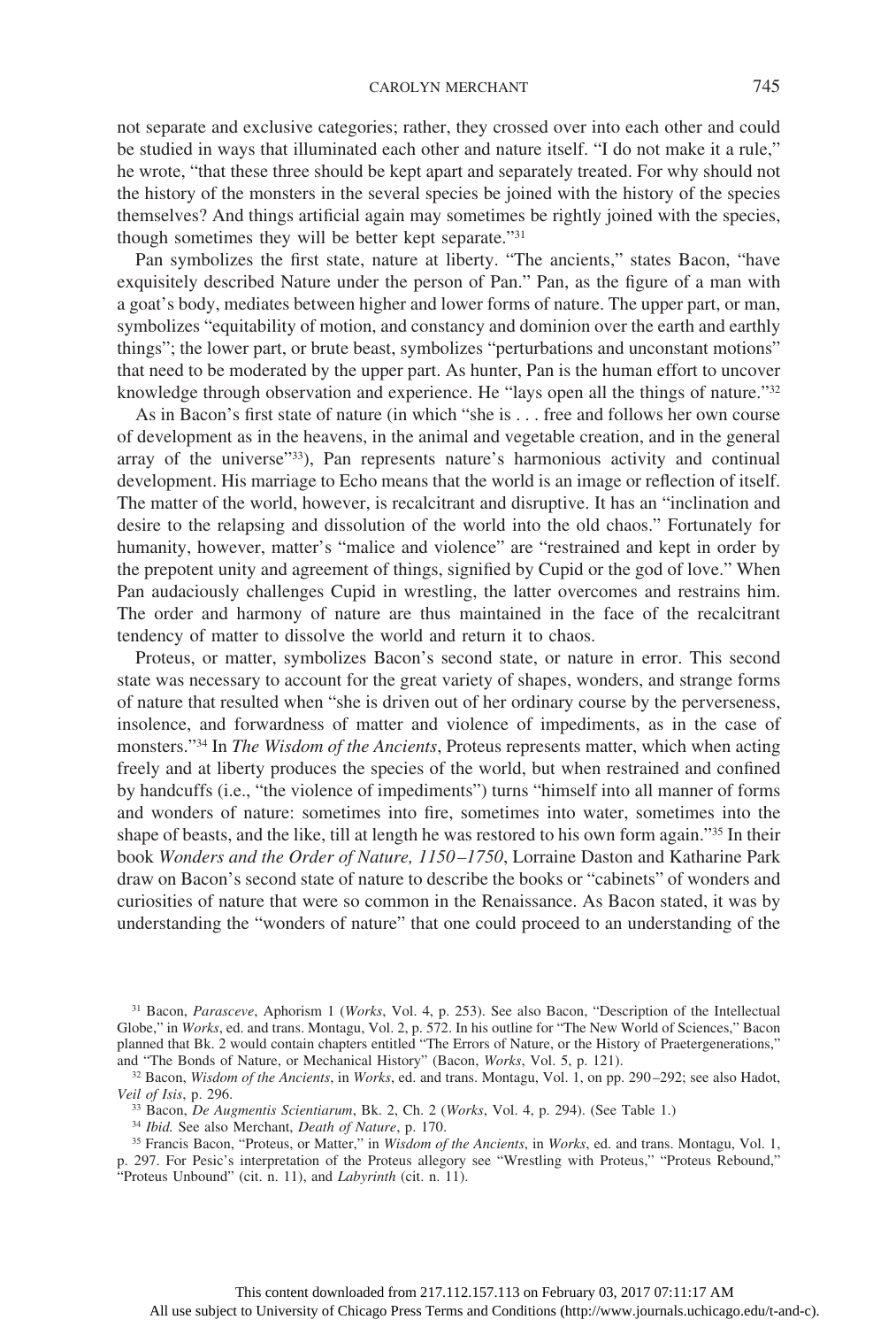third state of nature, or "the wonders of art."36 For Bacon, the curiosities, wonders, and strange shapes that nature sometimes produced when acting perversely were explained by the myth of Proteus.

The myth of Proteus illustrates the differences between Bacon's first and second states of nature. Proteus (Neptune's herdsman) slept every noon after counting his flock of sea-calves. His flock or herd, states Bacon, "seems to be nothing but the ordinary species of sensible creatures, plants, and metals." When free and unconstrained, Proteus existed with his flock completed. By analogy, matter, "after the forming and perfecting of these kinds, having ended as it were her task, . . . seems to sleep and take her rest, not attempting the composition of any more species. And this may be the moral of Proteus counting of his flock, and of his sleeping."37

But when subjected to "manacles" or "bonds and handcuffs" (i.e., "the violence of impediments"), Proteus struggles and changes shape in an effort to free himself.38 Under duress, matter, likewise, assumes "divers strange forms and shapes of things" that are wonders or monstrous freaks of nature, not the living things that are produced when nature acts freely and at liberty. But matter can never be annihilated, even if an "expert minister of nature" tries to reduce it to nothing.<sup>39</sup> For Bacon, the allegory of Proteus thus

<sup>37</sup> Bacon, *Wisdom of the Ancients*, in *Works*, ed. and trans. Montagu, Vol. 1, p. 297.

<sup>38</sup> *Ibid.* The main feature of the allegory is that Proteus, as matter, can escape his handcuffs by assuming different shapes, but if caught could be made to tell all he knew. To understand the hidden mysteries of nature, Bacon states, a person needed to catch Proteus "in manacles, and holding him fast therewith: who, nevertheless, to be at liberty, would turn himself into all manner of forms and wonders of nature." See also Bacon, *Parasceve*, Aphorism 5 (*Works*, Vol. 4, p. 257).

<sup>39</sup> Bacon, *Wisdom of the Ancients*, in *Works*, ed. and trans. Montagu, p. 297: "Nevertheless, if any expert minister of nature shall encounter matter by main force, vexing and urging her with intent and purpose to reduce her to nothing, she contrariwise, seeing annihilation and absolute destruction cannot be effected by the omnipotency of God, being thus caught in the straits of necessity, doth change and turn herself into divers strange forms and shapes of things, so that at length, by fetching a circuit as it were, she comes to a period, and if the force continue, betakes herself to her former being." In the *De Augmentis Scientiarum* Bacon states, "For like as a man's disposition is never well known or proved till he be crossed, nor Proteus ever changed shapes till he was straitened and held fast, so nature exhibits herself more clearly under the trials and vexations of art than when left to herself " (Bacon, *De Augmentis Scientiarum*, Bk. 2, Ch. 2 [*Works*, Vol. 4, p. 298]). Shaw's 1733 translation of these passages uses the word "torture" (three times) to describe the handcuffing of Proteus. In "Physical Mythology," Shaw translates the Proteus allegory as follows: "And thus far the Fable reaches of *Proteus*, and his Flock, at liberty and unrestrained. For the Universe, with the common Structures and Fabricks of the Creatures, is the Face of Matter, not under constraint; or as the Flock wrought upon, and *tortured*, by human means. But if any skillful *Minister of Nature* shall apply force to Matter; and by design *torture* and vex it, in order to its Annihilation; it, on the contrary, being brought under this Necessity, changes and transforms it self into a strange Variety of Shapes and Appearances; for nothing but the Power of the Creator can annihilate, or truly destroy it: so that at length running thro' the whole Circle of Transformations, and compleating its Period, it in some degree restores itself if the Force be continued. And that method of binding, *torturing*, or detaining, will prove the most effectual and expeditious, which makes use of *Manacles* and *Fetters*; that is, lays hold and works upon Matter in extremest Degrees" (Bacon, *Philosophical Works*, ed. Shaw, Vol. 1, p. 567 [emphasis added on the word "torture" and its variants]). Shaw likewise uses "torture" in his translation of the passage in *De Augmentis Scientiarum* quoted above (omitting the phrase about Proteus): "For as a man's Temper

<sup>36</sup> Daston and Park, *Wonders and the Order of Nature* (cit. n. 23), pp. 220–231. They quote Bacon as follows: "from the wonders of nature is the nearest intelligence and passage towards the wonders of art: for it is no more by following and as it were hounding Nature in her wanderings, to be able to lead her afterwards to the same place again" (p. 223). Also: "Bacon invoked the 'wonders of nature' to bridge the natural and the artificial" (p. 260). For citations see Bacon, *Advancement of Learning* (1605) (*Works*, Vol. 3, p. 331); and Bacon, *De Augmentis Scientiarum*, Bk. 2, Ch. 2 (*Works*, Vol. 4, p. 296). On Bacon's interpretation of monsters see Katharine Park and Lorraine J. Daston, "Unnatural Conceptions: The Study of Monsters in Sixteenth- and Seventeenth-Century France and England," *Past and Present*, Aug. 1981, no. 92, pp. 20–54, on p. 44: "As nature struggled to overcome the recalcitrance of matter or the fetters of art, she assumed the novel forms of 'pretergeneration,' monsters, which served as models for the novelties of art." See also Park, "Nature in Person" (cit. n. 23), pp. 50–73.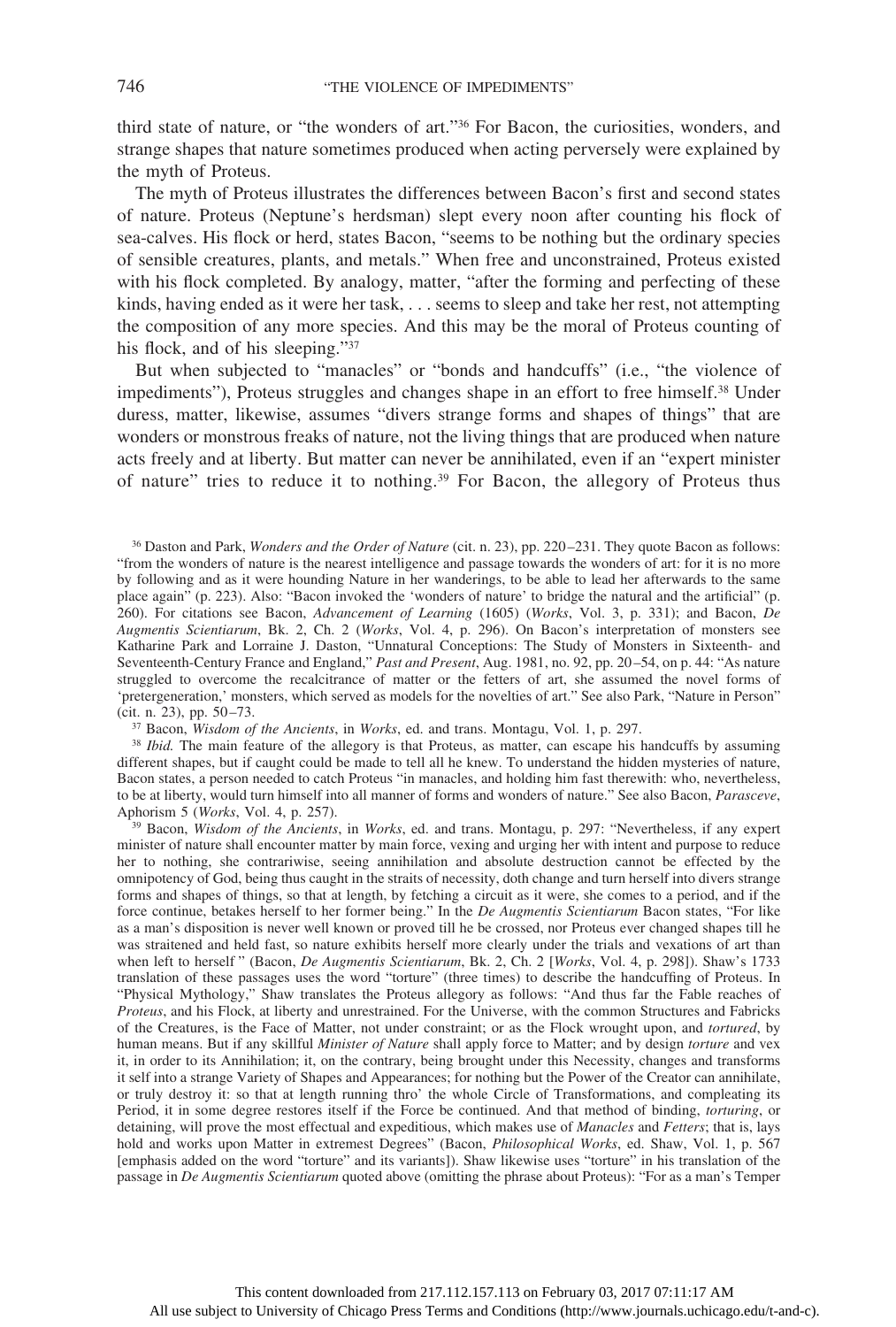reveals the perversity, insolence, and elusiveness of matter under "constraint or binding."40

The third state of nature, or nature in bonds, is symbolized by Prometheus, or the state of man. He is "the nature of man . . . capable of a mind and understanding," "human nature," "man in nature," and man "mixed and compounded" of all things.41 As bringer of technology, Prometheus likewise represents nature transformed by art. To assist humanity, Prometheus stole fire from the sun, "which [in] infinite ways affords aid and assistance to all labors and mechanical arts, and to the sciences themselves." After a number of other crimes, Jupiter "cast him into chains, and doomed him to perpetual torment." Every day an eagle feasted on his liver, "but as much as was eaten in the day grew again in the night, that matter for torment to work upon might never decay." But Hercules crossed the ocean in a cup, shot the eagle, and set Prometheus free.<sup>42</sup>

The myth of Prometheus illustrates the liberation of humanity from torment. "The meaning of the allegory is this," states Bacon: "that men's outcries upon the defects of nature and art, proceed from an excellent disposition of the mind." Those who complain that Prometheus's gift of fire is not enough are "ever in action, seeking always to find out new inventions." Scholars who accept the philosophy of the Peripatetics, Bacon insists, are slaves to ancient ideas. On the other hand, those who angrily complain that humanity knows nothing acknowledge "the imperfection of nature and art." By setting Prometheus free, Hercules frees him (and with him humankind) from perpetual torment and slavery. Bacon concludes: "The sailing of Hercules in a cup to set Prometheus at liberty . . . redeem[s] man from the slavery of hell." Putting nature (Prometheus) in bonds will thus be followed by human freedom and redemption.<sup>43</sup>

The frontispiece of Bacon's *Novum Organum* (1620) draws on this analogy, showing a ship sailing through the pillars of Hercules. The image invokes Hercules's voyage to free Prometheus and, with him, liberate mankind to pursue knowledge of the arts and sciences.

<sup>40</sup> Bacon, *Wisdom of the Ancients*, in *Works*, ed. and trans. Montagu, Vol. 1, p. 297. Matter, Bacon states elsewhere, "is not devoid of an appetite and inclination to dissolve the world and fall back into the old chaos, but that its force and malice is restrained and kept in order by the prevailing concord of things (which is signified by Love or Cupid)" (Bacon, *De Augmentis Scientiarum* [*Works*, Vol. 4, p. 325]). As in Plato's *Timaeus*, matter was recalcitrant and had to be forcefully shaped by the demiurge.

<sup>41</sup> Francis Bacon, "Prometheus, or, the State of Man," in *Wisdom of the Ancients*, in *Works*, ed. and trans. Montagu, Vol. 1, pp. 308, 306. See also Bacon, "Physical Mythology," in *Philosophical Works*, ed. Shaw, Vol. 1, pp. 552–560.

<sup>42</sup> Bacon, *Wisdom of the Ancients*, in *Works*, ed. and trans. Montagu, Vol. 1, pp. 305–307. See also Hadot, *Veil of Isis*, p. 95: "In Francis Bacon, at the dawn of modern science, Prometheus was to appear as the founder of experimental science." On the history of the Prometheus myth Hadot cites Raymond Trousson, *Le thème de Prome´the´e dans la litte´rature europe´enne*, 2 vols., 2nd ed. (1964; Geneva: Librairie Droz, 1976).

<sup>43</sup> Bacon, *Wisdom of the Ancients*, in *Works*, ed. and trans. Montagu, Vol. 1, pp. 306, 308–309.

is never well known till he is cross'd; in like manner, the Turns and Changes of Nature cannot appear so fully, when she is left at her liberty, as in the Trials and *Tortures* of Art" (Bacon, *Philosophical Works*, ed. Shaw, Vol. 1, p. 46 [emphasis added]; Bacon's Latin is "*irritata et vexata*" [cf. *Works*, Vol. 1, p. 500]). The 1624 French translation of the Latin in *De Augmentis Scientiarum* reads: "Car de même qu'on ne connait jamais bien la disposition d'un homme, jusqu'à ce qu'il soit tourmenté, ni Protée ne changea jamais de formes, jusqu'à ce qu'il fût lié et retenu, aussi les passages et diversités de la nature, ne peuvent pas apparaître si pleinement dans la liberté de la nature, comme dans les essais et travaux de l'art" ("for like a man's disposition is never revealed until it be crossed, and Proteus's essence is always changed until it be constrained, so nature never reveals herself more clearly than when tortured") (Francis Bacon, *Le progrez et avancement aus sciences diuines & humaines*, trans. A. Mavgars [Paris: Pierre Billaine, 1624], pp. 105–106; see also "la nature alteree et travaillee," on the three states of nature [p. 197]). I thank Roger Hahn for modernizing and translating the French. "*Travaux*"/ "*travailler*"/"*travail*" stems from "*tripalium*," an instrument of torture. See *Webster's New Twentieth Century Dictionary of the English Language Unabridged*, 2nd ed. (New York: Simon & Schuster, 1979), s.v. "travail." The *Oxford English Dictionary* (*OED*) shows "travail" as evolving from "an instrument or engine of torture.... The etymological sense was thus 'to put to torture, torment'": s.v. "travail."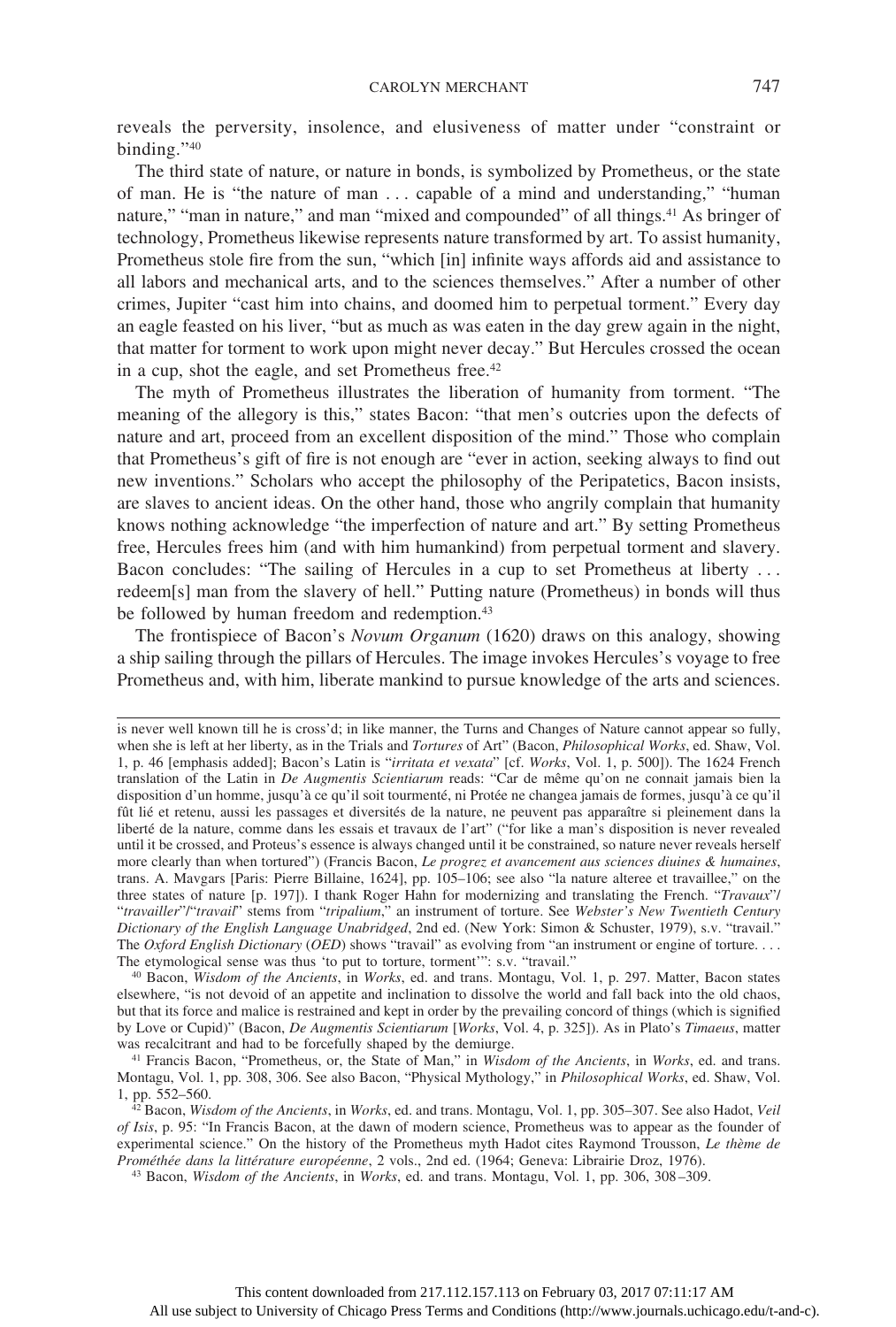In this work, Bacon states that "man can recover that right over nature that belongs to it by divine bequest." The goal is "to establish the power and dominion of the human race over the entire universe."44

Pesic does not embrace the tradition of Prometheus as the bound hero who assists humanity through science and technology. To do so would be to admit to the daily torment (torture) of the chained Prometheus by the eagle. Instead, he sets up Proteus as the bound hero, exemplar of the heroic (male) scientist—Bacon's humble "servant of nature"—who gains truth through constant struggle with nature. He sees Proteus not as tortured, but merely vexed. Instead of having his liver devoured, like the suffering Prometheus, the handcuffed Proteus turns himself into strange forms and shapes. That these "wonders of nature" might be monsters or even freaks of nature is not acknowledged by Pesic. He insists that even though Proteus is in handcuffs and chains, "it is not a scene of torture."45 He exonerates Bacon from violence toward nature by quoting the following passage:

But if anyone gets annoyed because I call the arts the bonds of nature when they ought rather to be considered its liberators and champions in that in some cases they allow nature to achieve its ends by reducing obstacles to order, then I reply that I do not much care for such fancy ideas and pretty words; I intend and mean only that nature, like *Proteus*, is forced by art to do what would not have been done without it: and it does not matter whether you call this forcing and enchaining, or assisting and perfecting.46

But, contrary to Pesic, what Bacon is saying here is that he himself does not care to use pretty words such as "liberators" and "champions" in order to mollify others when all that is actually being achieved is to "reduce obstacles to order." The real meaning, Bacon states, is that nature (like Proteus) must be *forced* by art to do what it would not have done on its own. Merely "assisting and perfecting" nature as the alchemist does will not force it to yield its secrets.

Pesic has made a major distinction between the words "torture" and "vex," arguing that Bacon used only the milder term "vex" in relation to nature. Nevertheless, Bacon was striving toward the idea of the contained, controlled experiment in which a natural object is forced by art or technology to yield its secrets. The mechanical and practical arts out of which his concept of experiment emerged depended on hammering, molding, squeezing, and shaping nature under the constraint of tools and technological impediments. When it comes to the contained, controlled experiment, we can find a spectrum of meanings in terms such as "torment," "transmute," "torture," "vex," "hound," "alter," "constrain," "confine," "constrict," "change," "capture," "conquer," "disclose," "extract," "mold,"

<sup>44</sup> Bacon, *Novum Organum*, frontispiece; the quotations are from Bk. 1, Aphorism 129 (*Works*, Vol. 4, pp. 114, 115).

<sup>45</sup> Pesic, "Wrestling with Proteus," p. 84. Pesic and I disagree on the interpretation of this passage. Where Pesic sees a "heroic struggle," I see the "violence of impediments" and Shaw sees "torture" (Bacon, *Philosophical Works*, ed. Shaw, Vol. 1, p. 567; see note 39, above).

<sup>46</sup> Francis Bacon*,* "Description of the Intellectual Globe," in Bacon, *Philosophical Studies, c. 1611– c. 1619*, ed. Graham Rees (Oxford Francis Bacon, 6) (Oxford: Clarendon, 1996), pp. 100–101 (quoted in Pesic, "Wrestling with Proteus," p. 86; and Pesic, "Proteus Rebound," p. 307). See also Bacon, *Works*, Vol. 3, p. 729 (Latin), Vol. 5, p. 506 (English); and Bacon, *Works*, ed. and trans. Montagu, Vol. 2, p. 572. The tract, unpublished by Bacon, appeared in Gruter, *Scripta in Naturali et Universali Philosophia* (cit. n. 30). This paragraph is another instance of Bacon's denunciation of the alchemical and natural magic traditions, which sought only to perfect the base metals and to assist nature in bringing about new medicines, potions, metals, and products, rather than, as he advocated, fundamentally transforming and transmuting nature.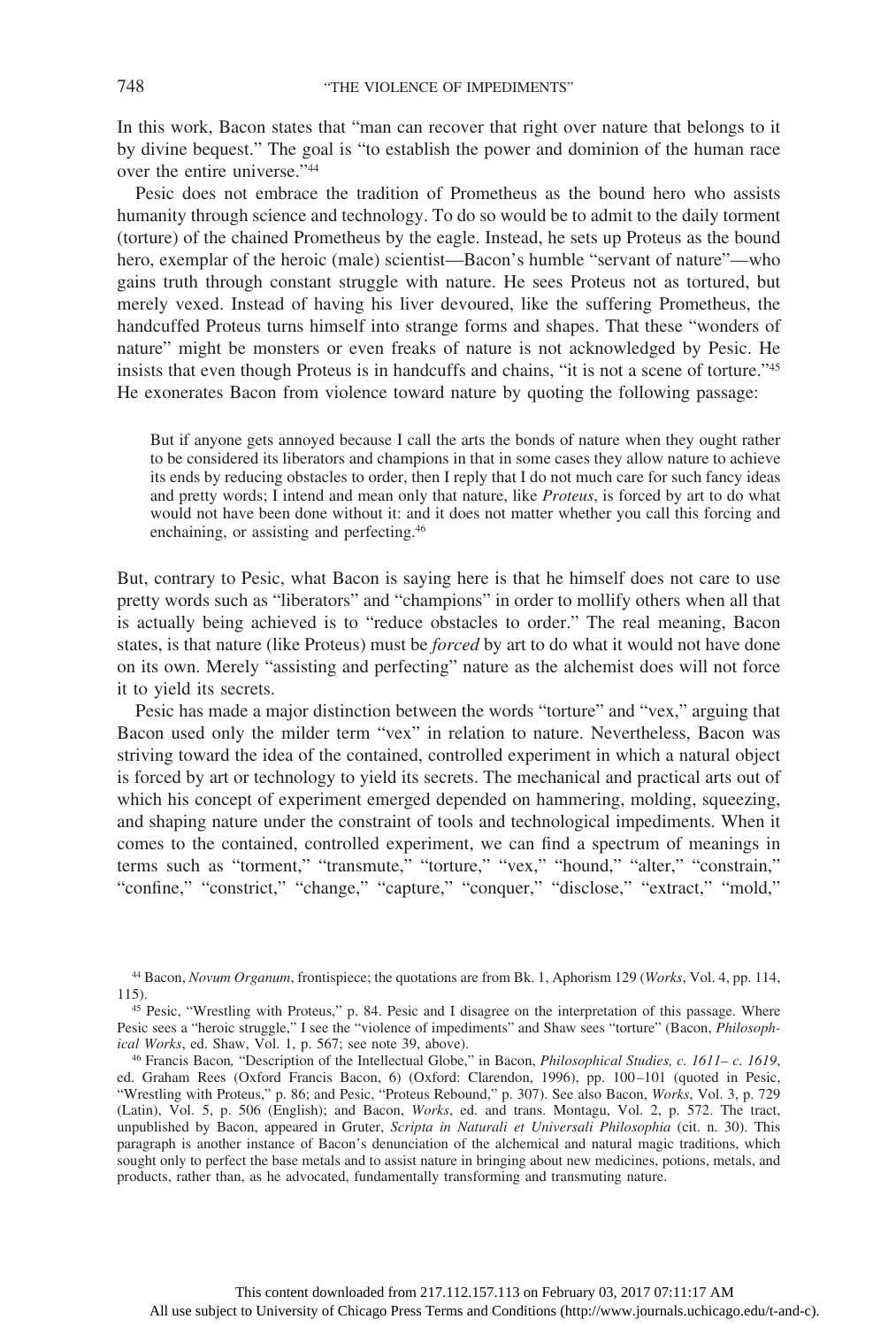"penetrate," "shake," "shape," "squeeze," "straiten," "struggle," "subdue," "wrest," and "wrestle."47

Distributed among many of Bacon's works and often reappearing in slightly altered phraseology, these terms all connote some degree of violence toward nature (the "violence of impediments").48 Simply annoying and pestering nature, or "assisting and perfecting" it, was not enough. The new method required a far more fundamental transmutation. As Bacon stated in *De Augmentis Scientiarum* (1623), "a more subtle error . . . has crept into the human mind; namely, that of considering art as merely an assistant to nature, having the power indeed to finish what nature has begun, to correct her when lapsing into error, or to set her free when in bondage, but by no means to change, transmute, or fundamentally alter nature."49 The new technologies, he wrote elsewhere, "do not like the old, merely exert a gentle guidance over nature's course, they have the power to conquer and subdue her, to shake her to her foundations."50

<sup>47</sup> At least forty different phrases using these verbs, many of which are repeated or paraphrased, appear in different works throughout Bacon's literary career. Among these many possibilities, Pesic focuses on the meanings of "vex," "hound," and "torture." He insists that Bacon's term "vex" ("*vexare*") connotes only harassment, not violence, abuse, or torture (Pesic, "Wrestling with Proteus," p. 88; and Pesic, "Proteus Rebound," p. 306). Yet a spectrum of meanings exists. In Latin, "*vexatio*" is defined both as "jolting, jostling, shaking, and tossing" and as "ill-treatment or abuse," while "*vexo*" also means "to distress, harass, trouble, maltreat": William Smith, *A Smaller Latin–English Dictionary*, 3rd ed. (New York: Barnes & Noble, 1933), p. 803. Charlton T. Lewis and Charles Short, *A Latin Dictionary* (1879; Oxford: Clarendon, 1975), p. 1984, defines "*vexo*" to include "torment," listing "*crucio*" as a synonym, as well as "to maltreat, abuse, harass" and "to move violently, to shake, to agitate." The *King James Version Dictionary* of "definitions of words from the King James Bible" defines "vex" as "1. 'to irritate,' 2. 'to plague; to torment; to harass; to afflict,' . . . 5. 'to persecute'": *KJV Dictionary*, http://av1611.com/kjbp/kjv-dictionary/vex.html. English dictionaries define "vex" as "1. 'to irritate; annoy; provoke'; 2. 'to torment'; . . . 5. 'to afflict with physical pain'": *Random House Unabridged Dictionary* (New York: Random House, 2006). Under the verb "to torment," the *OED* gives "2. To afflict or vex with great suffering or misery." Under the verb "to rack," the *OED* includes "vex" and "torture." In Latin dictionaries, "*vexare*" is given as a translation of the verb "to torment": *Cassell's New Latin Dictionary* (New York: Funk & Wagnall, 1959), p. 855. The verb "to rack," meaning "to torment," is likewise translated as "*vexare*," as well as "*torquere*" and "*(ex)cruciare*": *ibid.*, p. 806. The noun "rack," defined as "the instrument of torture," is rendered in Latin as "*eculeus*, *tormentum*, *quaestio* (= examination under torture)": *ibid.*, p. 806. The spectrum of meanings associated with "*vexare*" may account for the fact that later writers, whose main source was Bacon's Latin texts, attributed terms such as "torture" and "rack" to him. See Merchant, "Scientific Revolution and *The Death of Nature*," pp. 526–529; and Pesic, "Wrestling with Proteus."

<sup>48</sup> For Bacon's uses of these terms see Merchant, *Death of Nature*, Ch. 7, pp. 168–172. I have discussed the range of meanings associated with many of them in Merchant, "Scientific Revolution and *The Death of Nature*," pp. 526–529 and note 34. Violence toward living nature results in pain (physical or psychological). Violence toward nonliving nature may, in turn, result in pain to living nature. In the Renaissance, however, everything was alive.

<sup>49</sup> Bacon, *De Augmentis Scientiarum*, Bk. 2, Ch. 2 (*Works*, Vol. 4, p. 294). See also Bacon, "Description of the Intellectual Globe," in *Works*, ed. and trans. Montagu, Vol. 2, p. 572: "there has insinuated itself into mens' minds a still subtler error, namely, this, that art is conceived to be a sort of addition to nature, the proper effect of which is to perfect what nature has begun, or to correct her where she has deviated; but by no means to work radical changes in her, and shake her at the roots." For the Spedding translation see *Works*, Vol. 3, p. 730 (Latin), Vol. 5, p. 506 (English).

<sup>50</sup> Francis Bacon, "Thoughts and Conclusions on the Interpretation of Nature or a Science of Productive Works" (*Cogitata et Visa*) (written 1607), in Farrington, *Philosophy of Francis Bacon*, p. 93; see also pp. 96, 99. Although Pesic himself draws freely on Bacon's posthumously published "Description of the Intellectual Globe," he nevertheless argues that ideas expressed by Bacon in the posthumously published works translated by Farrington do not represent his true thoughts. On the contrary, these works may well reveal Bacon's innermost ideas and the evolution of his thinking about nature, while some of his published works were designed to curry favor, especially with James I. Pesic states that "Merchant also does not seem to be aware of the context of a passage she cites in which Bacon supposedly comes 'leading to you Nature with all her children to bind her to your service and make her your slave,' for she does not notice that this comes from an early and unpublished writing of Bacon, who never wrote of 'enslaving' Nature in any of his published works" (Pesic, "Proteus Rebound," p. 307). But Pesic does not point out the context of that passage or that, immediately following it,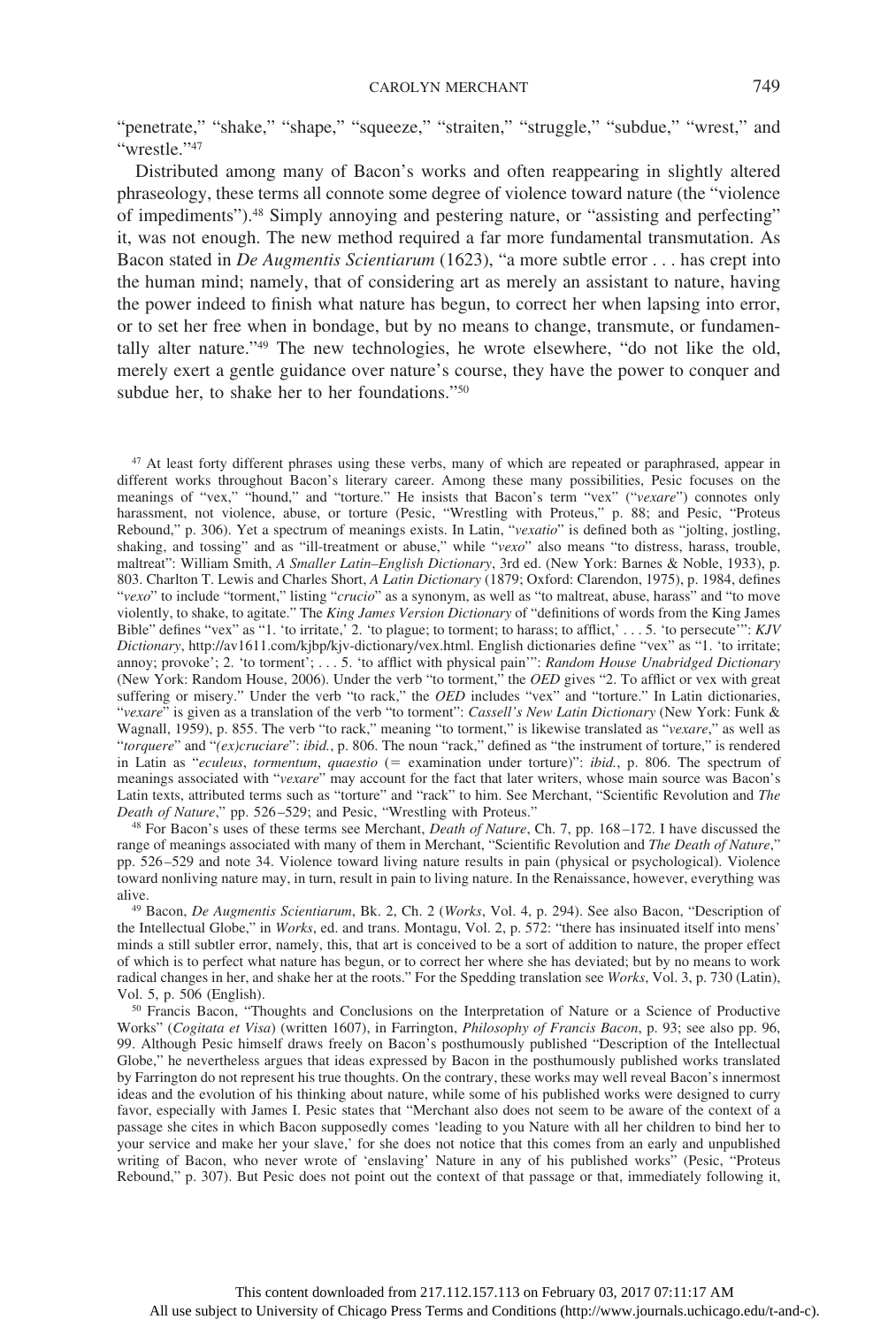Against this background, Bacon's concept of the contained, controlled experiment arose out of three influences: the juridical tradition, the idea of nature in bonds (Prometheus), and the idea of extracting the secrets of nature.

## **THE JURIDICAL TRADITION**

The first influence on Bacon's nascent concept of experiment was the juridical tradition. Bacon was an experienced practitioner of the law, rising to ever higher offices during the reigns of Queen Elizabeth I and James I. He became a barrister in 1582, was made Queen's Counsel to Queen Elizabeth, and in 1589 became Clerk of the Star Chamber (unsalaried). Under James I he was appointed Learned Council (1603), Solicitor General (1607), Clerk of the Star Chamber (salaried, 1608), Attorney General (1613), member of the Privy Council (1616), Lord Keeper of the Great Seal (1617), and Lord Chancellor and Baron Verulam (1618). But Bacon was himself painfully subjected to the judicial process and prison in 1621, when the High Court of Parliament convicted him of accepting bribes and sentenced him to the Tower of London, where he spent one day before being released.

Initially, English courts were known for fairness, flexibility, and speed. Common law judges heard cases of ordinary people as well as the nobility. Under the Tudors (Henry VII, Henry VIII, Elizabeth I), Star Chamber trials were public. But under the Stuarts, James I and Charles I, court sessions became secret and there were no witnesses, juries, or appeals. They used the Star Chamber to try cases of sedition and to try nobles. The court could order prison, fines, and even torture. The verdict was handed down in writing. (The Star Chamber was abolished by the Long Parliament in 1641.)

A number of scholars have written on the relationship between the courtroom and the rise of experimental science. The judicial process as it emerged in England and Bacon's life within that process converge to provide a setting for his concept of experiment. In *The Veil of Isis* Hadot writes,

It has been said of Francis Bacon, the founder of modern experimental science, that he "submits the natural process to juridical categories, in the same way as a civil or penal matter." It is true that Bacon uses the vocabulary of violence, constraint, and even torture as he sketches the

Bacon again reiterates the primary goal of all his work: "so may I succeed in my only earthly wish, namely to stretch the deplorably narrow limits of man's dominion over the universe to their promised bounds" (Farrington, *Philosophy of Francis Bacon*, p. 62). The passage about nature as a slave is a translation from the Latin: "sed revera naturam cum fetibus suis tibi addicturus et mancipaturus" (Bacon, *Works*, Vol. 3, p. 528). Neither Pesic nor Waterhouse, on whom he again relies, has provided any evidence that the phrase "addicturus et mancipaturus" (which means "bound and acquired as a slave"), as Bacon used it, has anything to do with purchasing land or cattle or that "*fetibus*" ("fetus") refers to "calves and crops" rather than "human children" (see Waterhouse, "Letter to the Editor" [cit. n. 7], p. 771; and Pesic, "Proteus Rebound," p. 307 n 11). Moreover, by quoting Bacon (in the above passage), who as speaker "comes to his 'dear, dear son,'" Pesic implies that harsh phrases are not really intended by Bacon and that—despite what it actually says—the passage really refers only to service and not to slavery (Pesic, "Wrestling with Proteus," p. 92; and Pesic, "Proteus Rebound," p. 307). Bacon's "Masculine Birth of Time," written in 1602–1603, is addressed by Bacon "as an older man in authority to a younger man whom he calls 'son'" (Farrington, *Philosophy of Francis Bacon*, p. 61 n 2). (It was not until May 1606 that Bacon, at age forty-one, married fourteen-year-old Alice Barnham, daughter of a rich London alderman. There were no children from the marriage.) Bacon's "Masculine Birth of Time" (*Temporis Partus Masculus*) (1602–1603) and "Thoughts and Conclusions on the Interpretation of Nature or a Science of Productive Works" (*Cogitata et Visa*) (1607) were published posthumously during the seventeenth century by Isaac Gruter in *Scripta in Naturali et Universali Philosophia* (cit. n. 30). Many of Bacon's "harsher" phrases that appear in the Farrington translations would therefore have been available to Bacon's followers.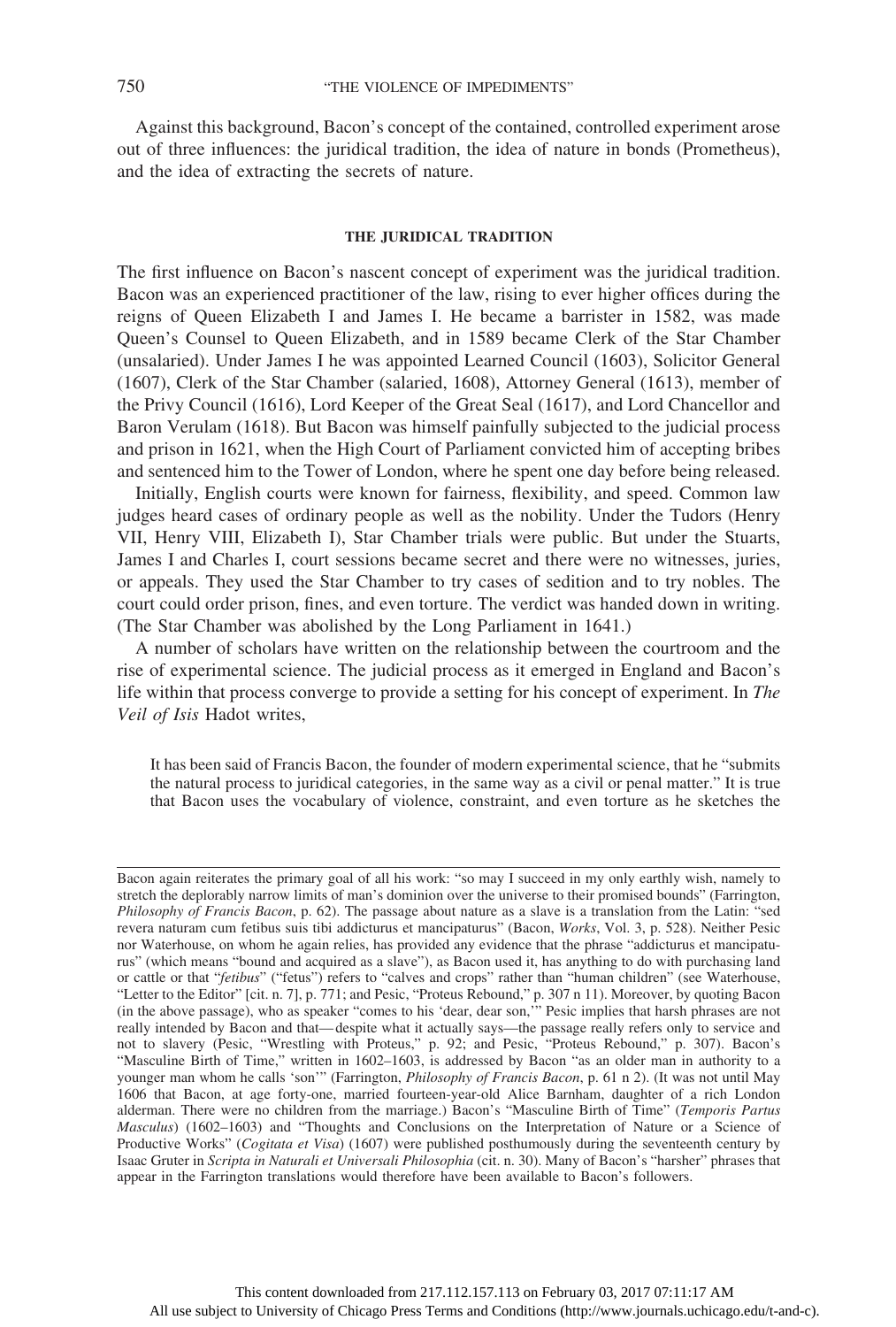## CAROLYN MERCHANT 751

program of modern experimental science: "the secrets of nature are better revealed under the torture of experiments than when they follow their natural course."51

The judicial process distinguished between physical torture and judicial torture, and Pesic has usefully differentiated between them.52 Physical torture was the subjection of an individual to intense physical agony. In England, judicial torture was the process of torture used to extract a confession from a witness in cases of high treason before proceeding to trial. A witness who confessed under torture, however, might recant in court when put on the witness stand. Thus the tortured witness might not be a reliable witness. In the case of nature, however, a reliable experiment could be repeated with the same results. Nature put on the witness stand does not lie but hides the truth, revealing her secrets only when questioned under controlled conditions. The scientist asks the question and nature, held in a confined, controlled space that could be replicated at different places and times, repeats the same answers. Through the judicial process of interrogatories, humanity could recover the state of nature lost by Adam and Eve in the Fall from Eden. Bacon wrote, "I mean (according to the practice in civil causes) in this great plea or suit granted by the divine favor and providence (whereby the human race seeks to recover its right over nature), to examine nature herself and the arts upon interrogatories."53

#### **NATURE IN BONDS**

The second influence on Bacon's idea of the experiment, that of nature in bonds, has roots in the allegory of Prometheus. Hadot identifies three themes—Heraclitus's aphorism "Nature loves to hide," the veiled Isis (nature), and the idea of the secrets of nature—that

<sup>51</sup> Hadot, *Veil of Isis*, p. 93; see also p. 340 n 6, citing Bacon, *Novum Organum*, Bk. 1, Aphorism 98: "de meˆme les opérations cachées de la nature se livrent mieux sous le *tourment* des arts que dans leur cours ordinaire" (Bacon, *Novum Organum*, trans. Malherbe and Pousseur, p. 159 [emphasis added]). On p. 120 Hadot quotes the same aphorism: "so the secrets [*occulta*] of nature are better discovered under the torture of the [mechanical] arts than when it proceeds in its natural course" (I incorrectly cited this aphorism as no. 109 in Merchant, "Scientific Revolution and *The Death of Nature*," note 45). See also Bacon, "Distribution de l'Oeuvre," in *Novum Organum*: "une historie de la nature contrainte et *tourmentée*" and "car la nature de choses se livre davantage à travers les *tourments* de l'art que dans sa liberté propre" (Bacon, *Novum Organum*, trans. Malherbe and Pousseur, p. 83; for the full quotation see Table 3). Malherbe and Pousseur provide a glossary of terms that define French meanings of the Latin; see *ibid.*, p. 348: "Tourment: *vexatio*. La nature se livre mieux *per vexationes artis* (83, 27; 159, 19); *Natura vexata* (83, 17)." The French "*tourment*" translates into English as "torment, torture, anguish, pain, . . . vexation." "*Tourmenter*" translates as "to torment, to torture, to rack, . . . to vex, . . . to harass, to annoy, to pester." The French "*torture*" translates as "torture, rack, pain *Mettre a´ la* . . . to put to the rack"; "*torturer*": "to torture, to put to the rack." The English "vex" translates as "(to harass) *affliger*, *tourmenter*, *vexer*, *fa¨cher*": James Boïelle, *A New French and English Dictionary* (New York: Funk & Wagnall, 1903), pp. 550–551, 577. The *Nouveau Petit Larousse illustre´* (Paris: Librairie Larouse, 1929) states: "*Tourmenter: Soumettre a` des tortures: tourmenter des prisonniers. Soumettre a` de violantes tortures physiques*: la goutte le tourmente" (p. 1041).

<sup>52</sup> Pesic, "Wrestling with Proteus," pp. 90–92; and Pesic, "Nature on the Rack" (cit. n. 2), pp. 189–190. <sup>53</sup> On the "inquisition of truth" see Bacon, *De Augmentis Scientiarum*, Bk. 2, Ch. 2 (*Works*, Vol. 4, p. 296). On the "inquisition of nature" see Francis Bacon, "Preface," in *[The Great Instauration](http://www.journals.uchicago.edu/action/showLinks?crossref=10.1017%2FCBO9781139164030.001)* (*Works*, Vol. 4, p. 20); on the examination of "nature herself and the arts upon interrogatories" see Bacon, *Parasceve* (*Works*, Vol. 4, p. 263): "(according to the practice in civil causes) in this great plea or suit granted by the divine favor and providence (whereby the human race seeks to recover its right over nature), to examine nature herself and the arts upon interrogatories [*super articulos*]." On the latter phrase with the Latin insert see Pesic, "Wrestling with Proteus," p. 91. Jardine and Silverthorne translate the passage as "Or rather (to use the language of civil procedure) we intend, in this *Great Suit* or *Trial*, given and granted by the goodness and providence of God (by which the human race seeks to recover its right over nature), to cross-examine nature herself and the arts on the articles of the case" (Bacon, *New Organon*, ed. and trans. Jardine and Silverthorne, p. 232).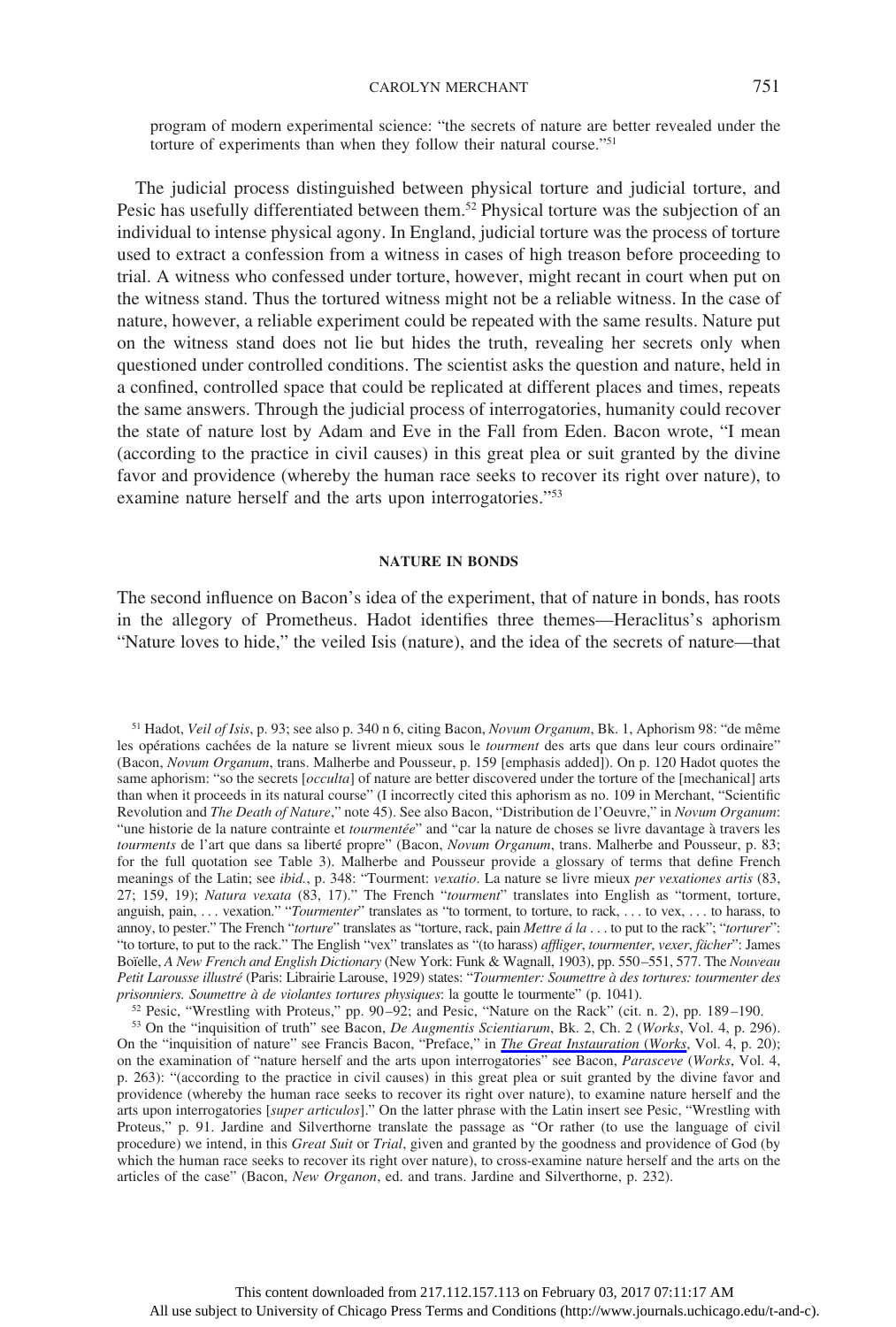come together in the seventeenth century to produce a Promethean tradition of extracting nature's secrets through experimentation.

Both in the Middle Ages and during the mechanistic revolution, mechanics, magicians, and scientists worked within the Promethean tradition that "sought to do violence to nature by artificial means." Prometheus himself was subjected to eternal torture after having stolen the secret of fire from the gods. For Bacon, Prometheus symbolized the efforts of humanity to dominate nature.<sup>54</sup>

Hadot sets Goethe in the opposite, or Orphic, tradition that sees nature as a mystery or poem. "Mysterious in broad daylight, never/Will Nature be defrauded of her veil./What to your spirit she reveal not, that you fail/to torture out of her with screw or lever." Goethe, Hadot writes, "thus contradicts Francis Bacon, who sought to force Nature to talk under the torture of experimentation. For Goethe, rather than talk, 'Nature keeps silent under torture.""55

#### **THE SECRETS OF NATURE**

The third influence, intimately related to the first two, is Bacon's immersion in the tradition of the secrets of nature. A major theme within his philosophy is the transformation of the ancient and medieval tradition of the secrets of nature. In *Science and the Secrets of Nature*, William Eamon has written in detail about books of secrets in the Middle Ages and the early modern era as emblematic of a new approach to seeking knowledge of nature.56 Bacon framed his approach within the tradition of natural magic, the goal of which was to extract the secrets of nature. In the *New Atlantis* he transformed the natural magic tradition of Giambattista Della Porta and Henry Cornelius Agrippa into an experimental methodology that would benefit the whole of humanity.

Hadot explicates Bacon's use of the secrets of nature. Nature in the Renaissance, he argues, is a fusion of the classical multibreasted Artemis and the Egyptian Isis, who says of herself, "I am all that is and will be. No mortal has lifted my veil."57 "Modern science, as the heir in this sense to the occult sciences and magic, was to assign itself precisely the goal of unveiling the secrets of nature. . . . They were to become in this way the object of the new physics, mathematics, and mechanics. Francis Bacon, for instance, declared that Nature unveils her secrets only under the torture of experimentation."58

<sup>54</sup> Hadot, *Veil of Isis*, p. 138.

<sup>56</sup> William Eamon, *Science and the Secrets of Nature: Books of Secrets in Medieval and Early Modern Culture* (Princeton, N.J.: Princeton Univ. Press, 1994). See also Katharine Park, *Secrets of Women: Gender, Generation, and the Origins of Human Dissection* (New York: Zone, 2006); and Merchant, "Secrets of Nature" (cit. n. 2).

<sup>57</sup> Hadot, *Veil of Isis*, p. 265. See also Carolyn Merchant: "For [George] Sarton, Isis is symbolic of nature and her robe conceals nature's secrets. She says of herself, he wrote, quoting a passage from Plutarch on Isis and Osiris: 'I am everything which existed, which is now and will ever be, no mortal has ever disclosed my robe'" (Carolyn Merchant, "Isis: Science and History," in *Earthcare: Women and the Environment* [New York: Routledge, 1996], pp. 57–72, on p. 57; portions originally published as Merchant, "Isis' Consciousnes Raised," *Isis,* 1982, *73*:398–409).

<sup>58</sup> Hadot, *Veil of Isis*, p. 35. See Bacon, *Novum Organum*, trans. Malherbe and Pousseur, Bk. 1, Aphorism 98, p. 159 (quoted and discussed at note 51, above). Shaw translates the passage as "so the Secrets of Nature are better gotten out by the *Torturing* of Arts, than when suffer'd to take their own course" (Bacon, *Novum Organum Scientiarum: A New Machine for Rebuilding the Sciences*, Bk. 1, Aphorism 98, in *Works*, ed. Shaw, p. 394 [emphasis added]). Montagu translates the passage as "the secrets of nature reveal themselves more readily when *tormented* by art than when left to their own course" (Bacon, *Works*, ed. and trans. Montagu, Vol. 3, p. 363 [emphasis added]). In his Latin edition of the *Novum Organum*, Thomas Fowler provides a footnote in which

<sup>55</sup> *Ibid.*, pp. 148–149. Hadot himself identifies with the Orphic rather than the Promethean method (see pp. 317, 319).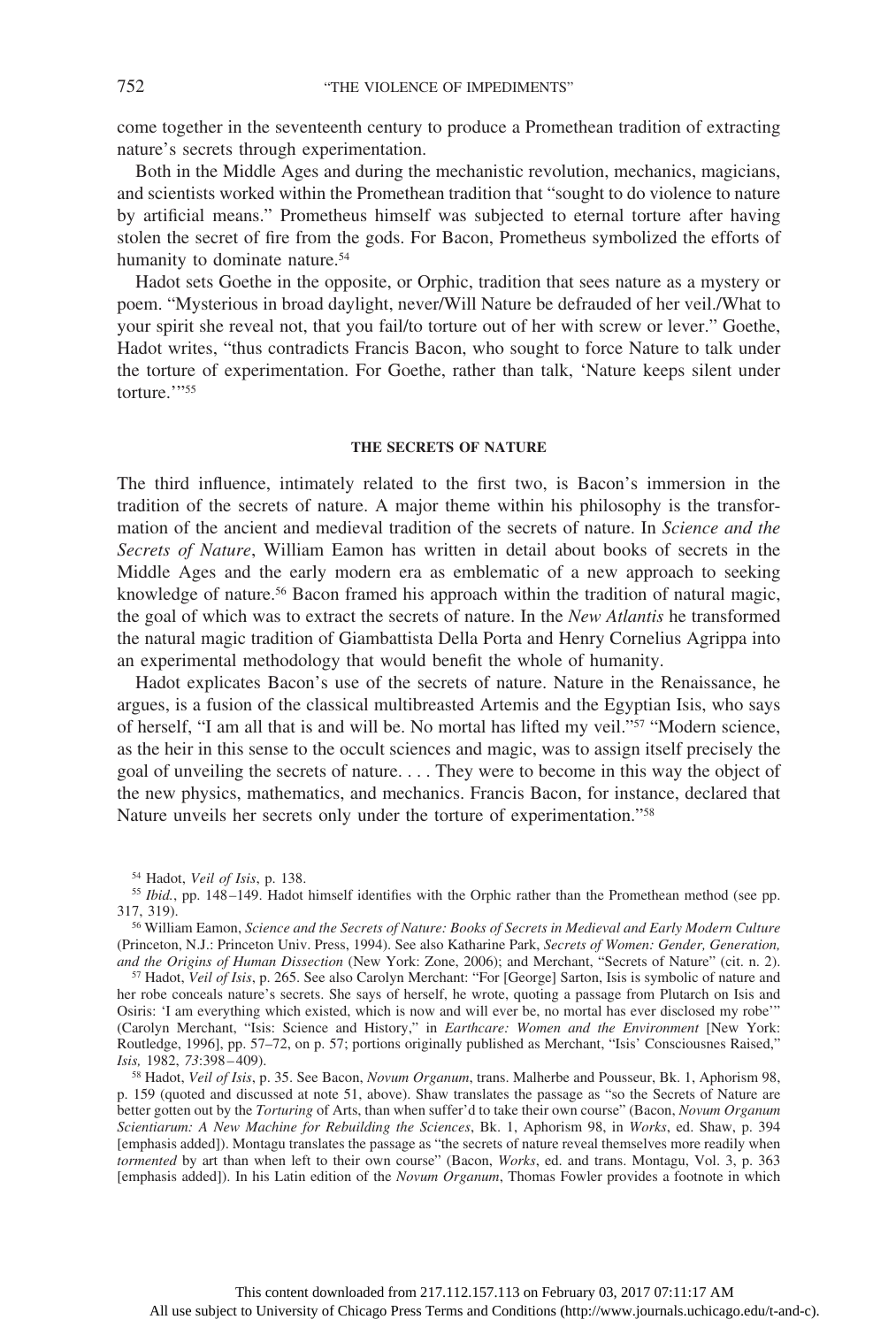## CAROLYN MERCHANT 753

Bacon drew on the secrets tradition and used the language of nature as female to articulate an experimental philosophy. He states that not only were the secrets of nature hidden "in certain deep mines and caves," but they could be wrested from nature's grasp by miners and smiths, "the one searching into the bowels of nature, the other shaping nature as on an anvil." The technologies of gunpowder, printing, and the magnet "help us to think about the secrets still locked in nature's bosom." Under the mechanical arts, Bacon wrote, "nature betrays her secrets more fully when in the grip and under the pressure of art than when in the enjoyment of her natural liberty." He thus sought to secularize and make available that which was of use in the *arcana* of the ancients, transforming it into a body of knowledge accessible to all. "There is therefore much ground for hoping that there are still laid up in the womb of nature many secrets of excellent use having no affinity or parallelism with anything that is now known."59

## **EMERGENCE OF THE CONTAINED, CONTROLLED EXPERIMENT**

Much has been written about the rise of experimental science in the seventeenth century and its role in the formation of a repeatable, verifiable methodology accessible to all observers in all places and at all times. The fusion of the twin pillars of mathematics and experimentation was an important contribution to the Scientific Revolution, later becoming positivism, or the acceptance as truth only what is verifiable either mathematically or empirically via observation or experimentation. Cited as exemplars of the experimental method are such notable moments as Galileo's purported dropping of balls of unequal weight from a tower (alleged to be the leaning tower of Pisa) in 1590, Harvey's dissections of animals and human hearts (published in 1628), the Torricellian barometer carried to the top of the Puy-de-Dôme in 1648 by Pascal's brother, Otto van Guericke's 1654 Magdeburg hemispheres experiment, and Boyle's subjection of living things to the evacuated bell jar in the 1670s. Ancient and medieval mechanics, celestial observations, natural magic, and corporeal dissections all contributed to the rise of experimental science.

The contained, controlled experiment depends on several factors: first, a controlled environment in which characteristics and quantities such as moisture, temperature, pressure, and space itself are all prescribed; second, a question that is to be put to nature and that can be answered by the experiment; third, an object or set of objects that are to be manipulated and that will yield an answer to the question; fourth, an experimenter outside the space who dictates the conditions under which the experiment proceeds; fifth, observ-

he translates the passage as "Nature best discovers her secrets when *tortured* by Art"; and in his introduction he states that "nature like a witness, when put to the *torture*, would reveal her secrets" (*Bacon's Novum Organum*, ed. with introduction and notes by Thomas Fowler, 2nd ed. [Oxford: Clarendon, 1889], Bk. 1, pp. 304 n 82, 127 [emphasis added]). The Spedding translation is "so likewise the secrets of nature reveal themselves more readily under the vexations of art than when they go their own way" (*Works*, Vol. 4, p. 95); Bacon's Latin is "simili modo, et occulta naturae magis se produnt per vexationes artium, quam cum cursu suo meant" (*Works*, Vol. 1, p. 203). It would seem, therefore, that many scholars and translators have read Bacon's Latin phrase "*vexationes artium*" as implying torture or torment and that Aphorism 98 in Book 1 of the *Novum Organum* is one place that has led many to the idea that Bacon believed that nature should be tortured to reveal her secrets.

<sup>59</sup> Bacon, *De Augmentis Scientiarum*, Bk. 3, Ch. 3 (*Works*, Vol. 4, p. 343); and Bacon, "Thoughts and Conclusions on the Interpretation of Nature or a Science of Productive Works," in Farrington, *Philosophy of Francis Bacon*, pp. 96, 99 (the Latin is "ab arte tenetur et urgetur, quam in libertate propria"; see Bacon, *Cogitata et Visa* [*Works*, Vol. 3, pp. 615, 617–618]). On secrets laid up in the womb of nature see Bacon, *Novum Organum*, Bk. 1, Aphorism 109 (*Works*, Vol. 4, p. 100). The Latin is "Itaque sperandum omnino est, esse adhuc in naturae sinu multa excellentis usus recondita, quae nullam cum jam inventis cognationem habent aut parallelismum, sed omnino sita sunt extra vias phantasiae; quae tamen adhuc inventa non sunt" (*Works*, Vol. 1, p. 208).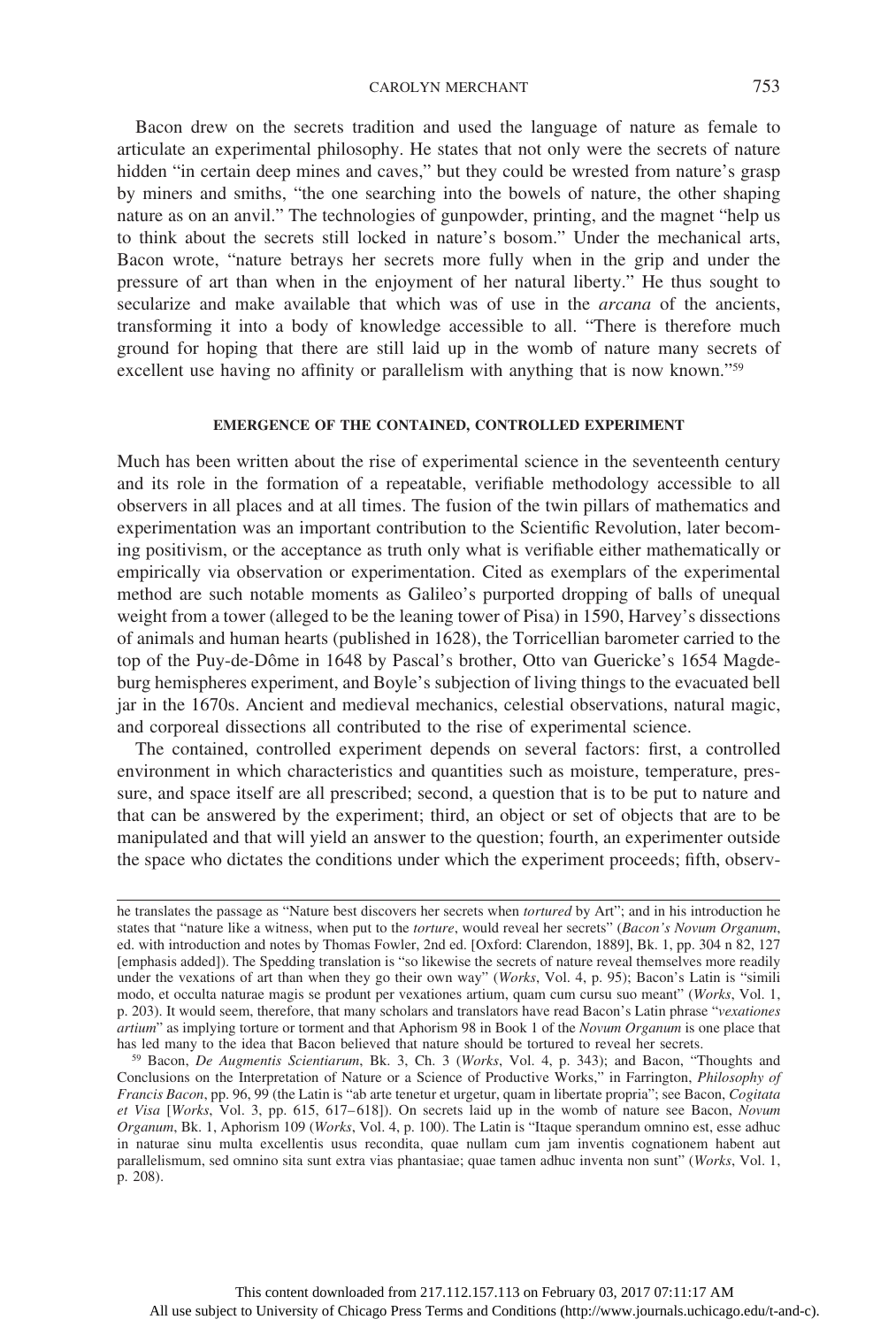ers or witnesses who can verify the answers to the question; sixth, the recording of data; and seventh, the possibility of repeating the initial conditions in other places and times and hence obtaining the same answers.

Three early modern settings—the courtroom, the anatomy theater, and the laboratory illustrate the structural characteristics of the contained, controlled experiment.<sup>60</sup>

The trial courtroom is a room enclosed and set off from the external environment, including the influence of the public, the crowd, and the natural environment (trees, breezes, mountains, etc.). On one side of a dividing bar is the judge's bench, the lawyers' tables, the witness stand, and the jury box. On the other side of the bar is the public gallery for the spectators, who are also witnesses to the trial. A question or set of questions is put by a lawyer to a subject on the witness stand. The defendant, if called as a witness, may be in bonds—manacled in handcuffs and subjected to mental agony. (In "The Masculine Birth of Time," Bacon successively summons Aristotle, Plato, Galen, and other "sham philosophers" to the bar to face prosecution for "false coinage, "vague inductions," and "bogus cures.") The questions put to a witness are designed to elicit answers that will prove the prosecutor's point. They reveal the secrets held within the witness's mind. Layers of data are peeled away, revealing the inner truths. The judge and jury hear the evidence. They are finders of facts; their verdict is, literally, a statement of truth. The testimony (evidence, facts, data) is recorded by a court reporter. If the witness is reliable, the same answers will be elicited at a future time. "It is by the witness of works," Bacon stated, "that truth is revealed and established."61

Bacon used the term "trial" to characterize an experiment. The interrogation of nature is analogous to a judicial trial, in which the subject on the witness stand is forced to answer questions in order to extract the truth ("the inquisition of truth"). In the quest for understanding, the scientist must not think that "the inquisition of nature is in any part interdicted or forbidden." In the case of *Science v. Nature*, the scientist/inquisitor/judge/ examiner faces the witness/examinee/nature on the stand. Nature *per se* cannot speak but is privy to the facts and knowledge (secrets) to be extracted. Nature must recognize the words of the questions put by the human examiner as written in its/her own language and must in turn give reliable, repeatable answers in that language.<sup> $62$ </sup> By analogy, the scientist designs an experiment in which nature is "put to the question" in a confined, controlled space where the correct answers can be extracted through inquisition.<sup>63</sup> That confined,

<sup>60</sup> I have elaborated on the anatomy theater in Merchant, "Secrets of Nature" (cit. n. 2). In Merchant, "Scientific Revolution and *The Death of Nature*," I used the rack as symbol for the interrogation of witches, citing examples from James VI of Scotland (James I of England), *Daemonologie* (1597) (New York: Dutton, 1924). Although the vast majority of witches interrogated and executed by the Inquisition and accused in England under James I were women, the idea of interrogation in a confined, controlled space before witnesses as an exemplar of the emerging idea of the experiment is gender neutral. Pesic's claim that the existence of male witches undercuts the argument is not relevant. In *The Death of Nature*, I argued that witches were one of many symbols of the disorder of nature; see Merchant, *Death of Nature*, p. 172 and Ch. 5, "Nature as Disorder: Women and Witches."

<sup>61</sup> Bacon, "Masculine Birth of Time," in Farrington, *Philosophy of Francis Bacon*, pp. 63, 64, 65; and Bacon, "Thoughts and Conclusions on the Interpretation of Nature or a Science of Productive Works," *ibid.*, p. 93.

<sup>62</sup> Kenneth William Cardwell, "Francis Bacon, Inquisitor," in *Francis Bacon's Legacy of Texts*, ed. Sessions (cit. n. 19), pp. 269–289, esp. pp. 277, 280–284. In his discussion of Bacon's experimental method, Immanuel Kant wrote, "Reason . . . must approach nature in order to be taught by it. It must not, however, do so in the character of a pupil who listens to everything that the teacher chooses to say, but of an appointed judge who compels the witnesses to answer questions which he has himself formulated" (Immanuel Kant, *Critique of Pure Reason*, trans. Norman Kemp Smith [London: Macmillan, 1956], p. 20).

<sup>63</sup> Michèle Le Doeuff states: "Nature can be *put to the question*, through procedures of inquiry that can be described, this very description and the application of these procedures comprising what Bacon means by

This content downloaded from 217.112.157.113 on February 03, 2017 07:11:17 AM All use subject to University of Chicago Press Terms and Conditions (http://www.journals.uchicago.edu/t-and-c).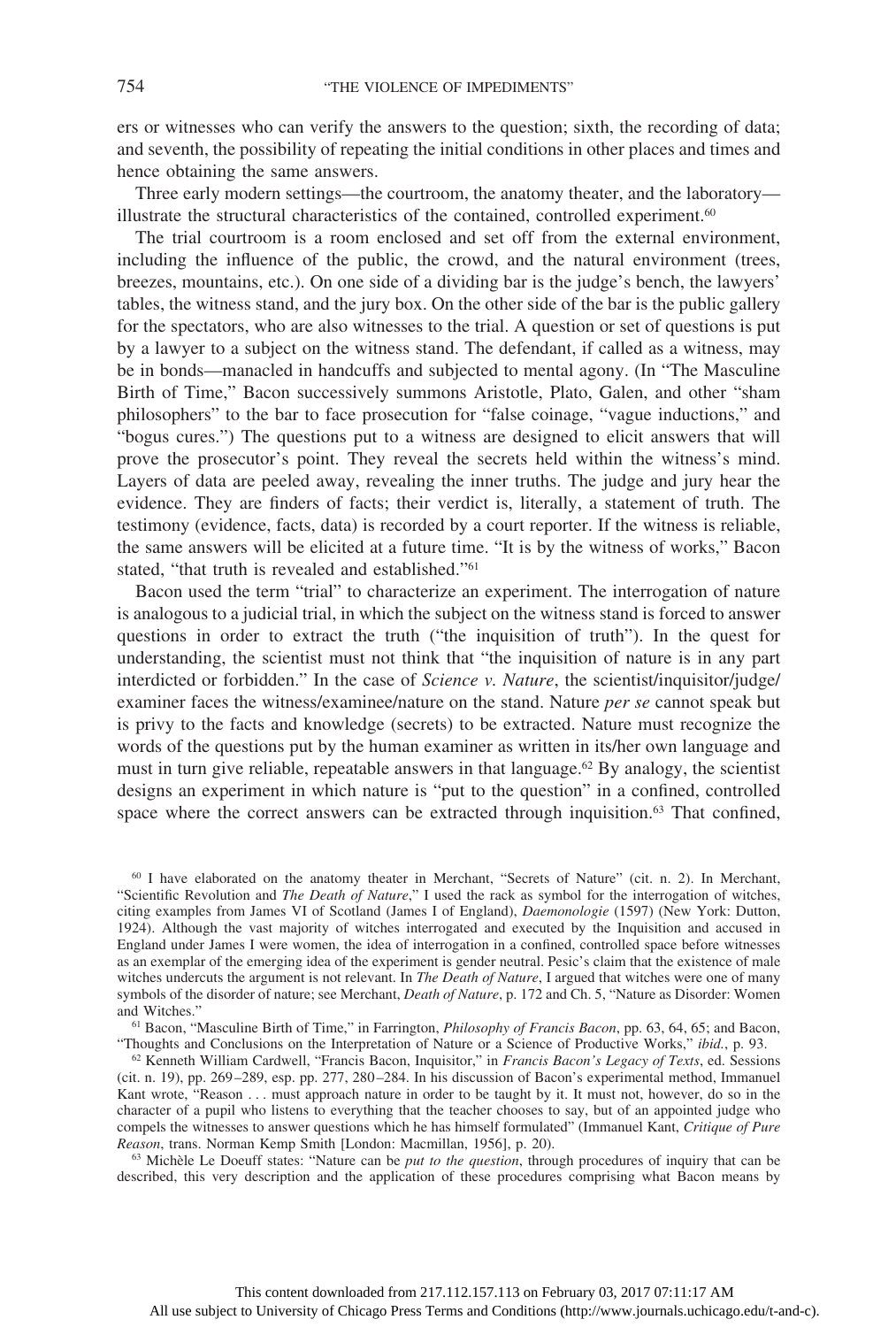controlled space is Bacon's third state of nature—that is, nature in bonds, or nature "in constraint, molded, and made as it were new by art and the hand of man."

The anatomy theater, as it emerged in the sixteenth and seventeenth centuries in Padua, Leiden, and other European universities, is a second contained, controlled environment. The theater, with its rows of descending seats centered on a dissecting table, is a self-contained amphitheater cut off from the outside environment. The corpse lying prone on the central table is subjected to a series of questions—surgical cuts that reveal the secrets contained within it. The body is that of an executed criminal who (symbolically) lies in bonds on the table. The anatomy professor standing above the prone body either does the dissection himself or directs the barber surgeon. The answers to the questions reveal the parts of the body, peeling back layers of truth as the innermost structures are laid open for all to see. Laboratory assistants record the data. The professors, students, and privileged members of the public, arrayed in ever-widening concentric rows around the central corpse, are witnesses to the truths uncovered. If the dissection is done carefully and reliably, the same truths, data, and secrets will be revealed in subsequent "trials." Those trials repeat the truths already learned and instruct subsequent observers. They are public demonstrations of the truths (verdicts) of nature.

In 1604, Bacon drew on the concept of anatomy and the corpse of nature in his criticism of the ancients for continually using dead principles rather than actively investigating the forces of nature. "Speculation has been principally concerned with the investigation of these dead principles, as if a man should make it his business to anatomize the corpse of nature without enquiring into her living faculties and powers." In 1608, Bacon proposed a plan to head up a school or college in which he could install vaults, furnaces, and laboratories and "a collection of phenomena concerning surgery, distillations, mineral trials," and he named several physicians who could assist in the instruction.<sup>64</sup>

In the *Novum Organum* (1620), Bacon proclaimed the need to create an "anatomy of the world" through "diligent dissection." He wrote, "For I am building in the human understanding a true model of the world, such as it is in fact, not such as man's own reason would have it to be; a thing which cannot be done without a very diligent dissection and anatomy of the world."65 By analogy, a body (the corpse of nature) flayed open on the dissecting table comprised a series of cavities that contained secrets to be uncovered through scientific inquiry. The new method of interrogating nature was to instruct the understanding so that it "may in very truth dissect nature."66

<sup>66</sup> Bacon, *Novum Organum*, Bk. 2, Aphorism 52 (*Works*, Vol. 4, p. 246); Bacon, *Advancement of Learning* (*Works*, Vol. 3, p. 374); and Bacon, *De Augmentis Scientiarum*, Bk. 4, Ch. 2 (*Works*, Vol. 4, pp. 385–386).

experimental science" (Le Doeuff, "Man and Nature in the Gardens of Science" [cit. n. 19], p. 124 [emphasis added]).

<sup>64</sup> Farrington, *Philosophy of Francis Bacon*, pp. 41 (quotation), 47.

<sup>65</sup> Bacon, *Novum Organum*, Bk. 1, Aphorism 124 (*Works*, Vol. 4, p. 110). Contrary to Pesic's claim that Bacon would have rejected dissections on live animals (citing Sprat's "accounts of some animal experimentation that Bacon would have found too cruel" [Pesic, "Proteus Rebound," p. 315]), Bacon himself argued in *De Augmentis Scientiarum* that human dissections were limited in value since they were performed only on dead bodies, but that that deficiency could be overcome by dissections on live animals: "Of that other defect in anatomy (that it has not been practiced on live bodies) what need to speak? For it is a thing hateful and inhuman, and has been justly reproved by Celsus. But yet it is no less true (as was anciently noted) that many of the more subtle passages, pores, and pertusions appear in dead bodies, though they be open and manifest in live. Wherefore that utility may be considered as well as humanity, the anatomy of the living subject is not to be relinquished altogether, nor referred (as it was by Celsus) to the casual practices of surgery; since it may be well discharged by the dissection of beasts alive, which, notwithstanding the dissimilitude of their parts to human, may, with the help of a little judgment, sufficiently satisfy this inquiry" (Bacon, *De Augmentis Scientiarum*, Bk. 4, Ch. 2 [*Works*, Vol. 4, p. 386]).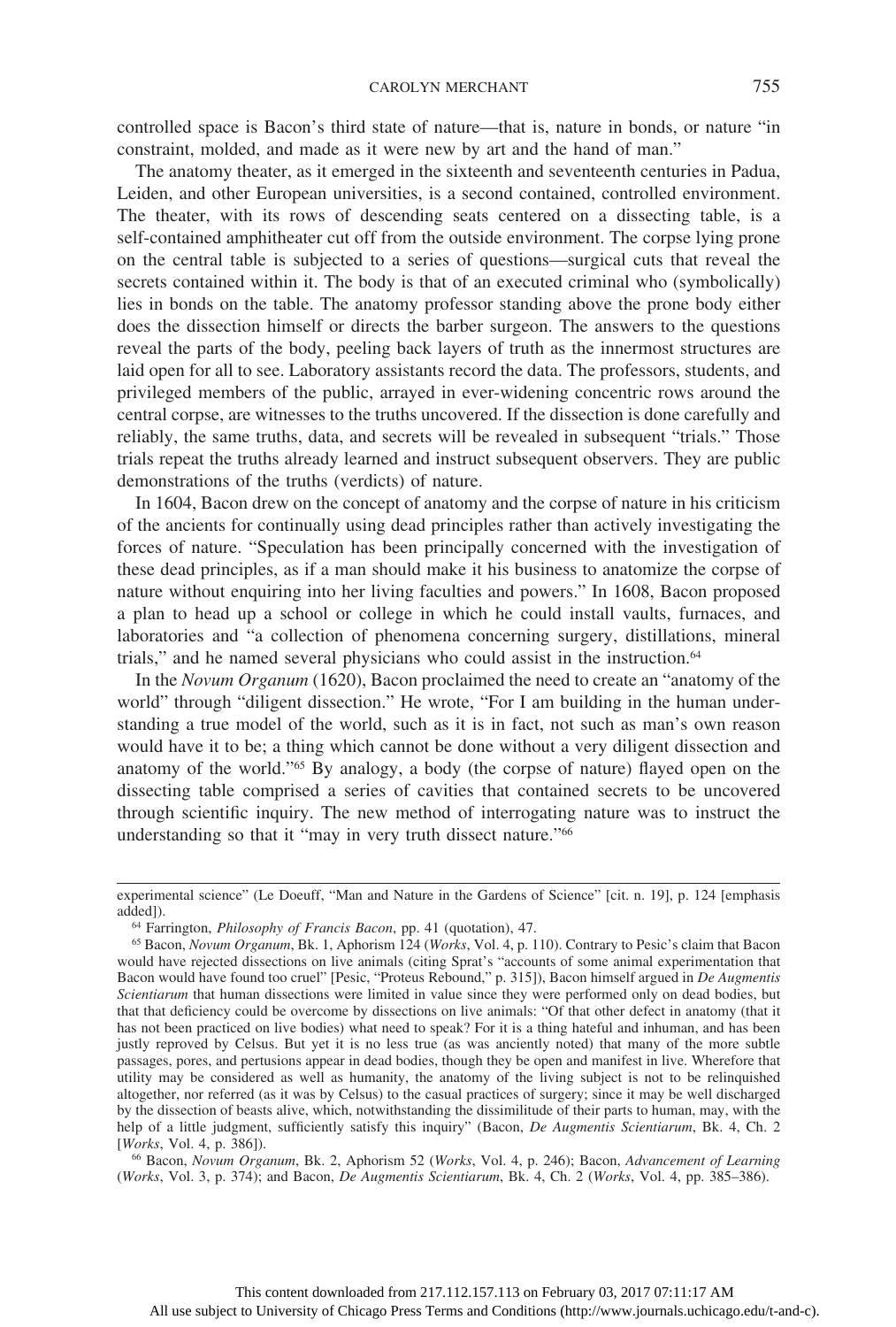The laboratory, as a third example of the contained, controlled environment, replicates the structural features of the courtroom and the anatomy theater. It is an enclosed space in which environmental variables such as temperature, air pressure, dust, and moisture can be controlled. A question is posed by the experimenter. He or she designs an apparatus that will answer the questions around which the laboratory is itself organized (equipment, assistants, recordation). The apparatus is subjected to a sequence of forces, impulses, or tests that will elicit answers. The data are recorded by witnesses and reduced by mathematical equations that will reveal the truths (secrets) of nature. If reliable results are found, they can be repeated at a future time and place by other experimenters and viewed by other witnesses.

The "laboratory" as a self-contained space for conducting practical investigations in the natural sciences and chemistry derived from the alchemist's workhouse. The term was introduced by Ben Jonson in a masque performed at the court of James I in 1610, in which Mercury drives twelve alchemists from an alchemical laboratory and welcomes in Prometheus, Nature, and twelve "sons of nature."67 The alchemist's laboratory typically comprised an array of furnaces, bellows, cauldrons, crucibles, presses, alembics, stills (distillation equipment), jars, flasks, and mortars and pestles, along with animal skeletons, herbs, powders, metals, and a variety of symbols, books, and recipes. In it, the alchemist searched for transmutations that would produce cures, potions, gold, and the philosopher's stone. Bacon's ultimate goal was to transform the individualistic efforts of the alchemist and the magus into a method of obtaining knowledge that would serve all of humanity.68

By 1594, Bacon had already envisioned the need for "laboratories," zoos, botanical gardens, and museums that would bring together the "mind of man" with "the nature of things" for the advancement of humankind. He proposed a new philosophy in which he recommended to Queen Elizabeth four principal works—a research library, a botanical garden and zoo, a museum (or "cabinet") of inventions made by the "hand of man," and a laboratory (or "still-house") with "mills, instruments, furnaces, and vessels."69 Although Bacon did not use the term "laboratory," his vision for still-houses with furnaces, distillation equipment, and various types of instruments and vessels drew inspiration from the alchemist's workhouse.

In his writings of the 1620s, Bacon moved toward the concept of the contained, controlled experiment. In Book 2 of the *Novum Organum* (1620) he presented a number of "instances" that exemplified the constraint of nature in a confined space altered by "art and the hand of man." Here he organized numerous observations and descriptions of experiments done on nature (several of which he stated that he himself had conducted) into a series of "privileged instances." His work reveals a knowledge of Copernicus's idea of the motion of the earth, of Galileo's discoveries with the telescope, of the use of the

<sup>69</sup> Farrington, *Philosophy of Francis Bacon*, p. 15; Daston and Park, *Wonders and the Order of Nature* (cit. n. 23), p. 290; and Francis Bacon, "Gesta Grayorum" (*Works*, Vol. 8, p. 335).

<sup>67</sup> The word "laboratory" was used by Jonson in a masque, published in 1610, entitled "Mercury Vindicated from the Alchemists at Court." It began: "After the loud music, the scene discovered, being a laboratory, or alchemist's workhouse; Vulcan looking to the registers, while a Cyclope, tending the fire, to the cornets began to sing." Mercury forces out twelve alchemists from an alchemical laboratory and proceeds to admit Prometheus, Nature, and twelve "sons of nature." Ben Jonson, *Works*, 11 vols. (Oxford: Clarendon, 1954–1965), Vol. 7, pp. 407–417; see also *Oxford English Dictionary*, s.v. "laboratory."

<sup>68</sup> Paolo Rossi, *Francis Bacon: From Magic to Science* (Chicago: Univ. Chicago Press, 1968), pp. 32–33. Rossi writes, "According to Bacon, magic endeavours to dominate and to improve nature; and for this it should be imitated. Where it needs revising is in its claim to use one man's inspiration instead of the organized efforts of the human race, and to make science serve individual ends rather than mankind" (p. 32).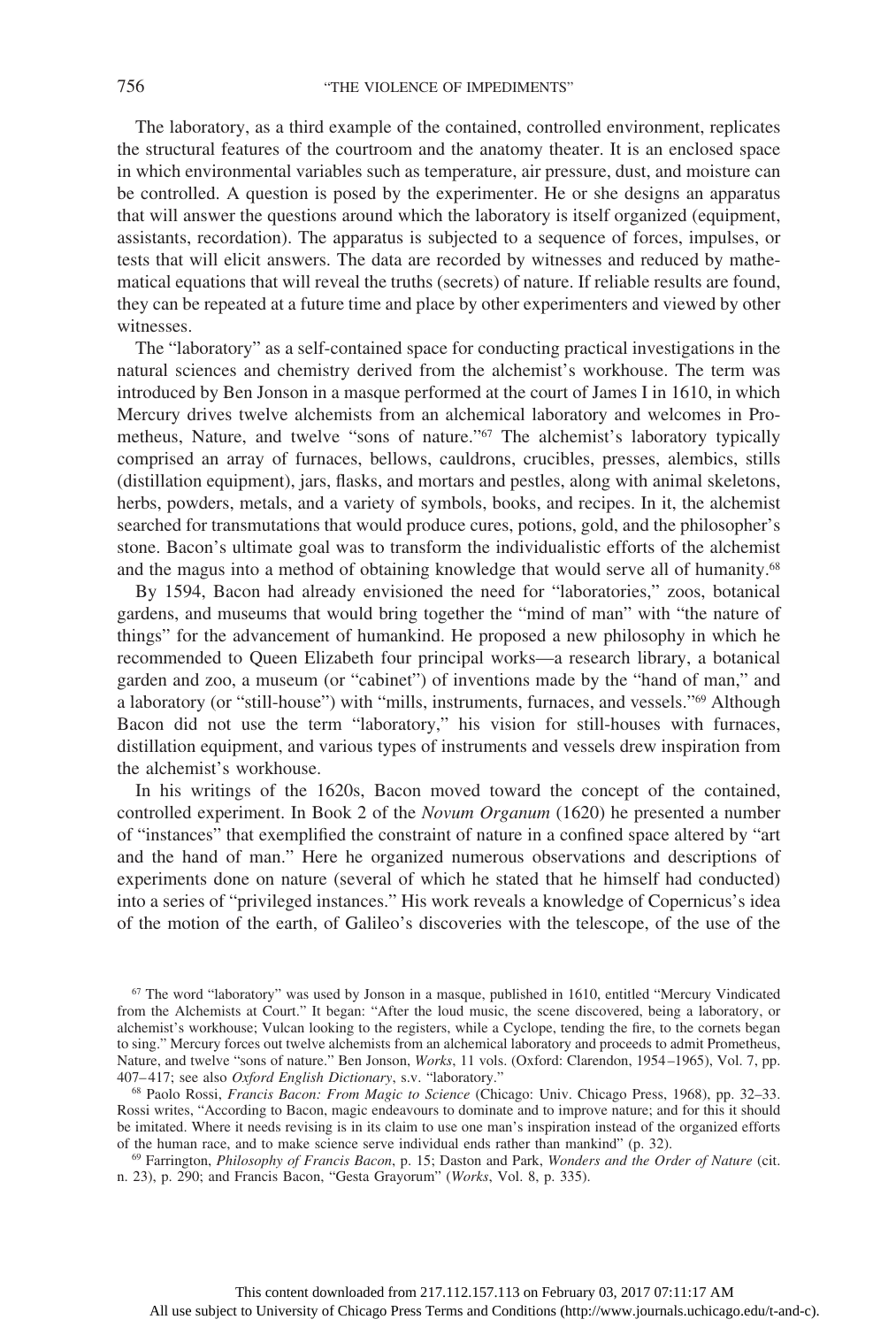microscope, of Gilbert's experiments with the magnet, and of the variation of the tides in the Atlantic, Florida, Panama, and Peru. While his organizational *schemata* (mainly vast catalogues of observations) were ultimately fruitless as a method of presenting data, many of his "instances" were inspirational to his followers. Among several "instances of power" are "man's contrivances or tools," in which the "noblest and most perfect works, the finished products of every art," show that "nature should contribute to human affairs and human advantage." The best materials wrought by art are those that "most closely imitate nature, or on the other hand masterfully rule her and change her completely." The machines of the ancients and the invention of the cannon operating by means of gunpowder, as well as instances of art such as paper and silk, are all "instances of power."70

Bacon also described other "instances" that exemplified the use of force and "the violence of impediments" to reveal the properties of matter and shape it into new forms. Instances of "struggle and dominance," he wrote, expose the indestructibility of matter in which fire, pressure, or violence cannot reduce matter to nothing, but instead cause it to change shape or position; of struggle in the bonding of bodies together, in which they refuse to be torn apart by contact with another body; and of violent (mechanical) compression, in which a body ultimately liberates itself from an impellent and flies through the air. But the compression of air in a bladder, the pressure created by covering a ball in water with a bell filled with air, and the hammering of a sealed lead ball filled with wine are examples of the *limit* of violent instances.<sup>71</sup> Violent forces and compressions are extremely powerful, Bacon noted, especially in such cases as machines and missiles that are capable of destroying organic life itself. In cases where violent forces do not result in new stable forms, however, additional experiments should be tried, because "it is of considerable use if fixed, stable natures can be imposed on bodies by violent forces. . . . For man is more the master of forceful movements than of the others."72

But in other cases—the ultimate goal being to increase "man's" authority by finding ways to mimic, perfect, and speed up nature's operations—violence would not obtain useful results. "Violent, sudden, or inconsistent heat" is counterproductive in investigating the "orderly inequality" of heat in the warmth of vegetables, the wombs of animals, or "the earth's own wombs, the wombs in which metals and fossils are formed."73 In the *Advancement of Learning* (*De Augmentis Scientiarum* [1623]), in his discussion of the "Chances of Experiment," Bacon noted that when fire was used to experiment on bodies,

<sup>70</sup> Bacon, *New Organon*, ed. and trans. Jardine and Silverthorne, Bk. 2, Aphorism 36, pp. 162, 164, 160; Aphorism 31, p. 150; Aphorism 43, p. 182; Aphorism 45, p. 185.

<sup>72</sup> Bacon, *New Organon*, ed. and trans. Jardine and Silverthorne, Bk. 2, Aphorism 50, pp. 210–211, on p. 211. <sup>73</sup> *Ibid.*, Bk. 2, Aphorism 50, pp. 214–215. Bacon stated: "Man would truly be seen to increase his authority if by heat and artificial forces, operations of nature could be copied in kind, perfected in power and varied in number; to which should be added that they could be speeded up" (p. 214). That fire (Vulcan) could be too violent a force resulting in monstrous shapes was a concern expressed by Bacon in his allegory of Ericthonius in *The Wisdom of the Ancients*. Here Minerva, representing Nature, is violently assaulted by Vulcan, producing the misshapen Ericthonius. Art, in the form of fire (as used by impostors) can therefore go too far; instead, nature should be obsequiously embraced (Bacon, *Works*, ed. and trans. Montagu, Vol. 1, p. 301; for Shaw's translation see *Philosophical Works*, ed. Shaw, Vol. 1, pp. 564–565). In "The Masculine Birth of Time" Bacon stated that humanity should be united "with *things themselves* in a chaste, holy, and legal wedlock" (Farrington, *Philosophy of Francis Bacon*, p. 72), an image that Mark Breitenberg sees as consistent with "nature as a chaste wife over which man possesses 'natural' dominion" and of "the new science as the 'penetration' of a 'chaste nature'" (Mark Breitenberg, *Anxious Masculinity in Early Modern England* [Cambridge: Cambridge Univ. Press, 1996], pp. 90, 9).

<sup>71</sup> *Ibid.*, Bk. 2, Aphorism 48, pp. 191, 193; Aphorism 45, pp. 185–186. See also Bacon, *Works*, ed. and trans. Montagu, Vol. 3, pp. 411–418. Montagu translates these instances as "wrestling instances" (Bk. 2, Aphorism 48, p. 411).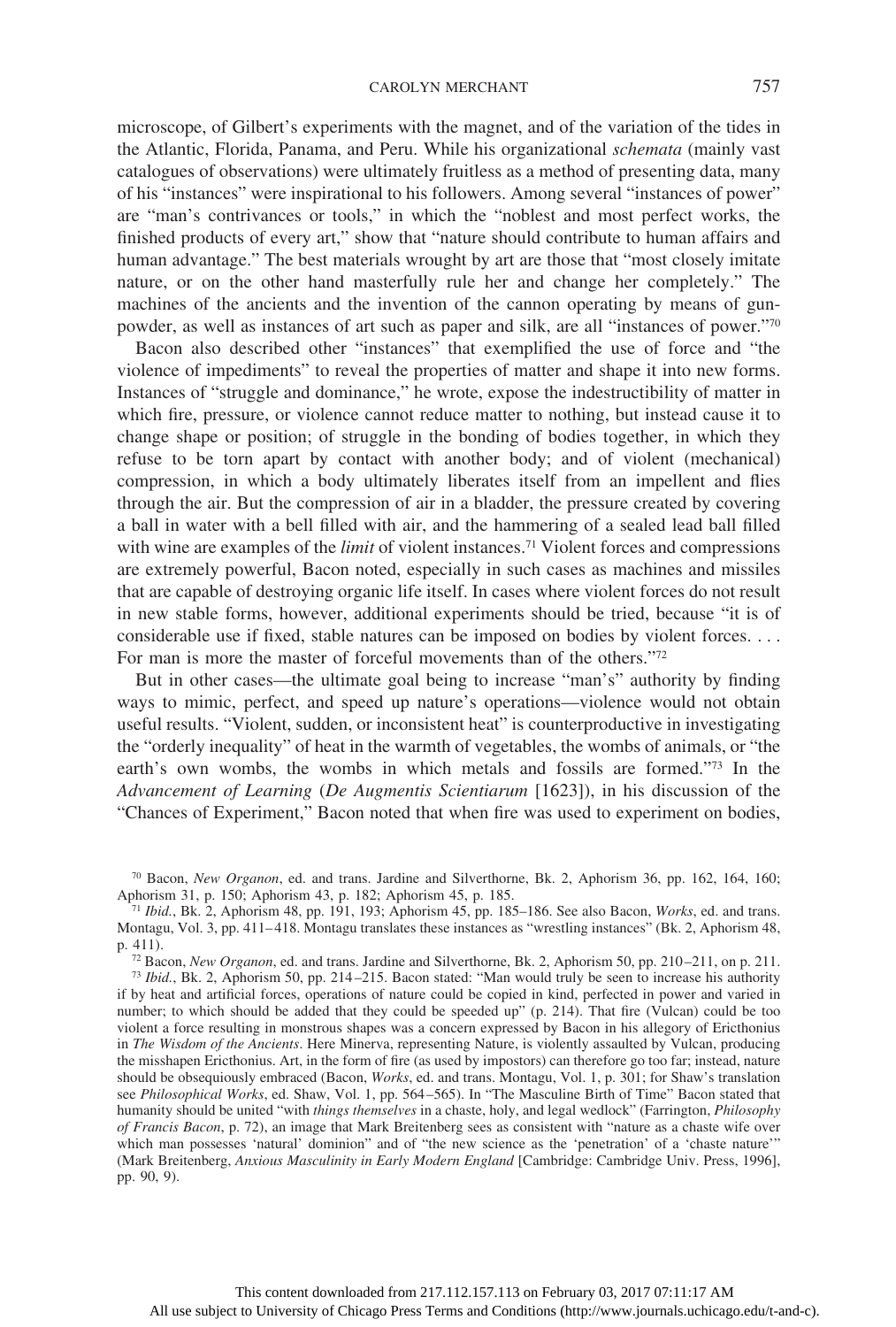the parts were separated and lost in combustion; similarly, in distillations the dregs were separated from the vapors. If, however, someone could try what he called a "close distillation," in which the matter was confined in a vessel and the heat regulated so that the vessel did not crack, then the matter might be transformed into new and useful shapes. Here the matter was like Proteus, the vessel was like the handcuffs, and the heat caused Proteus to change into new shapes. A violent force such as fire would defeat the desired outcome, whereas an operation like the heat of the womb would preserve the body intact.74

The *New Atlantis* (written in 1624 and published posthumously in 1627) epitomized Bacon's most mature conception of the contained, controlled experiment. Here, in the visionary experiments conducted in Salomon's House, the workers all contributed to setting up "trials" and recording data. Separate "laboratories" (termed "preparations and instruments," including "perspective houses," "engine houses," "furnaces," "sound houses," "mathematical houses," "parks and inclosures," "chambers," and "orchards and gardens") existed for the study, speeding up, and modification of the activities of plants and animals, aquatic life, the metals, and the weather—all for the benefit of humankind. The parks, gardens, caves, deep mines, wells, pools, streams, and fountains were strategically sited to facilitate the conduction of investigations; likewise, "laboratories" were specifically organized for dissections and surgeries, experiments with medicines and poisons, and the creation of new species of plants and animals. The research and the recording of the results were undertaken by apprentices, novices, and scientists. "The end of our foundation," Bacon stated, "is the knowledge of causes, and secret motions of things; and the enlarging of the bounds of human empire, to the effecting of all things possible."75

<sup>74</sup> Bacon, *De Augmentis Scientiarum*, Bk. 5, Ch. 2 (*Works*, Vol. 4, pp. 420–421): "then it is one of the best ways, and plainly shakes out the folds of nature. . . . But what I may call *close distillation* no man has yet made trial. Yet it seems probable that the force of heat, if it can perform its exploits of alteration within the enclosure of the body, where there is neither loss of the body nor yet means of escape, will succeed at last in handcuffing this Proteus of matter, and driving it to many transformations; only the heat must be so regulated and varied, that there be no fracture of the vessels. For this operation is like that of the womb, where the heat works, and yet no part of the body is either emitted or separated." See also Bacon, *De Augmentis Scientiarum*, in *Works*, ed. Shaw, Vol. 1, p. 124: "this becomes an excellent instrument, and really enters the Bosom of Nature. . . . But no Man has hitherto tried *close Distillation*. Yet it seems probable, that if the Force of Heat may have its Action confined in the Cavities of a Body, without any possibility of loss or escape, this *Proteus* of Matter will be manacled, as it were, and forced to undergo numerous Transformations; provided only the Heat be so moderated and changed, as not to break the containing Vessel. For this is a kind of *natural Matrix*, where the Heat has its Effect without separating or throwing off the Parts of a Body*.*" In an explanatory note, Shaw states: "The thing meant here is ...a *new Digestion*, practiced by means of the Digestor, or hollow metalline *Engine*, made so strong and firm, as to endure a great Violence of *Fire*: which is an Operation that had not, perhaps, been practiced at the time our Author wrote" (p. 124, note a). Pesic argues that this passage shows that Bacon's image of experimental procedures is "feminine and maternal" (Pesic, "Proteus Rebound," pp. 308, 309 n 17; and Pesic, "Wrestling with Proteus," p. 93). Yet Bacon's ultimate rationale for experimentation was to understand the way that nature works, the goal being to extend "the power and dominion of the human race itself over the universe" (Bacon, *Novum Organum*, Bk. 1, Aphorism 129 [*Works*, Vol. 4, p. 114]).

<sup>75</sup> Bacon, *New Atlantis* (*Works*, Vol. 3, pp. 129–166, on p. 156). Of the *New Atlantis*, Michèle Le Doeuff writes, "The gardens where new species are produced, the workshops where new sorts of heat are fabricated are presented in the *New Atlantis before* the description of the division of tasks proper to the process of knowledge, and under the following title: 'The Preparations and Instruments' are these. . . . The proliferation of artifacts creates things that procure greater well-being, of course, but these things are also necessary as instruments in the acquiring of knowledge concerning nature. Being 'instruments of science,' they are not just like the telescope or the microscope. They must be conceived of as objects which contain a phenomenon under a *tortured* form" (Le Doeuff, "Man and Nature in the Gardens of Science" [cit. n. 19], p. 132 [emphasis added in the last sentence]). *The New Atlantis* (written in 1624) and the *Sylva Sylvarum; or, A Natural History* (written in 1626, just before Bacon's death) were published together posthumously in 1627 by William Rawley. The *Sylva Sylvarum* is an inventory of natural phenomena presented in ten centuries (or chapters) under which are listed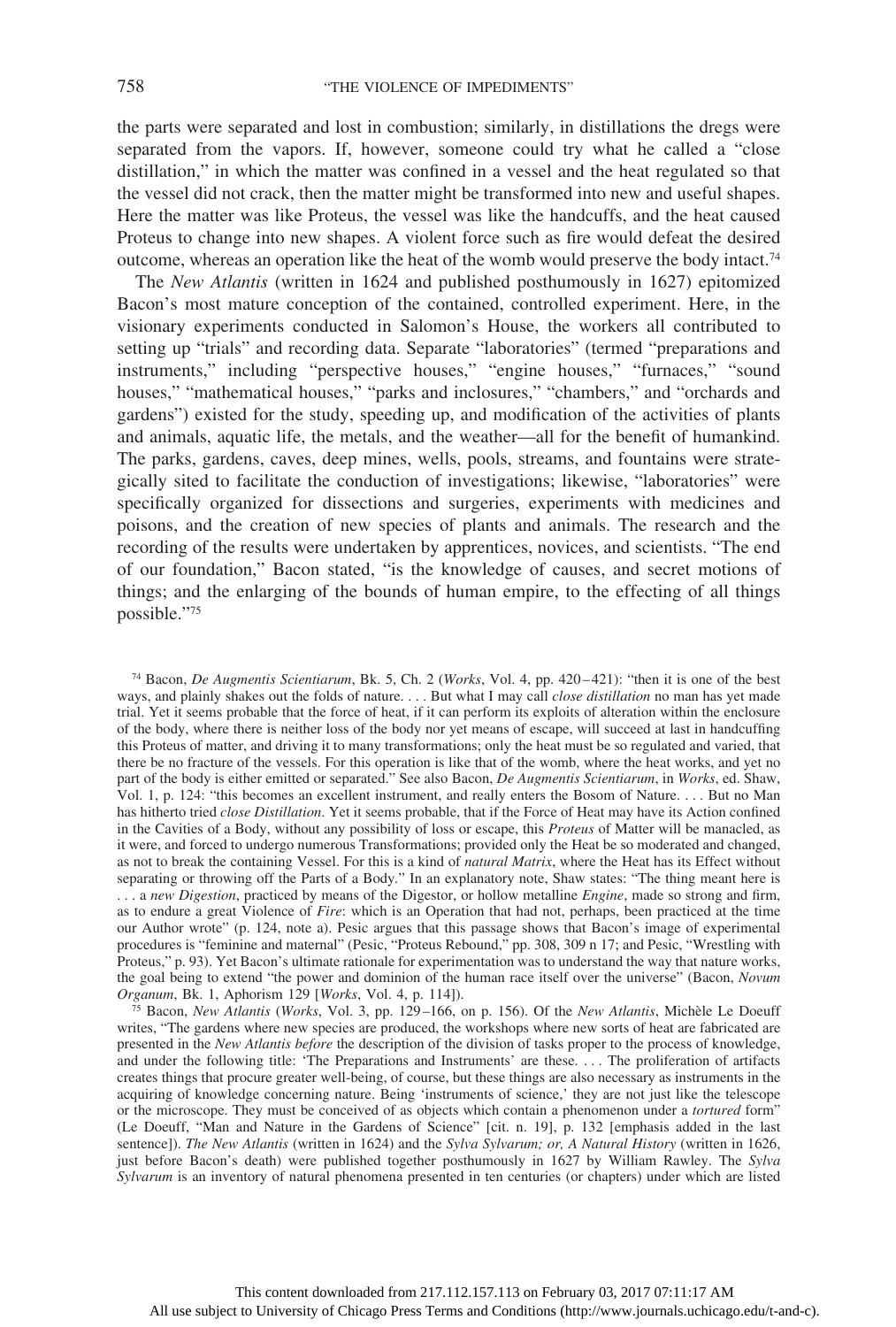## CAROLYN MERCHANT 759

In *Leviathan and the Air-Pump: Hobbes, Boyle, and the Experimental Life*, Steven Shapin and Simon Schaffer analyze the important role of witnessing in the rise of experimentation. They investigate the problem of the reliability of knowledge. Robert Boyle's experiments with the air-pump, in which living things were subjected to the vacuum produced by the evacuation of air from a bell jar, could be viewed by witnesses. The resulting truths were agreed upon by all witnesses and were replicable in other times and places. A reliable form of knowledge resulted, one that helped to reestablish the social and political order left in disarray by the English Civil War. The results exemplify the concept of the laboratory experiment toward which Bacon was tending. The bell jar is a confined, controlled space. The experimenter designs the "trials" to be made on nature in an effort to extract its secrets. Here living things are subjected to "the violence of impediments." Nature is in bonds. In Bacon's terms, "She is put in constraint, moulded, and made as it were new by art and the hand of man; as in things artificial." The new method was needed, stated Boyle (echoing Bacon), because "some men care only to know nature, others to command her."76

The confined, controlled experiment depends on the isolation of the factors under investigation from any environmental conditions that might interfere with the results, so that the question being asked of nature can actually be answered. Similarly, the mathematical method depends on the description of bodies in motion under closed, idealized conditions in which environmental factors (such as air resistance, friction, etc.) are abstracted away, so that the mathematical equation holds. Together, the experimental method and the mathematical method helped to define the mechanistic revolution as it evolved in the seventeenth century.

Bacon's concept of science that emerges from the contained, controlled experiment is explicated by his allegory of the Sphynx. The Sphynx represents science. It receives difficult questions and riddles that are to be solved freely by study and meditation, with knowledge as the end result. But if practice and action are the goals, then the enigmas are "troublesome and raging," the understanding is "racked and imprisoned," and the riddles "wonderfully torment and vex the minds of men." Bacon states, "Of Sphynx's riddles, they are generally two kinds; some concerning the nature of things, others touching the nature of man. So also there are two kinds of empires, as rewards to those that resolve them. The one over nature, the other over men; for the proper and chief end of the true natural philosophy is to command and sway over natural beings; as bodies, medicines, mechanical works, and infinite other things."77

<sup>&</sup>quot;experiments" that set out a vast and loose collection of observations, speculations, teachings, and experiments. It was apparently intended for Pt. 3 of the *Instauratio magna* but does not exemplify the concept of "laboratories" for experimentation under constrained conditions as envisioned in the *New Atlantis*, which immediately followed it in the printed volume.

<sup>76</sup> Bacon, *De Augmentis Scientiarum*, Bk. 2, Ch. 2 (*Works*, Vol. 4, p. 294); and Robert Boyle, *Works*, ed. Thomas Birch (Hildesheim: Olms, 1965), Vol. 1, p. 310. On the role of witnessing see Steven Shapin and Simon Schaffer, *Leviathan and the Air-Pump: Hobbes, Boyle, and the Experimental Life* (Princeton, N.J.: Princeton Univ. Press, 1985). On the role of Newtonian science in helping to reestablish social order after the English Civil War see Kubrin, "How Sir Isaac Newton Helped to Restore Law and Order to the West" (cit. n. 9).

<sup>77</sup> Bacon, *Wisdom of the Ancients*, in *Works*, ed. and trans. Montagu, Vol. 1, p. 310. Shaw's translation is "But after the Muses have given over their Riddle to *Sphinx*; that is, to *Practice*, which urges and impels to Action, Choice and Determination; then it is that they become *torturing*, severe, and trying; and unless solved and interpreted, strangely perplex and harass the human Mind; rend it every way, and perfectly tear it to pieces" (Bacon, *Philosophical Works*, ed. Shaw, Vol. 1, p. 572 [emphasis added to "torturing"]).